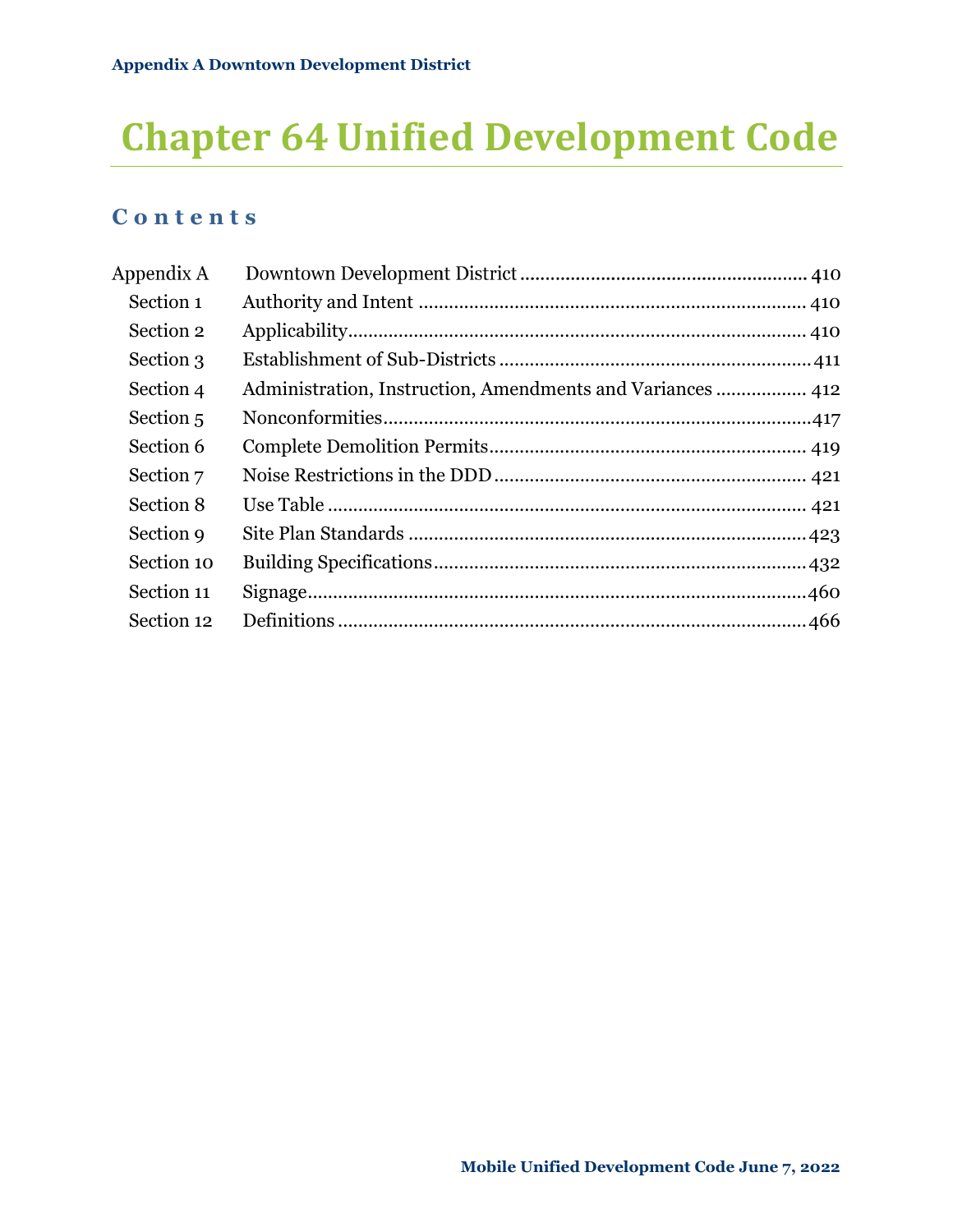# A p p e n d i x A **D** o w n t o w n **D** e v e l o p m e n t **D i s t r i c t**

# <span id="page-1-0"></span>**Section 1 Authority and Intent**

- A. Purpose. This Appendix is zoning code for the Downtown Development District ("DDD") as defined herein. The new code may be known as and referred to as the "DDD Code."
- B. Authorization. The City Council adopted the DDD code pursuant to the authority of Alabama Code  $\S$   $\S$  11-52-70-11-52-84 (1975).
- C. Intent. The DDD Code is intended to:
	- 1. Implement the purposes and objectives of the City's Comprehensive Plan, including the New Plan for Mobile;
	- 2. Guide the siting, form and use of private property and buildings to support walkability, safe streets and safe public spaces;
	- 3. Guide building siting and form to vary by context and intensity in coordination with community identity and preferences;
	- 4. Build on the work of the Mobile Historic Development Commission in protecting and enhancing the historic and cultural heritage of the City's historic downtown.

# <span id="page-1-1"></span>**Section 2 Applicability**

A. Generally. The provisions of the DDD Code shall be the complete zoning code for the DDD. Where the DDD Code is in conflict with engineering ordinances, with the exception of the Storm Water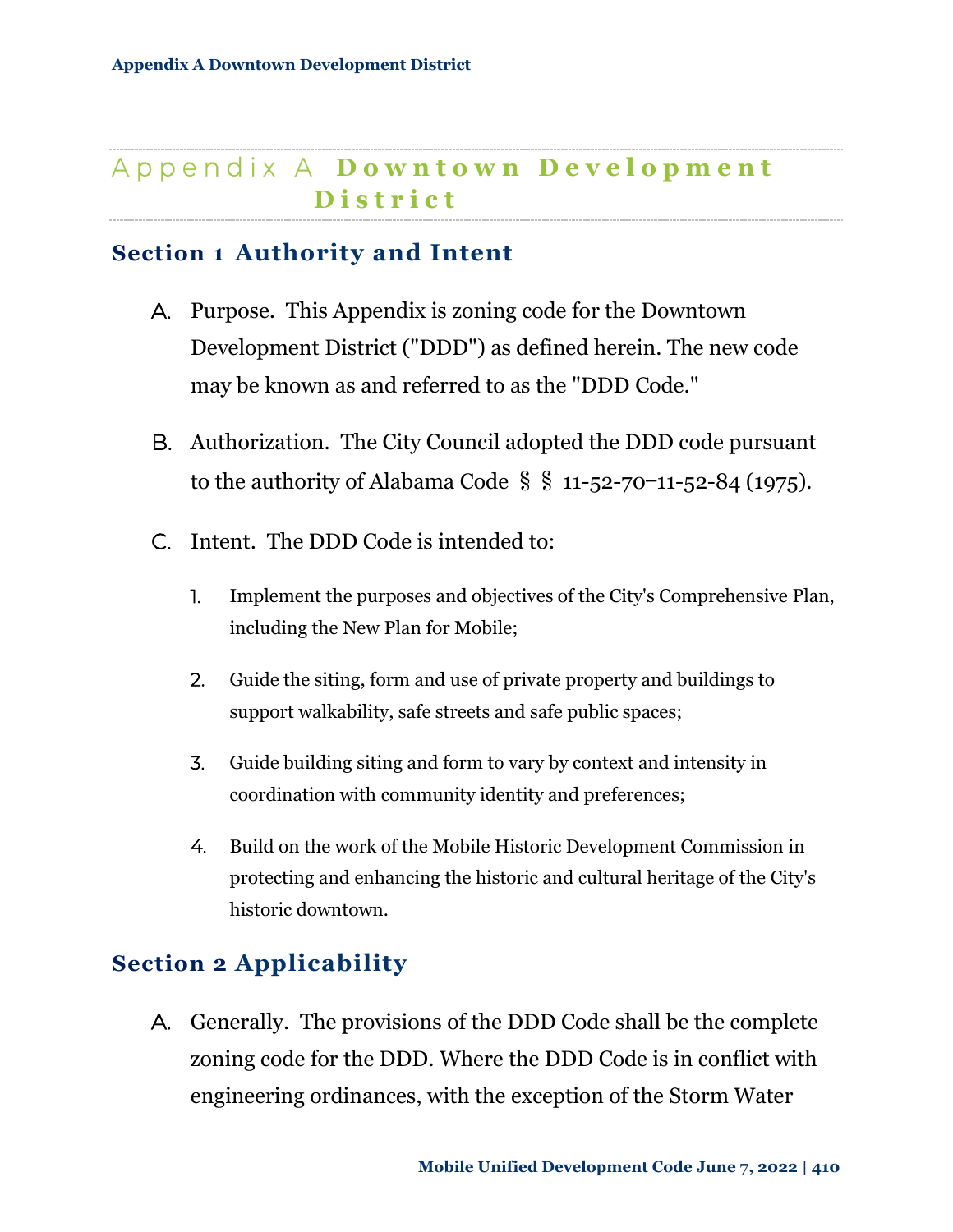Management and Flood Control Ordinance, the DDD Code shall govern. Where the DDD Code is silent on engineering issues, engineering ordinances shall govern. Where the DDD Code is in conflict with lot sizes allowed by the Subdivision Regulations, the DDD Code shall govern.

- B. Geography. The DDD code applies to all properties located within the DDD as depicted on the adopted Zoning Map.
- C. Terms used throughout the DDD Code shall take their commonly accepted meanings or as defined herein (the "definitions"). In the event conflicts arise between the definitions in this Appendix and definitions in the existing local codes, the definitions in this Appendix take precedence.
- D. The definitions contain regulatory language that is integral to the DDD Code

# <span id="page-2-0"></span>**Section 3 Establishment of Sub-Districts**

- A. Sub-Districts. The DDD is divided into the following zoning subdistricts, referred to herein as transect sub-districts, and special districts:
	- 1. T-6: a mixed-use district of high intensity.
	- 2. T-5: a mixed-use district of medium intensity. T-5 is further subdivided into T-5.1 and T-5.2 sub-districts.
	- 3. T-4: a mixed-use district of low intensity, primarily residential uses and neighborhood retail.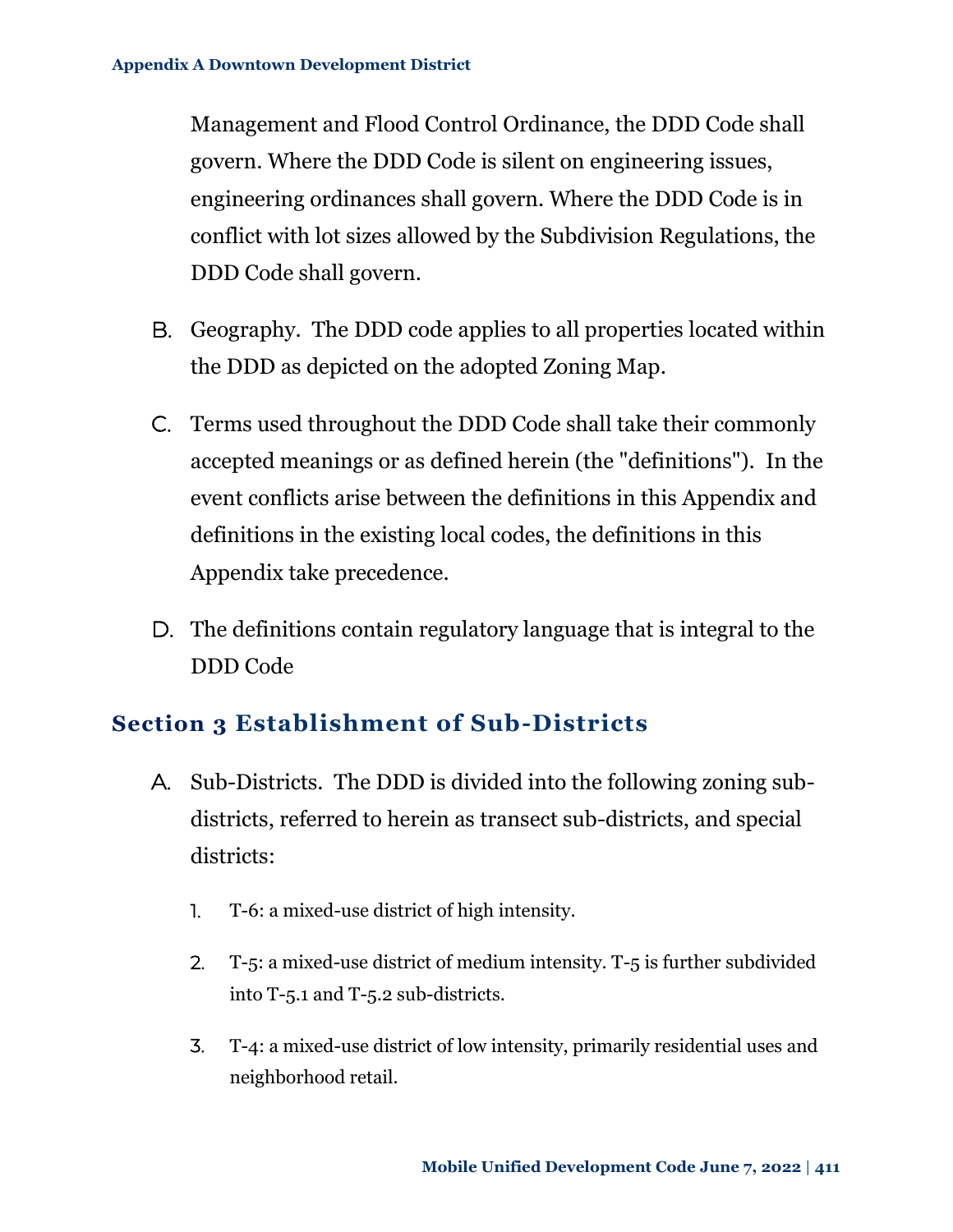- 4. T-3: a low-density residential district.
- 5. SD-WH: a special district established to guide the redevelopment of the portion of the DDD primarily dedicated to warehousing, manufacturing and buildings of similar characteristics.
- 6. SD: all special districts except SD-WH require a master plan be completed in coordination with the Department. Transect sub-districts are assigned through the master plan process. Master plans shall be approved by the Planning Commission and the City Council.
- B. Transect sub-districts and special districts. The transect subdistricts and special district boundaries are as shown on the DDD regulating plan as depicted on the adopted Zoning Map. Unless otherwise noted, transect sub-district boundaries are mapped along thoroughfare centerlines, and rear property lines and side property lines.
- C. T-5 sub-districts. Regulations of this Appendix pertaining to T-5 apply to all sub-districts of T-5.
- D. Planned Developments are not applicable within the DDD. Planned Developments as set forth in Article 2 of Chapter 64 of the City Code, are not applicable within the DDD.

# <span id="page-3-0"></span>**Section 4 Administration, Instruction, Amendments and Variances**

- A. Administration
	- 1. The administration of the plan review process within the Downtown Development District (DDD) shall be conducted by the Consolidated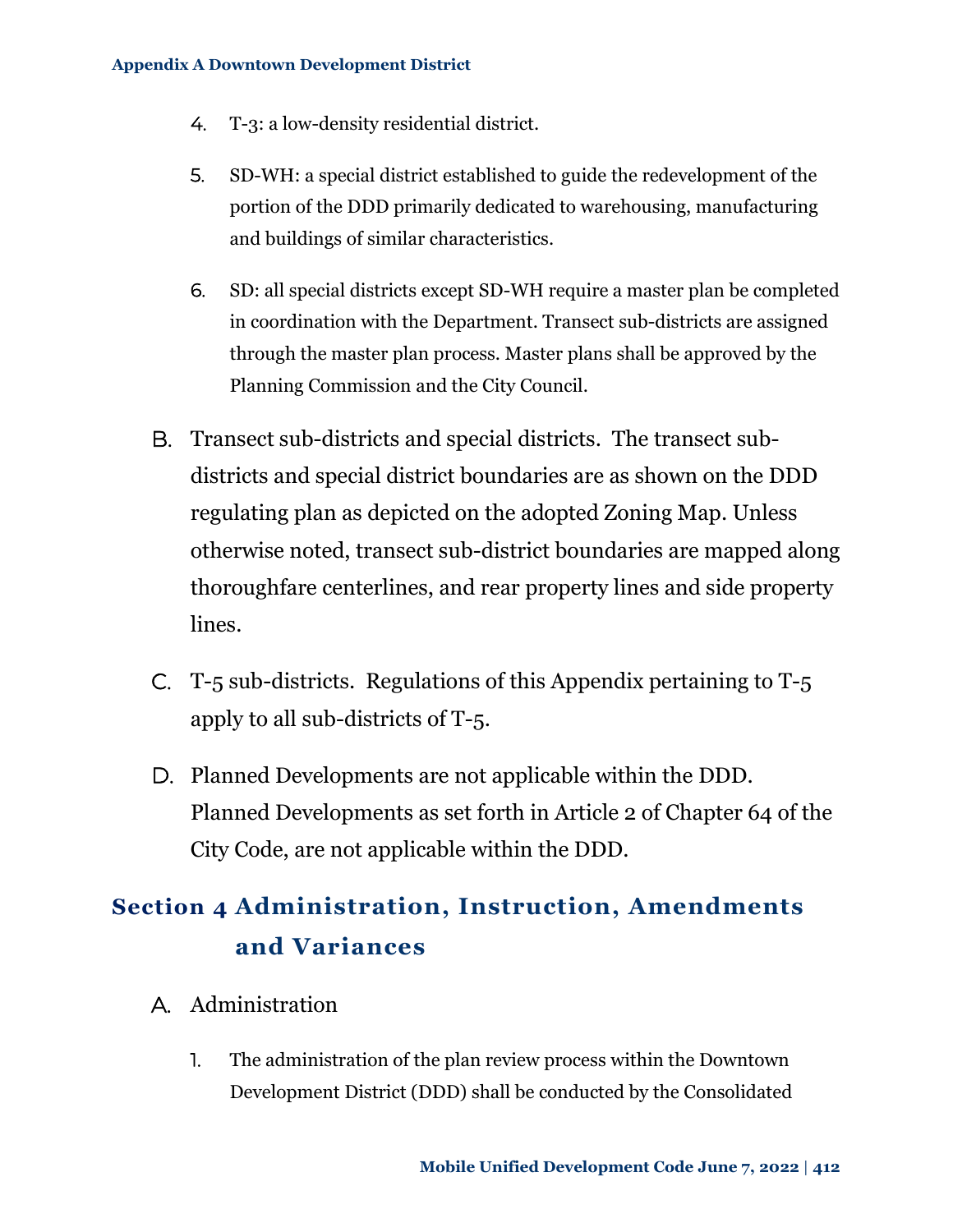Review Committee (CRC) which shall have a maximum of five (5) members, and comprised of a representative from Planning & Zoning, an architect from the A/E Department, a representative from the Historic Development Department and up to two (2) other designees as the mayor may appoint. The actions of the Consolidated Review Committee shall be coordinated by the Planning & Zoning Department. The CRC shall expedite the permitting process by providing a single interface between the developer and the agencies.

- (a) The CRC shall be authorized to make minor adjustments to Site, Place and Building Design Documents so that minor deviations may be resolved administratively. Minor adjustments shall be limited to:
	- **(1)** Landscaping and tree requirements;
	- **(2)** Dimensional adjustments that do not constitute an increase or decrease of more than fifteen (15) percent for the following design elements: awnings, balconies, canopies, galleries, Stoops, terraces and signage.
	- **(3)** Alternate building materials may be considered where the materials proposed are considered equivalent or better than the materials listed and regionally-available materials are preferred.
	- **(4)** Transparency requirements for windows may be reduced up to five (5) percent of the minimum percentage required.
- (b) The CRC is not authorized to approve dimensional adjustments for lot size, setbacks or building heights.

### B. Instructions

1. This Section sets forth the standards applicable to the development and substantial improvement of structures and other elements of the built environment within private properties.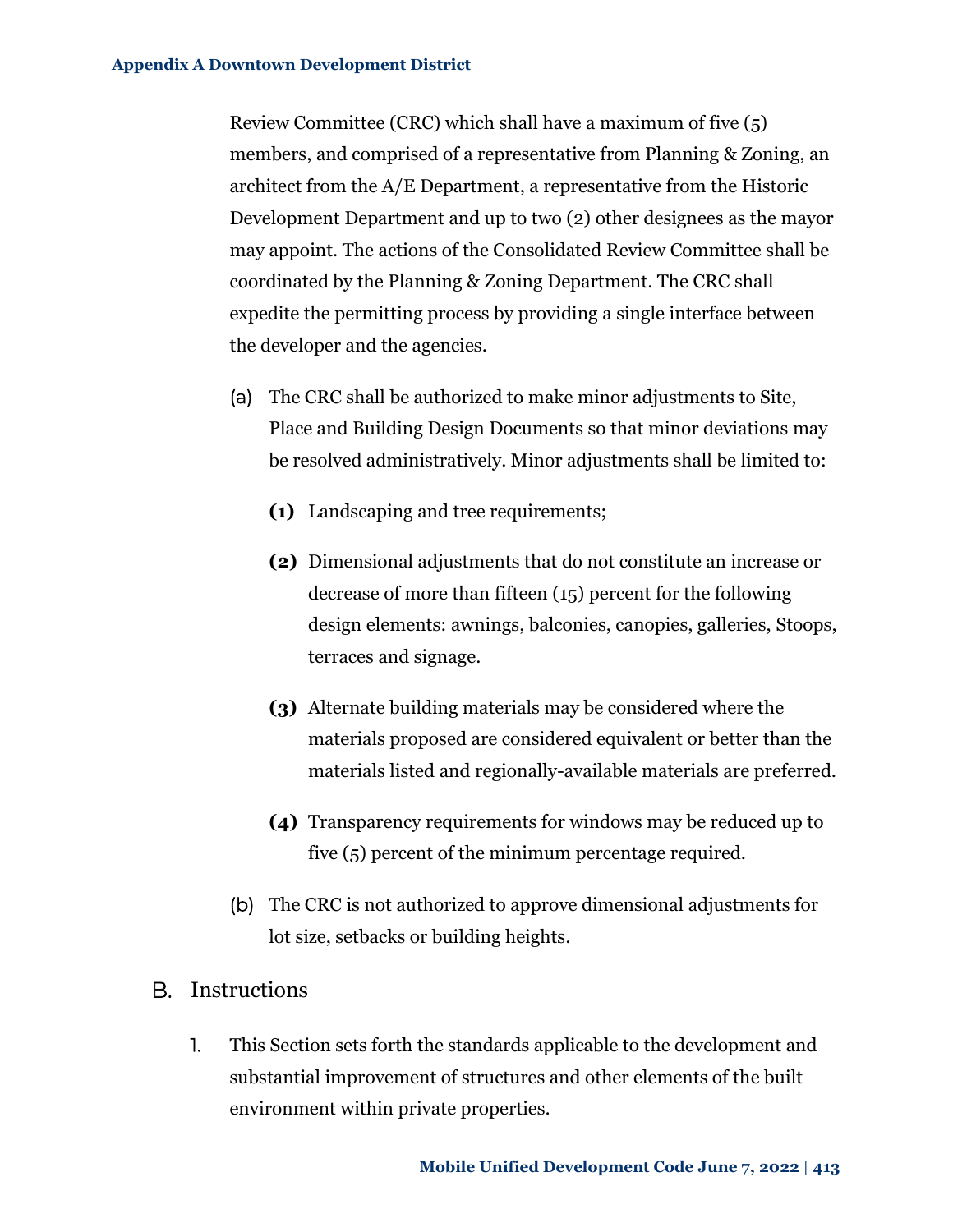- 2. Plans required by this Section are subject to approval by the Planning & Zoning Department (herein referred to as Planning & Zoning).
- 3. All applications for development in the DDD require predevelopment meetings. The predevelopment meetings shall include the applicant, the applicant's design professionals, the associated City Departments, and the CRC. Planning & Zoning will be responsible for ensuring the applicable City Departments attend any predevelopment meetings. Predevelopment meetings will be scheduled at the request of the applicant.
- 4. This Section requires two types of submittals: Site Plan and Building Design Documents. The Building Design Documents required for zoning review do not include construction documents required for building permit review. Both sets shall be submitted together. Building Design Documents and Site Plans shall be sealed by a licensed design professional with the exception of a site plan for a single-family, detached dwelling less than three (3) stories.
- 5. Site Plans submitted for approval shall comply with:
	- (a) Nonconformities, if any see [Section 5 below;](#page-8-0)
	- (b) Property use restrictions, see Table A-8.1 Use Table
	- (c) Property standards see [Appendix ASection 9A;](#page-14-1)
	- (d) Building placement standards see [Appendix ASection 9B;](#page-16-0)
	- (e) Parking standards see [Appendix ASection 9C;](#page-17-0)
	- (f) Garbage collection standards see [Appendix ASection 9D.](#page-21-0)
- 6. Building design documents submitted for approval shall demonstrate compliance with:
	- (a) Building and parking deck height standards, see [Appendix ASection](#page-23-1)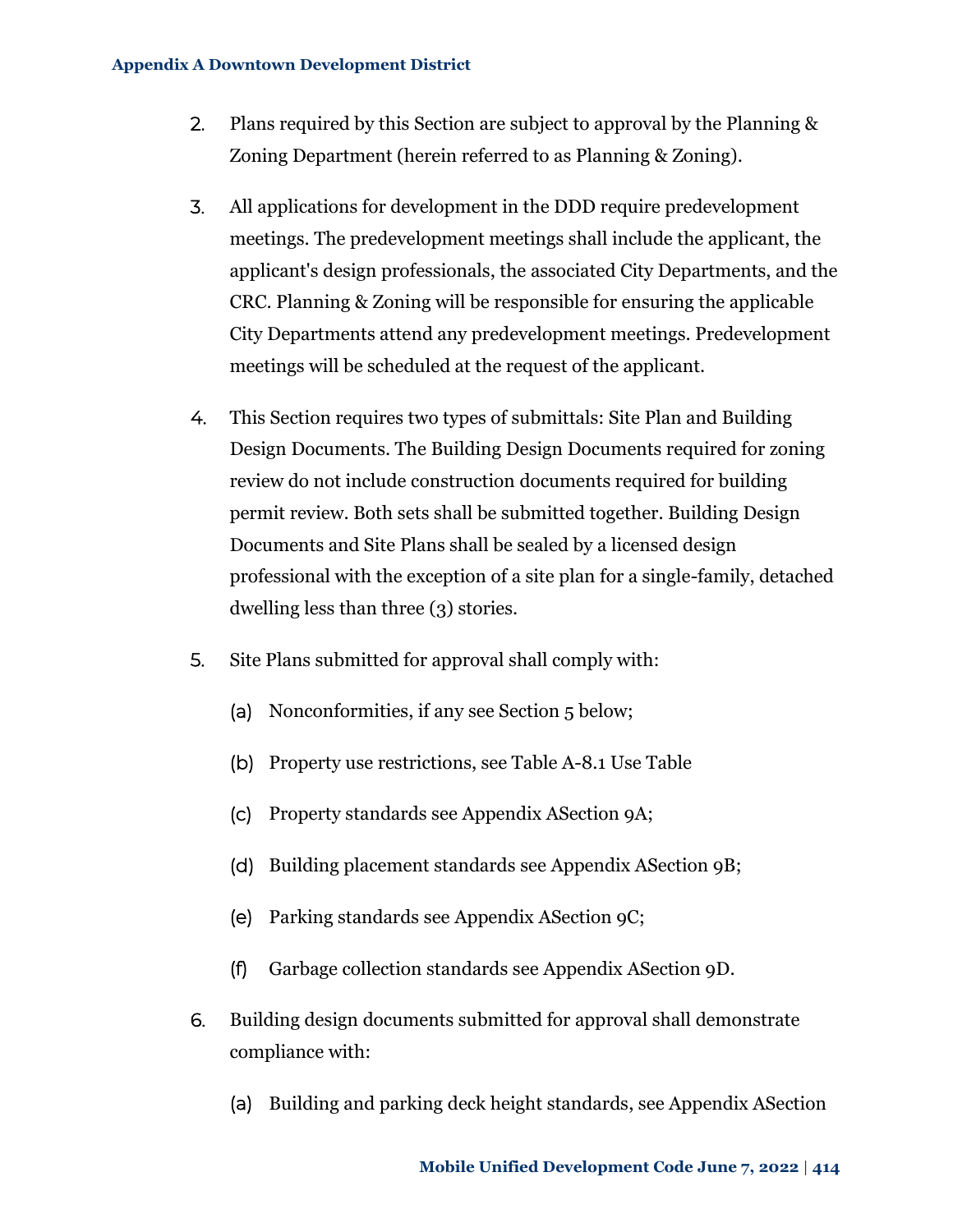[10A;](#page-23-1)

- (b) Building material standards see [Appendix ASection 10B;](#page-24-0)
- (c) Building frontage standards see [Appendix ASection 10C;](#page-28-0)
- (d) Signage standards see [Appendix ASection 11.](#page-51-0)
- 7. Work in Historic Districts. All properties located in the DDD and a local Historic District shall, in addition to complying with the development and use standards of this Appendix, receive a Certificate of Appropriateness from the Architectural Review Board as required by Chapter 44-76 of the City Code prior to receiving a Building Permit and/or undertaking work. Any deviation from the DDD requirements, as may be required by the ARB, will require a zoning variance prior to receiving a Building Permit and/or undertaking work.
- C. Conditional Use Permit. Uses in the Use Table identified by "C" in any column are permitted only if a Conditional Use Permit is approved by the City Council (see Article 5, Procedures). Conditional Use Permits are also subject to any conditions and limitations specified in Article 5 or imposed as a condition of approval by the City Council. See Article 10 for application information.
- D. Special Exception. Uses in the chart identified by "S" in any column are permitted in that particular district upon approval of a Special Exception by the Board of Adjustment, according to the criteria listed in this Appendix and Chapter 64, Articles 5 and 10. Such uses are also subject to any conditions and limitations imposed by the Board of Adjustment.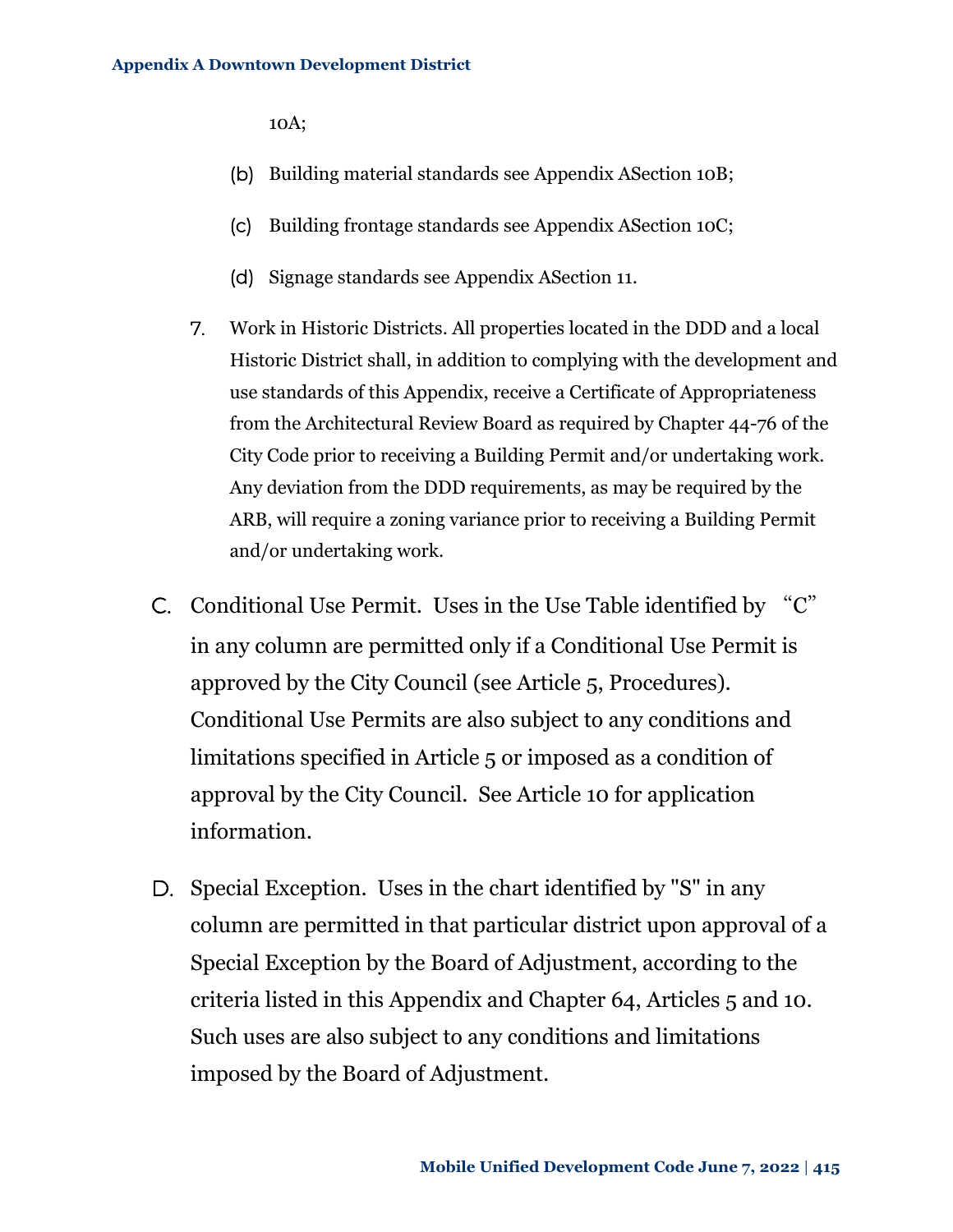### E. Regulating Plan amendments

- 1. Adjustments to the transect sub-district and special district boundaries are limited to the following:
	- (a) Increases to the next higher transect sub-district provided the lot is adjacent to a lot of the higher transect sub-district for which the increase is requested. Adjustments to transect sub-districts require approval by the Planning Commission and City Council.
	- (b) Reconciliations of transect sub-district require approval by the Planning Commission and City Council.
	- (c) Modifications of boundaries resulting in a change from SD-WH to an adjacent mapped transect sub-district require approval by the Planning Commission and City Council.
- 2. Master plans executed for Special District according to [Appendix](#page-2-0)  [ASection 3](#page-2-0) that assign or modify transect sub-district and special district boundaries must be recorded as an amendment to the Regulating Plan.
- 3. Amendments to a Regulating Plan shall follow the Procedures and Submittal Requirements of Chapter 64, Articles 5 and 10.
- F. Variances
	- 1. An applicant may appeal any decision of the Department and/or the CRC to the Board of Adjustment.
	- 2. An applicant may request a variance from the requirements of this Appendix.
	- 3. All applications to the Board of Adjustment shall be filed pursuant to Articles 5 and 10 of the UDC.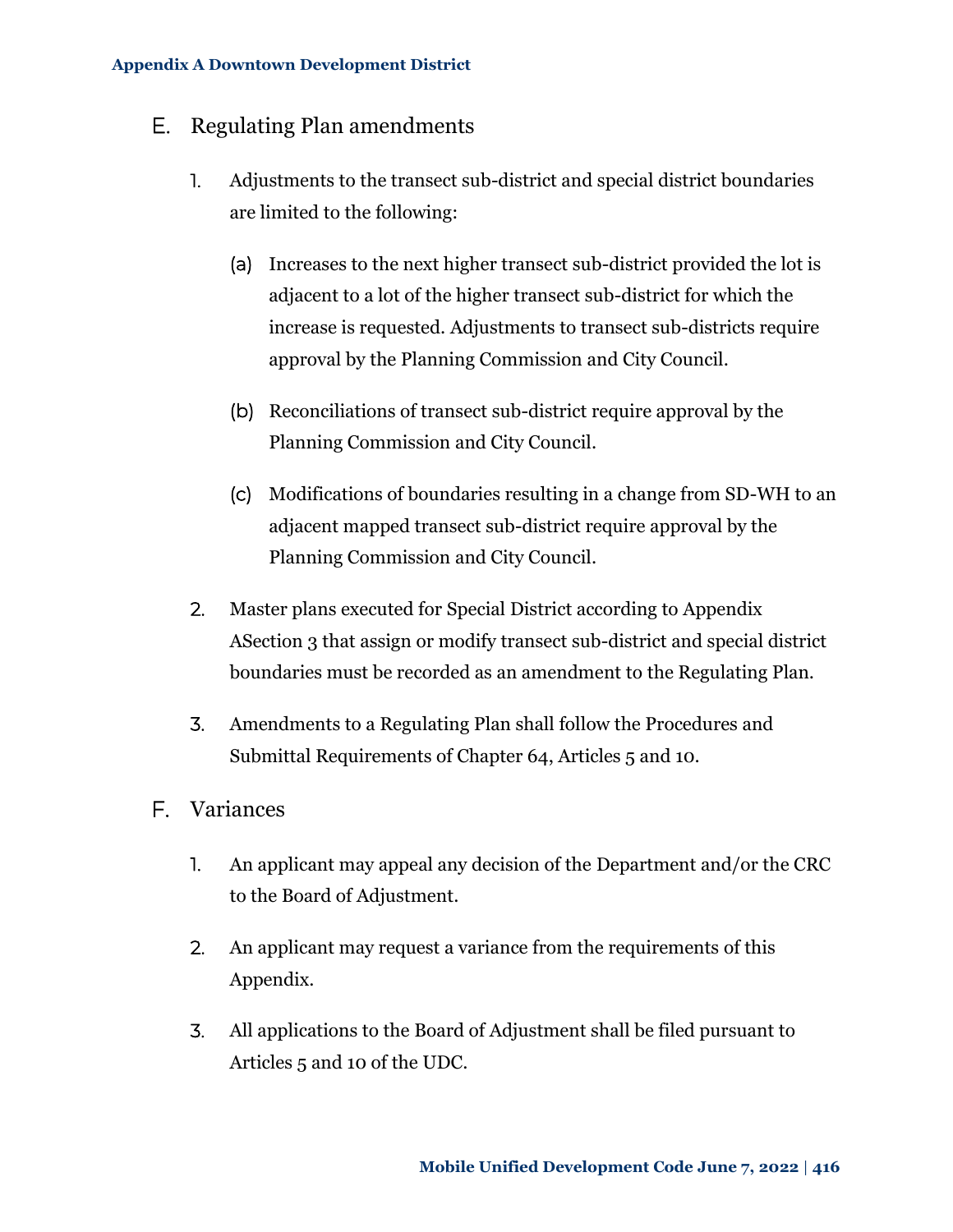# <span id="page-8-0"></span>**Section 5 Nonconformities**

### A. Uses

- 1. Continuance of nonconforming uses. Except as hereinafter provided, the lawful operation of a nonconforming use, as such use existed on the effective date of this ordinance, or any amendment hereto, by which the use became a nonconforming use, may be continued. The number of dwelling units in a nonconforming dwelling use shall not be increased over the number of dwelling units existing in the nonconforming use on the effective date of this ordinance.
- 2. Expansion or enlargement of nonconforming uses. A nonconforming use may be expanded or enlarged only within the premises on which such nonconforming use was located on the effective date of this ordinance or on the effective date of any amendment hereto by which the use became a nonconforming use. Premises as used in this subsection shall mean the building in which the use is being carried on and the accessory buildings, appurtenances, driveways, parking and loading spaces, and the curtilage thereof.
- 3. Abandonment of nonconforming uses. A nonconforming use that has been abandoned or discontinued for a period of two (2) years shall not thereafter be re-established.

### B. Structures

- 1. Continuance of nonconforming structures. Except as hereinafter provided, any nonconforming structure may be occupied and operated and maintained in a state of good repair.
- 2. Expansion or enlargement of nonconforming structures. A nonconforming structure may be expanded or enlarged on the premises owned on the effective date of this ordinance or on the effective date of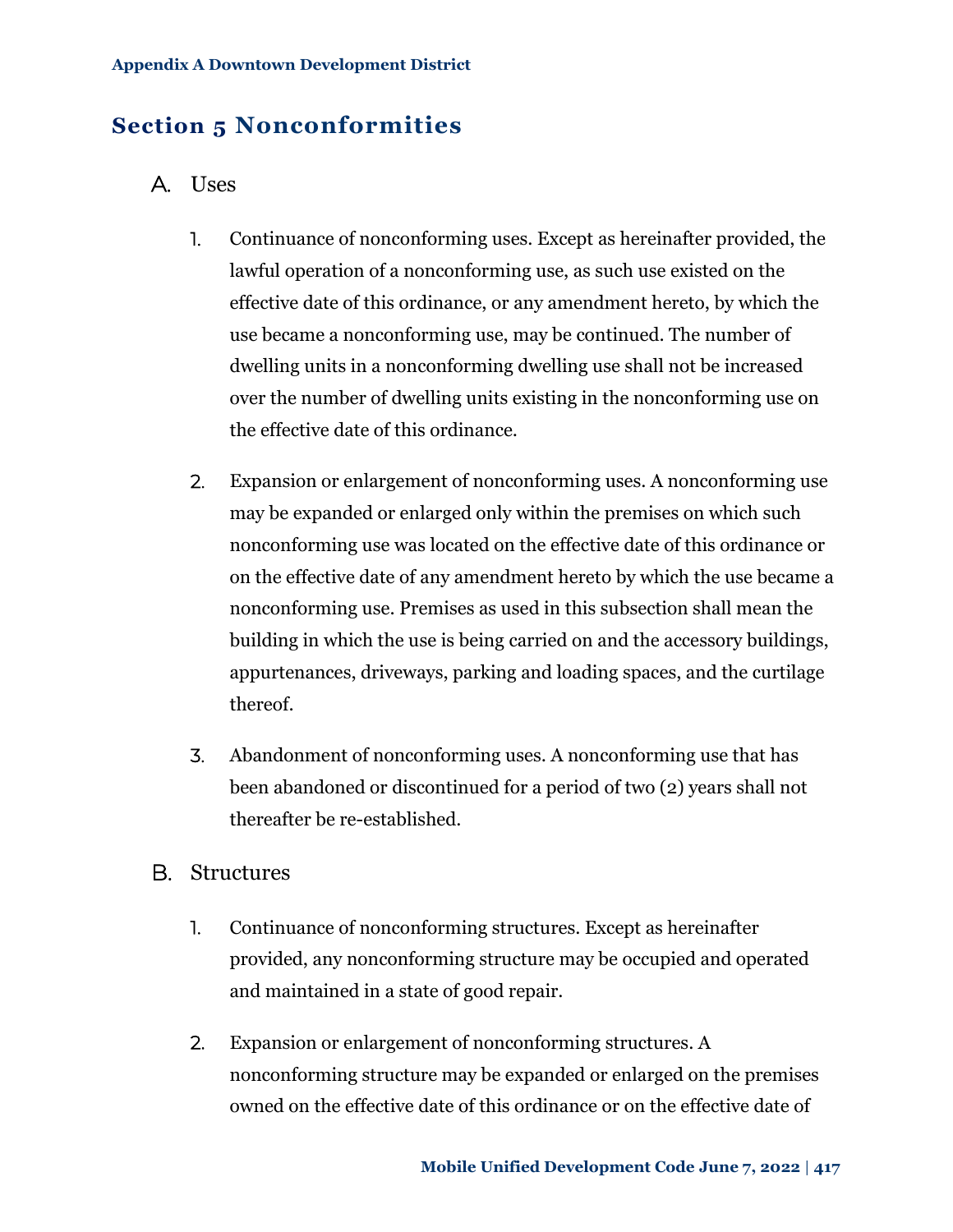any amendment hereto by which the structure became a nonconforming structure; provided, however, that the enlargement or expansion shall conform to the requirements of the DDD code.

- 3. Restoration of damaged nonconforming structures. A nonconforming structure damaged in any manner and from any cause whatsoever may be restored, provided restoration is begun within one (1) year and completed within two (2) years of the date of the damage. The board of adjustment may grant an extension of the one-year or two-year period upon application and showing of hardship.
- C. Parking lots
	- 1. Parking lots in existence as of the effective date of the original adoption of the Downtown Development District (May 13, 2014) were required to provide complaint screening and masking of parking lots no later than May 31, 2018.
	- 2. Parking lots shall conform to the requirements [Appendix ASection](#page-18-0)   $9C.2(c)$ .
	- 3. Existing evergreen vegetative buffers that accomplish the intent [Appendix](#page-18-0)  [ASection 9C.2\(c\)](#page-18-0) are an acceptable alternative, provided they are maintained.
	- 4. For properties along Broad, Beauregard, Water and Canal Streets, compliance shall coincide with the completion of physical improvements for the City projects along said streets adjacent to the property.
	- 5. Location of required masking is subject to line of sight review and approval by Traffic Engineering.
	- 6. Any parking lot that fails to timely conform shall be deemed an unlawful use and shall be discontinued.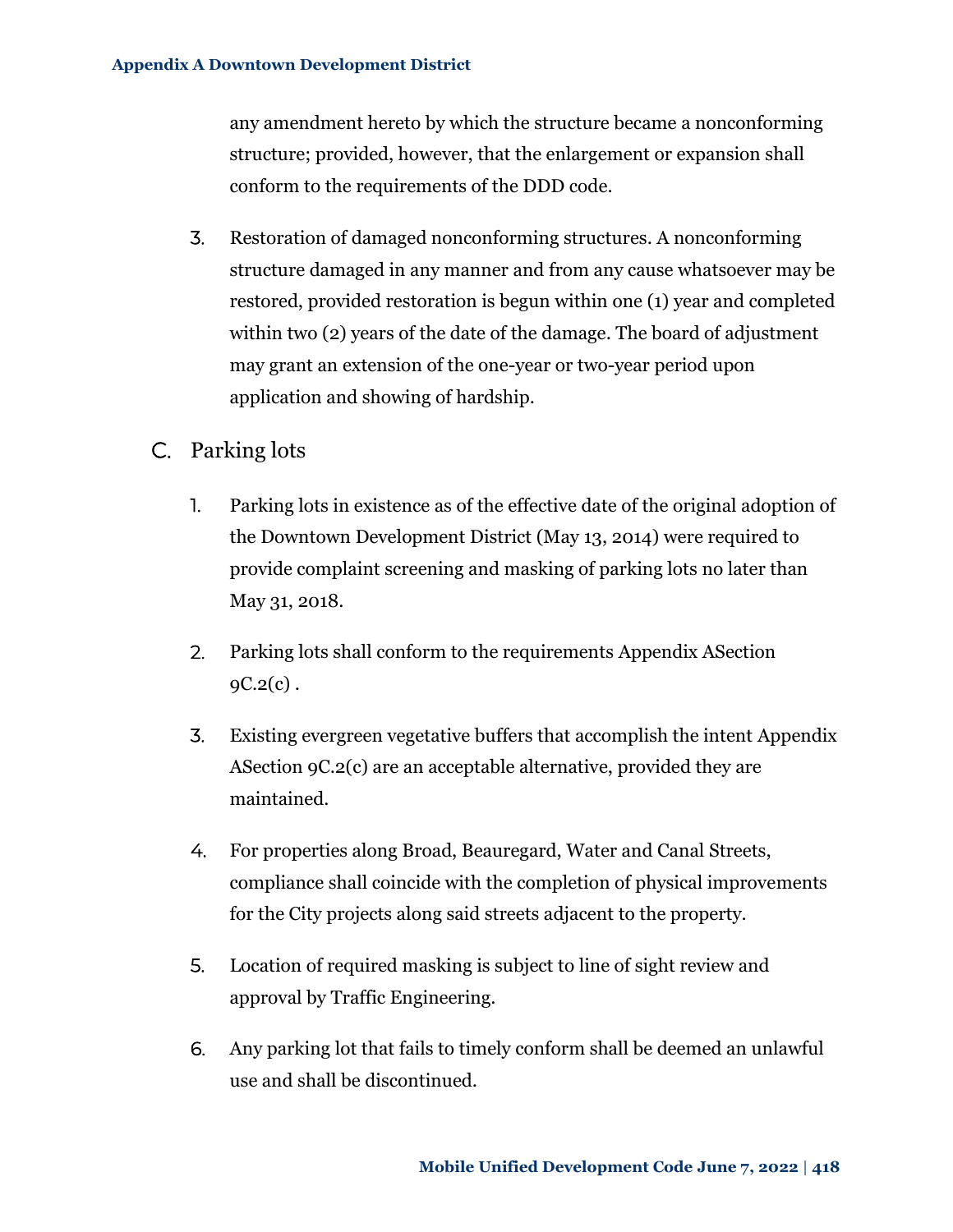# <span id="page-10-0"></span>**Section 6 Complete Demolition Permits**

### A. Permit

- 1. Any applicant seeking a permit for complete demolition within the DDD must provide the Department with the following minimum information:
	- (a) The date the owner acquired the property, purchase price and condition on date of acquisition;
	- (b) If and when the structure has been cited or received a notice of violation of the City Code;
	- (c) Documentation whether the owner has complied with or attempted to bring the building into compliance with the City's International Property Maintenance Code (IPMC) and International Existing Building Code (IEBC) and if not, why. The amount of money it will cost to bring the building into minimal compliance with IPMC and/or rectify any notices of violation;
	- (d) Whether the property has been listed for sale, prices asked and offers received, if any;
	- (e) Redevelopment plans for the property in question, the amounts expended upon such plans and the dates of such expenditures;
	- (f) The opinion from a licensed structural engineer that the structure is in danger of collapse, if the applicant proposes the demolition in order to protect public health and safety;
	- (g) Any such other information as may reasonably be required by the Department.
	- (h) The above notwithstanding, if the applicant is able to produce substantial evidence that the structure is beyond repair and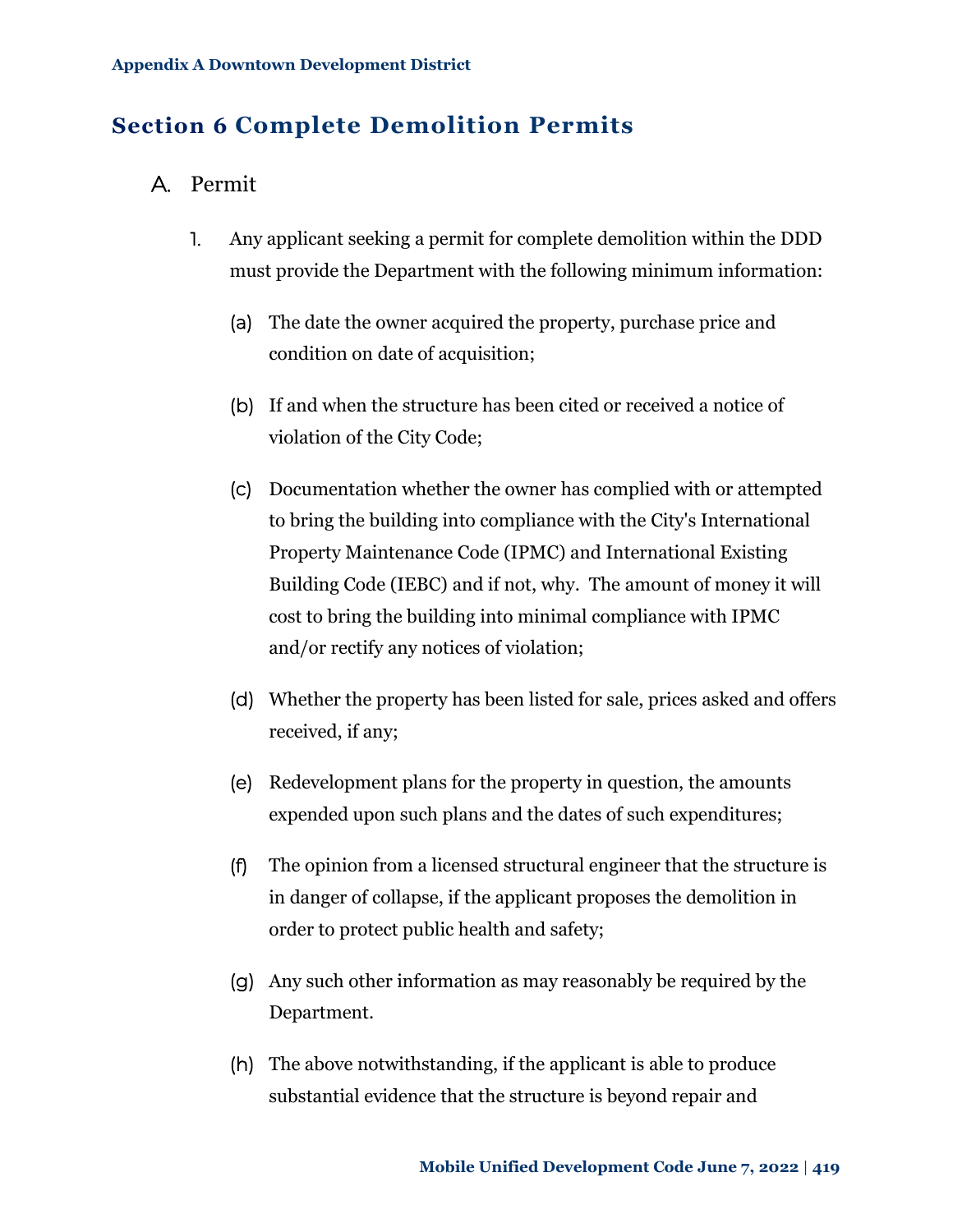structurally unsound, the consolidated review committee may recommend approval of a permit application for demolition based on this evidence alone.

- 2. Department Review. Upon review of the above information, the Department may approve or deny the demolition permit based on the following criteria:
	- (a) Whether the demolition will impair the unique character of the DDD;
	- (b) Whether there are redevelopment plans for the site;
	- (c) Whether the redevelopment plans conform to the DDD code;
	- (d) Whether the demolition of the structure in question is necessary for the public health and safety due to the physical condition of the structure.
- 3. Administrative Appeal. Any applicant denied a demolition permit by operation of this Code may file an Administrative Appeal in accordance with Chapter 64, Articles 5 and 10, to the Board of Adjustment (BZA). The BZA may permit the structure to be demolished if it finds the structure is a hazard to the public health and safety due to its condition or that the enforcement of the DDD Code presents an unreasonable economic hardship on the owner.
	- (a) This exception for unreasonable economic hardship shall be applicable to owners (or the owner's assignee or lessee) of structures who have expended significant sums of money on development plans involving the demolition of such structures.
	- (b) In determining whether to grant an Administrative Appeal under this exception, the BZA shall weigh the economic hardship and investment expectations of the owner (or the owner's assignee or lessee) against the potential damage to the structure and of the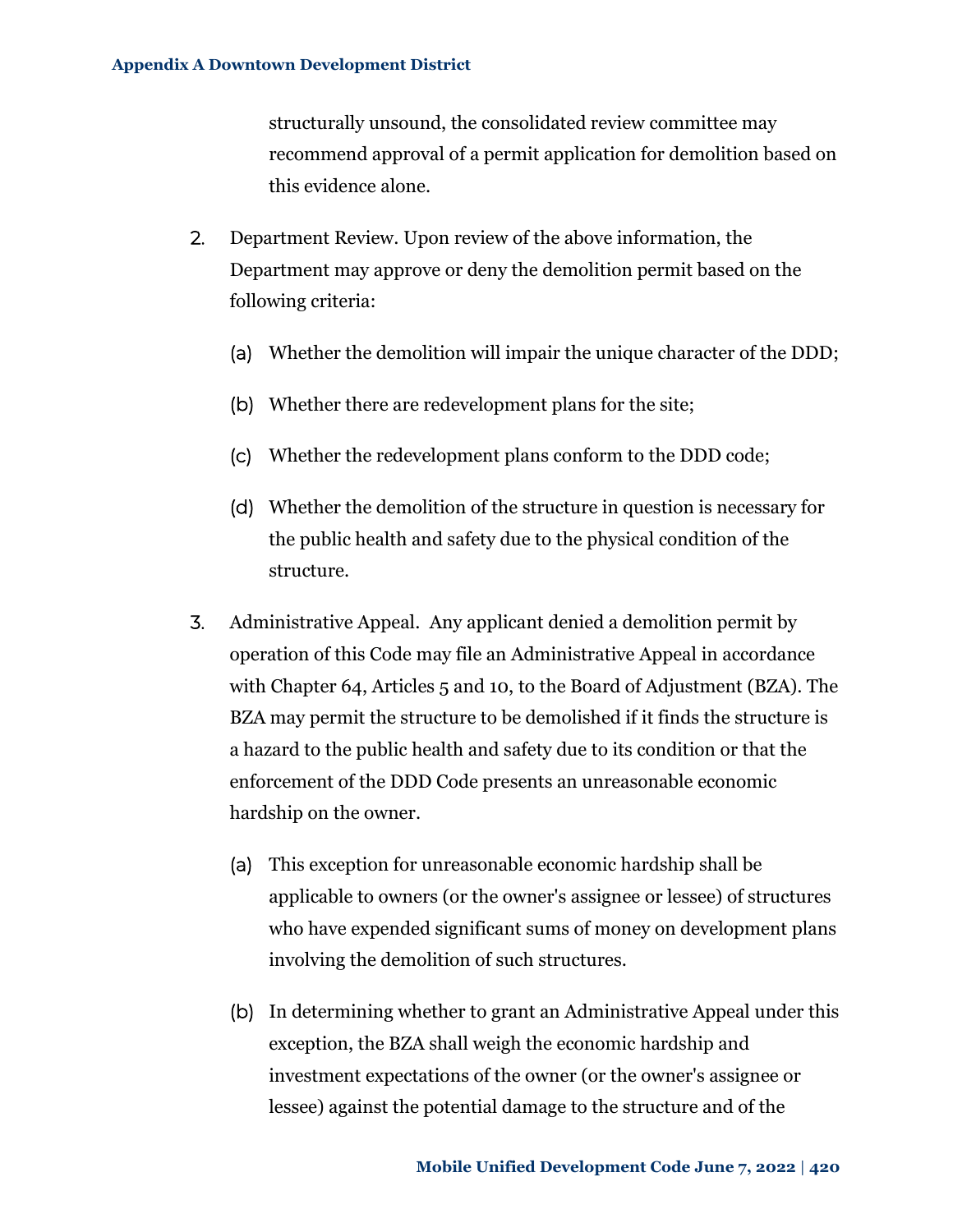surrounding built environment in question.

- (c) The mere purchase of a structure for future development without further development expenditures shall not be classified as an unreasonable economic hardship.
- 4. An owner or authorized representative of an owner appealing to the BZA shall submit by affidavit to the BZA at least the following:
	- (a) Replacement construction plans for the property in question and amounts expended upon such plans, including an itemization of each and every expenditure, and the dates of such expenditures.
	- (b) Whether there are definite plans for reuse of the property if the proposed demolition is carried out.

## <span id="page-12-0"></span>**Section 7 Noise Restrictions in the DDD**

A. Applicability. The noise regulations in section 39-96 of the City Code shall apply throughout the DDD. The noise restriction regulations in paragraph 39-96.1 of the City Code shall apply to all sub-districts where residential uses are allowed by right.

### <span id="page-12-1"></span>**Section 8 Use Table**

- A. Property use restrictions
	- 1. Property use is limited according to [Table A-8.2](#page-13-0) Use Table.
	- 2. Parking, except structured parking, is subordinate to uses permitted under the DDD Code and shall not be used as a primary use on a property.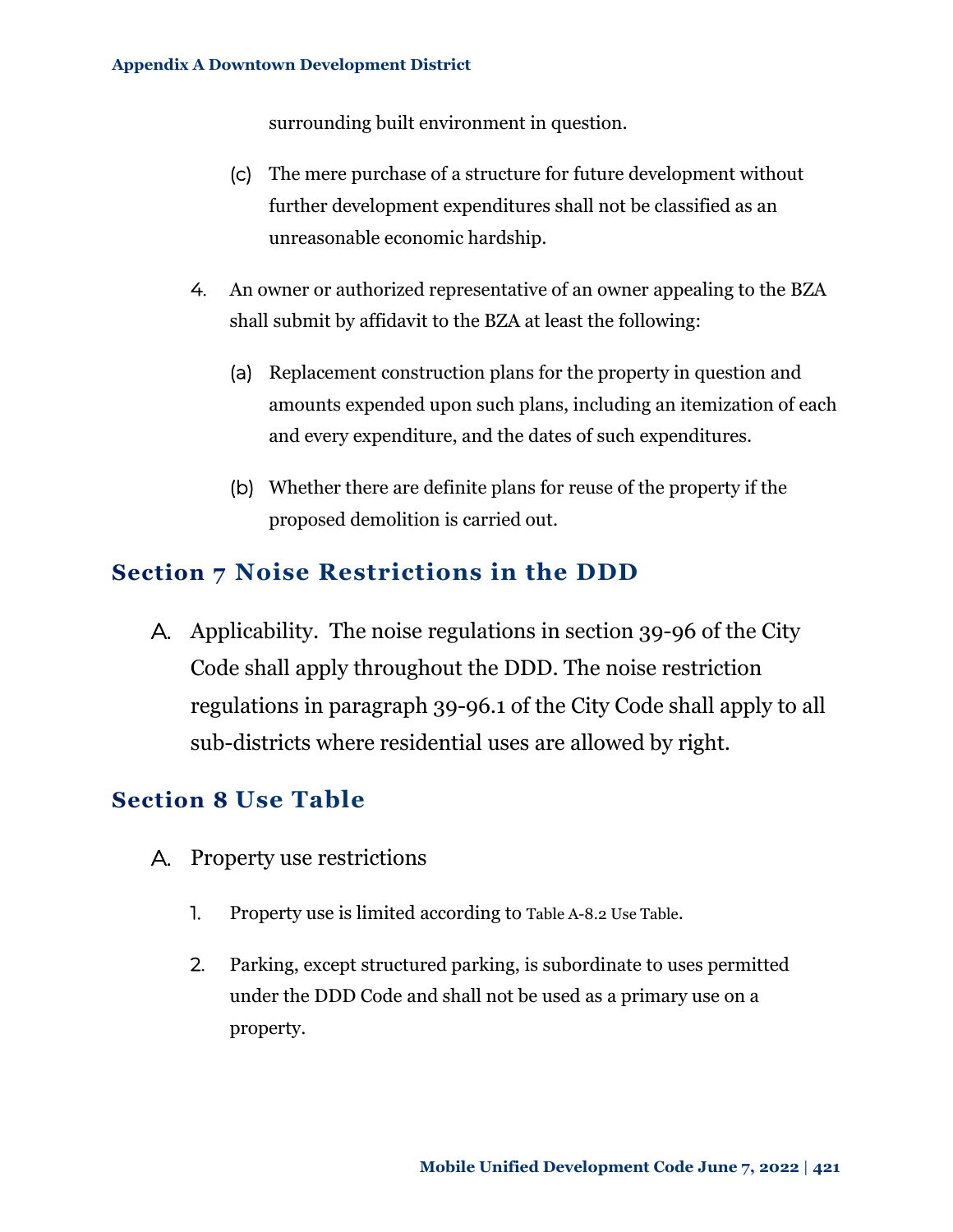<span id="page-13-0"></span>

|                       | <b>Use Sub-Category</b>                                  |                                                      | <b>Transect Sub and Special Districts</b> |                                    |                          |                          |                                    |  |
|-----------------------|----------------------------------------------------------|------------------------------------------------------|-------------------------------------------|------------------------------------|--------------------------|--------------------------|------------------------------------|--|
| <b>Use Category</b>   |                                                          |                                                      | $T-4$                                     | $T-5.1$                            | $T-5.2$                  | $T-6$                    | SD-<br><b>WH</b>                   |  |
|                       | Warehousing & Mini-Storage                               |                                                      |                                           | $\mathbb{R}$                       | $\mathbf R$              | $\mathbf R$              | $\mathbf R$                        |  |
|                       | Mixed-use Light Manufacturing                            |                                                      |                                           | $\mathbf R$                        | $\mathbf R$              | $\mathbf R$              | $\mathbf R$                        |  |
|                       | Component<br>Manufacturing-Light (5,000 sf max, non-     |                                                      |                                           |                                    |                          |                          |                                    |  |
| <b>Industrial</b>     | toxic)                                                   |                                                      |                                           | $\mathbf R$                        | $\mathbf R$              | $\mathbf R$              | $\mathbf R$                        |  |
|                       | Manufacturing-Heavy (over 5000 sf, non-<br>toxic)        |                                                      |                                           |                                    |                          |                          | $\mathbf R$                        |  |
|                       | Processing of Food and Beverage Products                 |                                                      |                                           |                                    |                          |                          | ${\bf R}$                          |  |
|                       | Laboratory Facility                                      |                                                      |                                           |                                    | $\mathbb{R}$             | $\mathbf R$              | ${\bf R}$                          |  |
|                       | <b>Distribution Facility</b>                             |                                                      |                                           |                                    |                          |                          | ${\bf R}$                          |  |
|                       | Minor                                                    | $\mathbb{R}$                                         | $\mathbb{R}$                              | R                                  | $\mathbb{R}$             | $\mathbf R$              | ${\bf R}$                          |  |
| <b>Utilities</b>      | Intermediate                                             |                                                      | S                                         | $\mathbb R$                        | ${\bf R}$                | ${\bf R}$                | ${\bf R}$                          |  |
|                       | Major                                                    |                                                      |                                           |                                    | $\mathbf C$              | $\mathbf C$              | $\mathbf C$                        |  |
|                       | Nursery Stock Growing, Processing & Sales                |                                                      | $\mathbb{R}$                              | $\mathbf R$                        | ${\bf R}$                | ${\bf R}$                | $\overline{R}$                     |  |
| <b>Agricultural</b>   | Produce Growing, Processing & Sales                      |                                                      | $\mathbb{R}$                              | $\mathbf R$                        | ${\bf R}$                | ${\bf R}$                | ${\bf R}$                          |  |
|                       | Private Educational Facility (Daycare)                   | $\mathbf R$                                          | $\mathbb{R}$                              | $\mathbf R$                        | $\mathbf R$              | $\mathbf R$              | ${\bf R}$                          |  |
| <b>Education</b>      | Private Educational Facility (Elementary)                |                                                      | $\mathbf R$                               | ${\bf R}$                          | $\mathbf R$              | $\mathbf R$              | ${\bf R}$                          |  |
|                       | Private Educational Facility (All Levels)                |                                                      |                                           | $\mathbf R$                        | ${\bf R}$                | ${\bf R}$                | ${\bf R}$                          |  |
|                       | Religious institution (including                         | $\mathbf R$                                          | $\mathbf R$                               | $\mathbf R$                        | $\mathbf R$              | $\mathbf R$              | $\mathbf R$                        |  |
|                       | educational)                                             |                                                      |                                           |                                    |                          |                          |                                    |  |
| <b>Civic Support</b>  | Funeral home                                             | L,                                                   | $\mathbb{R}$                              | $\mathbf R$                        | $\mathbf R$              | $\mathbf R$              | $\mathbf R$                        |  |
|                       | Hospital, medical offices, veterinary                    | L,                                                   | $\mathbf R$                               | $\mathbf R$                        | $\mathbf R$              | R                        | $\mathbf R$                        |  |
|                       | medicine, ambulance service                              |                                                      |                                           |                                    |                          |                          |                                    |  |
|                       | Mystic society meeting hall                              |                                                      | $\mathbf R$                               | ${\bf R}$                          | ${\bf R}$                | $\mathbf R$              | ${\bf R}$                          |  |
|                       | Automotive Services-Light (5,000 sf max)                 | $\overline{a}$                                       | $\blacksquare$                            | $\overline{\text{R}}$              | $\mathbf R$              | $\overline{\text{R}}$    | ${\bf R}$                          |  |
| <b>Automotive</b>     | Automotive Services-Heavy (over 5000 sf)                 | $\overline{\phantom{0}}$                             | $\overline{\phantom{a}}$                  | $\blacksquare$                     | $\blacksquare$           | $\blacksquare$           | ${\bf R}$                          |  |
|                       | <b>Parking Structure</b>                                 | L,                                                   | $\overline{\phantom{a}}$                  | $\blacksquare$                     | ${\bf R}$                | ${\bf R}$                | $\mathbf R$                        |  |
|                       | <b>Gas Station</b>                                       |                                                      | $\overline{\phantom{a}}$                  | ${\bf S}$                          | $\overline{\mathbf{S}}$  | $\overline{\mathbf{S}}$  | $\overline{\mathbf{S}}$            |  |
|                       | <b>Single-Family Dwelling</b>                            | $\overline{\text{R}}$                                | $\mathbf R$                               | $\overline{R}$                     | $\overline{R}$           | $\overline{R}$           | $\overline{R}$                     |  |
|                       | Two-Family Dwelling                                      | $\mathbb{R}$<br>$\overline{\phantom{0}}$             | ${\bf R}$                                 | ${\bf R}$                          | $\mathbf R$              | ${\bf R}$                | ${\bf R}$                          |  |
|                       | Multi-Family Dwelling                                    |                                                      | ${\bf R}$                                 | $\mathbf R$                        | $\mathbf R$              | $\mathbf R$              | ${\bf R}$                          |  |
|                       | <b>Accessory Dwelling Unit</b>                           |                                                      | ${\bf R}$                                 | $\mathbf R$                        | $\blacksquare$           |                          | ${\bf R}$                          |  |
| <b>Residential</b>    | Senior & Elderly Housing                                 | $\overline{R}$                                       | ${\bf R}$                                 | $\overline{R}$                     | ${\bf R}$                | ${\bf R}$                | $\overline{R}$                     |  |
|                       | Nursing & Retirement Housing                             | $\mathbf R$                                          | ${\bf R}$                                 | $\overline{\text{R}}$              | ${\bf R}$                | ${\bf R}$                | ${\bf R}$                          |  |
|                       | Boarding Houses & Dormitories                            | $\overline{\text{R}}$                                | ${\bf R}$                                 | $\overline{\text{R}}$              | ${\bf R}$                | ${\bf R}$                | ${\bf R}$                          |  |
|                       | Homeless & Emergency Shelter                             | $\overline{\phantom{0}}$<br>$\overline{\phantom{0}}$ | ${\bf S}$<br>${\bf R}$                    | ${\bf S}$<br>$\overline{\text{R}}$ | ${\bf S}$<br>$\mathbf R$ | ${\bf S}$<br>$\mathbf R$ | ${\bf S}$<br>$\overline{\text{R}}$ |  |
|                       | Mixed-use Residential Component<br>Hotel (no room limit) | $\overline{\phantom{0}}$                             |                                           |                                    | $\mathbf R$              | ${\bf R}$                | ${\bf R}$                          |  |
|                       | Inn (up to 20 rooms)                                     | $\overline{\phantom{0}}$                             | $\overline{R}$                            | $\mathbf R$                        | $\overline{R}$           | $\overline{R}$           | $\overline{R}$                     |  |
| Lodging               | Bed and Breakfast (up to 5 rooms)                        | $\overline{\text{R}}$                                | ${\bf R}$                                 | $\overline{R}$                     | $\mathbf R$              | ${\bf R}$                | $\overline{R}$                     |  |
|                       | <b>Short-Term Rentals</b>                                | $\mathbf R$                                          | ${\bf R}$                                 | $\mathbf R$                        | $\mathbf R$              | ${\bf R}$                | ${\bf R}$                          |  |
|                       | Home-office (non-primary use)                            | ${\bf R}$                                            | ${\bf R}$                                 | $\overline{\text{R}}$              | $\mathbf R$              | ${\bf R}$                | ${\bf R}$                          |  |
|                       | Live-work (office up to 15% of building sf.)             | ${\bf R}$                                            | ${\bf R}$                                 | $\mathbf R$                        | ${\bf R}$                | ${\bf R}$                | ${\bf R}$                          |  |
| <b>Office</b>         | Work-live (office up to 80% of building sf.)             | $\blacksquare$                                       | ${\bf R}$                                 | ${\bf R}$                          | ${\bf R}$                | ${\bf R}$                | ${\bf R}$                          |  |
|                       | Mixed-use Office Component                               |                                                      | ${\bf R}$                                 | ${\bf R}$                          | ${\bf R}$                | ${\bf R}$                | ${\bf R}$                          |  |
|                       | Office Building                                          |                                                      | ${\bf R}$                                 | ${\bf R}$                          | ${\bf R}$                | ${\bf R}$                | ${\bf R}$                          |  |
|                       | Class $1***$                                             | $\blacksquare$<br>${\bf R}$                          | ${\bf R}$                                 | ${\bf R}$                          | ${\bf R}$                | ${\bf R}$                | ${\bf R}$                          |  |
| <b>Communications</b> | Class 2 and $3***$                                       | ${\bf S}$                                            | ${\bf S}$                                 | ${\bf S}$                          | ${\bf S}$                | ${\bf S}$                | ${\bf R}$                          |  |
| <b>Facilities</b>     | Class $4***$                                             |                                                      |                                           | ${\bf S}$                          | ${\bf S}$                | ${\bf S}$                | ${\bf S}$                          |  |
| <b>Commercial</b>     | Live-work (retail up to 15% of building sf.)             | $\mathbf R$                                          | ${\bf R}$                                 | $\overline{R}$                     | $\overline{R}$           | ${\bf R}$                | $\mathbf R$                        |  |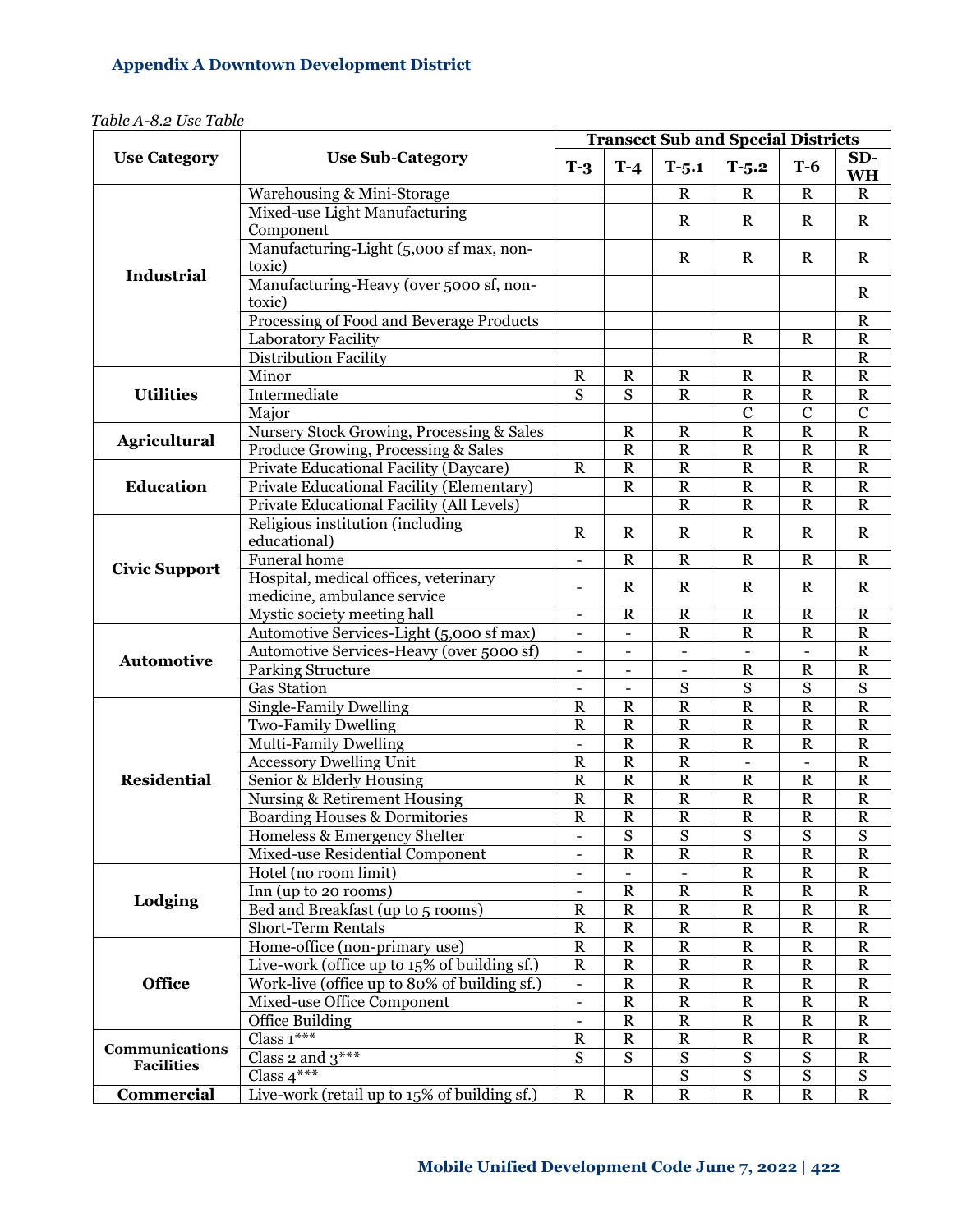|                     | <b>Use Sub-Category</b>                                                                                                                                     |   | <b>Transect Sub and Special Districts</b> |           |         |     |             |  |  |
|---------------------|-------------------------------------------------------------------------------------------------------------------------------------------------------------|---|-------------------------------------------|-----------|---------|-----|-------------|--|--|
| <b>Use Category</b> |                                                                                                                                                             |   | T-4                                       | $T - 5.1$ | $T-5.2$ | Т-6 | $SD-$<br>WH |  |  |
|                     | Work-live (retail up to 80% of building sf.)                                                                                                                | ۰ | R                                         | R         | R       | R   | R           |  |  |
|                     | Mixed-use Retail Component                                                                                                                                  | - | R                                         | R         | R       | R   | R           |  |  |
|                     | Retail Building                                                                                                                                             | - | R                                         | R         | R       | R   | R           |  |  |
|                     | Café                                                                                                                                                        |   | R                                         | R         | R       | R   | R           |  |  |
|                     | Restaurant, bar, catering, entertainment,<br>theater or brewpub with occupancy load<br>over 100 persons. *Occupancy load under<br>100 is permitted by right |   |                                           | $S^*$     | $S^*$   | R   |             |  |  |
|                     | Drive-Thru Retail                                                                                                                                           |   | S                                         | S         | S       | S   | S           |  |  |

\*Parking, except structured parking, is subordinate to uses permitted under the DDD Code and shall not be used as a primary use on a property.

\*\*None of the above permitted uses include an "Adult entertainment Enterprise" as defined in Chapter 64, Article 4. \*\*\*Must meet all criteria and requirements set forth in Chapter 64, Article 4.

- R By Right
- S By Special Exception

# <span id="page-14-0"></span>**Section 9 Site Plan Standards**

### <span id="page-14-1"></span>A. Property Standards

- 1. Frontage. The portion of a property abutting a right-of-way is assigned a primary frontage or secondary frontage as follows:
	- (a) Properties abutting more than one (1) street shall designate a primary frontage. The primary frontage shall be an A street if one (1) is abutted.
	- (b) Elements of the built environment within the front Setback are subject to all the requirements of [Appendix A Section 10 C below.](#page-28-0)
- 2. Property Width Restrictions. Newly platted properties, subdivisions of existing properties and newly assembled properties shall comply with the following property width restrictions as measured along their primary frontage: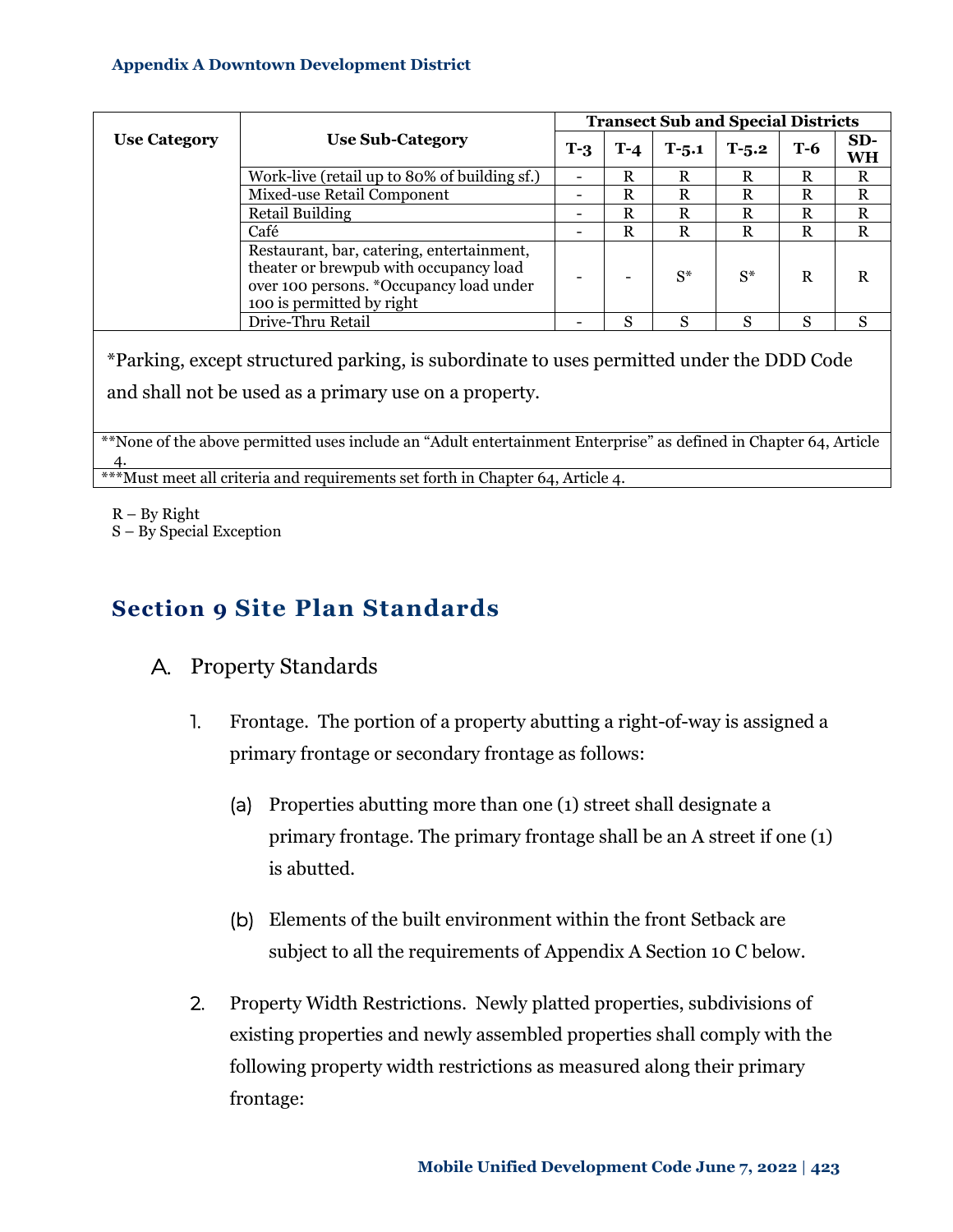- (a) T-3: Forty (40) feet minimum, one hundred twenty (120) feet maximum.
- (b) T-4: Eighteen (18) feet minimum, one hundred twenty (120) feet maximum.
- (c) T-5.1 & T-5.2: Fourteen (14) feet minimum, one hundred eighty (180) feet maximum.
- (d) T-6: Fourteen (14) feet minimum, no maximum.
- (e) In any sub-district, a property that exceeds the maximum property size as set forth above and existing as of the effective date of the original adoption of the Downtown Development District (May 13, 2014), may be developed as one (1) property.
- 3. Property Assembly. Properties may be assembled with Planning Commission approval according to the following:
	- (a) Where multiple properties to be assembled into a single property are within more than one (1) transect sub-district, the assembly requires a regulating plan amendment.
- 4. Setbacks and Number of Buildings per lot**.** The Setback and number of buildings per lot shall comply with the following standards as set out in Table A-9.1 [Site Configuration](#page-16-1)**:**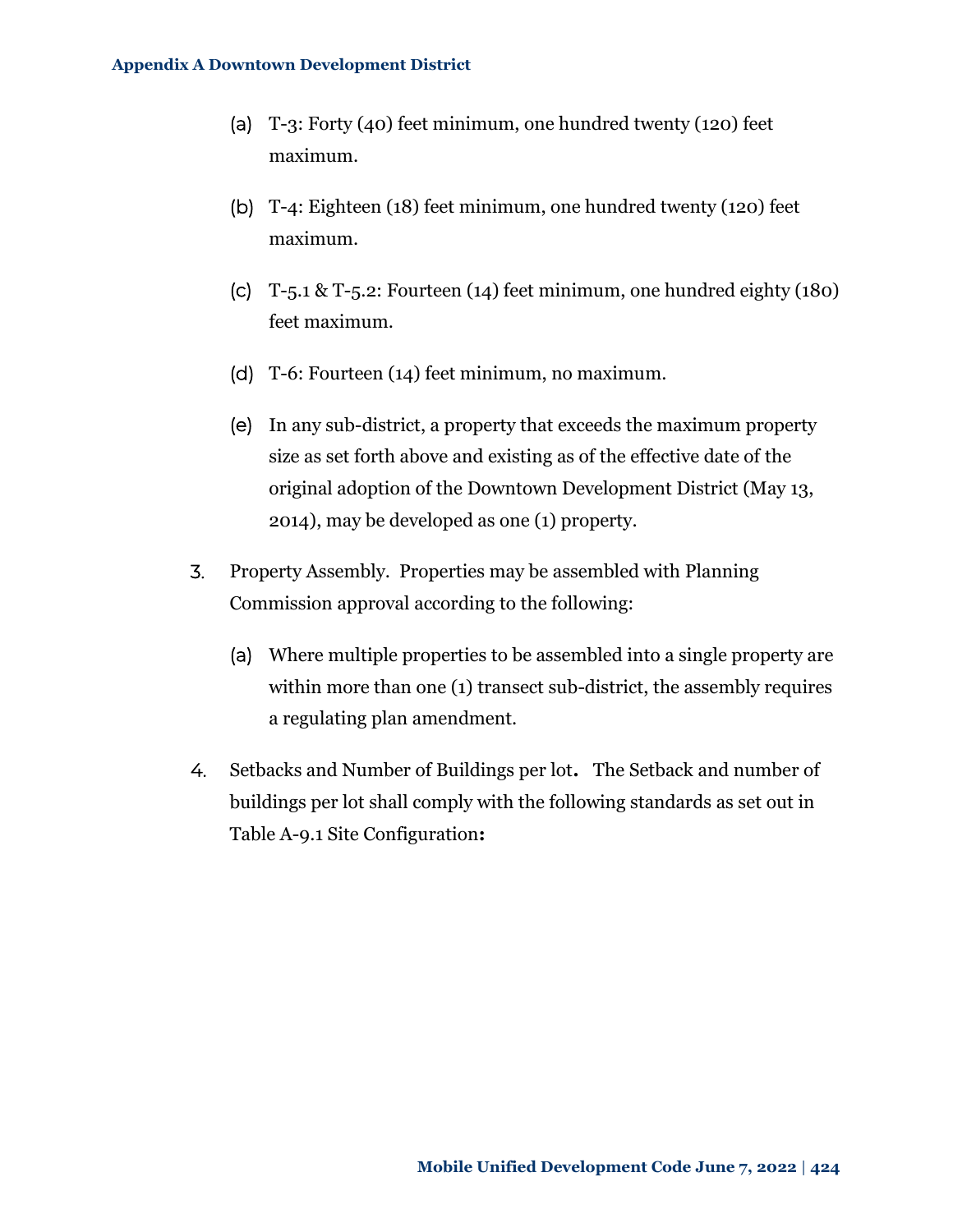<span id="page-16-1"></span>*Table A-9.1 Site Configuration* 

|                                                                                                                             |                             |                                                  | <b>Buildings</b>                      |                                                     |                                                     |                                                    |  |  |
|-----------------------------------------------------------------------------------------------------------------------------|-----------------------------|--------------------------------------------------|---------------------------------------|-----------------------------------------------------|-----------------------------------------------------|----------------------------------------------------|--|--|
| Sub-<br><b>District</b>                                                                                                     | <b>Element</b>              | <b>Primary</b><br>Frontage <sup>2</sup>          | Secondary<br>Frontage                 | <b>Side</b>                                         | Rear                                                | Per Lot<br><b>Enclosed</b><br>conditioned<br>space |  |  |
|                                                                                                                             | Primary<br><b>Buildings</b> | 10 ft $-18$ ft <sup>1</sup>                      | $5$ ft min.                           | $10$ ft min <sup>1</sup>                            | 20 ft min.                                          |                                                    |  |  |
| $T-3$                                                                                                                       | Outbuildings                |                                                  | To rear of the Facade                 | Unrestricted if fire rating<br>requirements are met |                                                     | 2 max                                              |  |  |
|                                                                                                                             | Parking                     |                                                  |                                       |                                                     | Unrestricted                                        |                                                    |  |  |
| $T-4$                                                                                                                       | Primary<br>buildings        |                                                  | 12 ft max. <sup>1</sup>               |                                                     | Unrestricted if fire rating<br>requirements are met | 3 max                                              |  |  |
|                                                                                                                             | Outbuildings<br>Parking     |                                                  | To rear of the Facade                 |                                                     | Unrestricted                                        |                                                    |  |  |
|                                                                                                                             | Primary<br>buildings        |                                                  | $12$ ft max <sup>1</sup>              | Unrestricted if fire rating<br>requirements are met |                                                     | No max                                             |  |  |
| $T - 5.1$                                                                                                                   | Outbuildings<br>Parking     |                                                  | To rear of the Facade<br>Unrestricted |                                                     |                                                     |                                                    |  |  |
|                                                                                                                             | Primary<br><b>Buildings</b> | $5$ ft max. <sup>1</sup>                         | 12 ft max. $1$                        | Unrestricted if fire rating<br>requirements are met |                                                     |                                                    |  |  |
| $T-5.2$                                                                                                                     | Outbuildings<br>Parking     |                                                  | To rear of the Facade                 |                                                     | Unrestricted                                        | No max                                             |  |  |
| $T-6$                                                                                                                       | Primary<br>buildings        | 10 ft max. $1$                                   | 12 ft max.                            | Unrestricted if fire rating                         |                                                     |                                                    |  |  |
|                                                                                                                             | Outbuildings                |                                                  | To rear of the Facade at ground       | requirements are met                                |                                                     | No max                                             |  |  |
|                                                                                                                             | Parking                     |                                                  | floor unrestricted upper stories      | Unrestricted                                        |                                                     |                                                    |  |  |
|                                                                                                                             | Primary<br>buildings        | 10 ft max.                                       |                                       | Unrestricted if fire rating requirements are<br>met |                                                     | No max                                             |  |  |
| <b>SD-WH</b>                                                                                                                | Outbuildings                | Unrestricted if fire rating requirements are met |                                       |                                                     |                                                     |                                                    |  |  |
|                                                                                                                             | Parking                     | Unrestricted                                     |                                       |                                                     |                                                     |                                                    |  |  |
| <sup>1</sup> May match Setbacks of adjacent buildings (along the same street frontage) where they differ from the standard. |                             |                                                  |                                       |                                                     |                                                     |                                                    |  |  |
| <sup>2</sup> Buildings along Government Street may be set back an additional 12 feet beyond the maximum front Setback.      |                             |                                                  |                                       |                                                     |                                                     |                                                    |  |  |

### <span id="page-16-0"></span>B. Building Placement Standards

- 1. Property coverage by buildings in T-3 and T-4 shall not exceed seventyfive (75) percent of net property area.
- 2. The number of buildings permitted on one (1) property shall not exceed the maximum buildings per property according to Table A-9.1 Site Configuration. Where multiple buildings occupy a single property a principal building shall be designated.
- 3. Buildings shall be set back from the boundaries of their properties according to Table A-9.1 Site Configuration. Buildings along Government Street may be set back an additional twelve (12) feet beyond the Table A-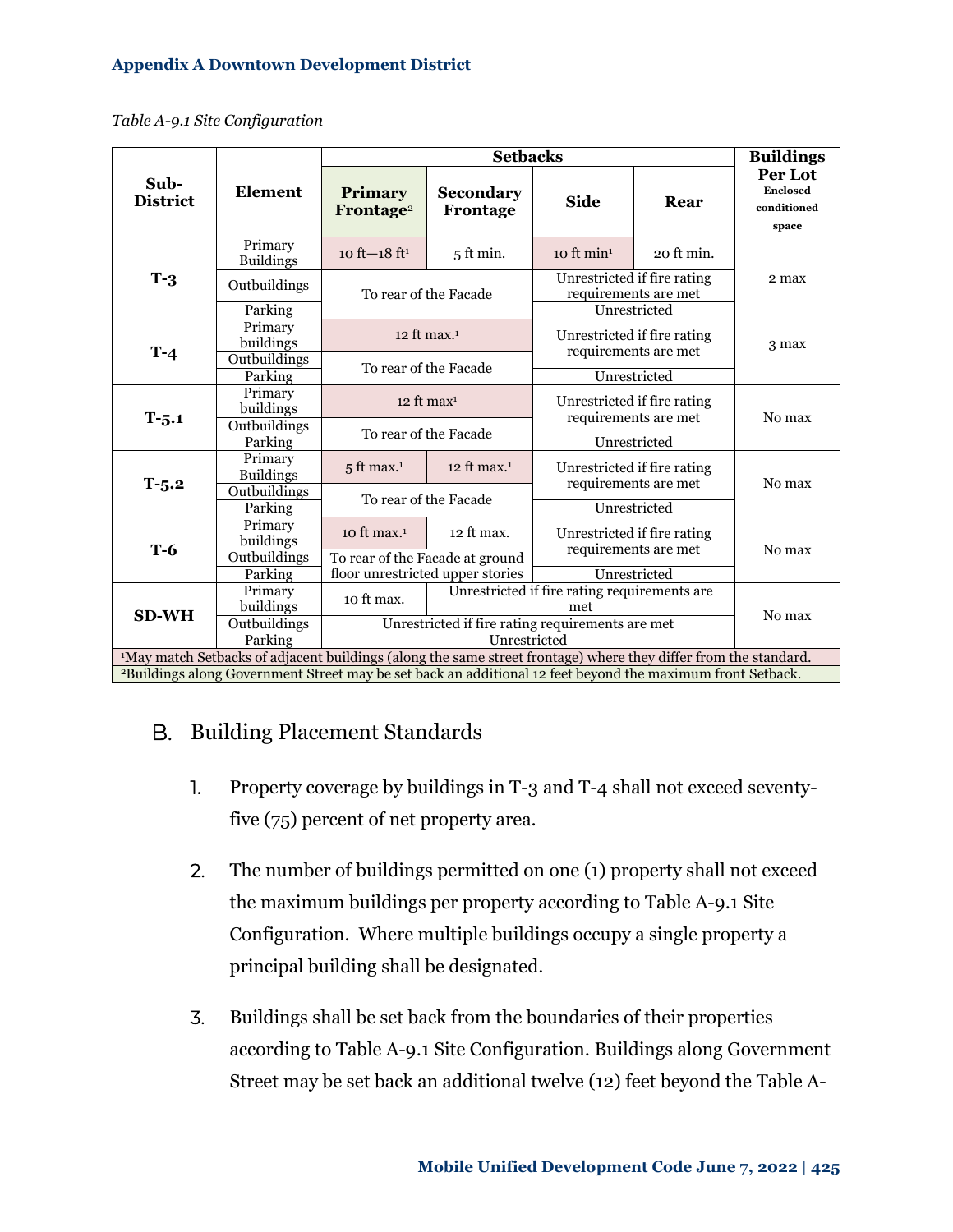9.1 Site Configuration standards.

- 4. The Facade shall be parallel to the primary front property line. The primary entrance shall be through the Facade. Facades are not required to be parallel to the primary front property line within twenty (20) feet of corners.
- <span id="page-17-0"></span>C. Parking standards
	- 1. Required vehicular parking.
		- (a) Vehicular parking is not required in T-3, T-4, T-5 and SD-WH, or for structures existing as of the effective date of the original adoption of the Downtown Development District (May 13, 2014).
		- (b) Within T-6, parking shall be provided for all new construction at the following minimum rates:
			- **(1)** Office: Three (3) spaces per one thousand (1,000) square feet.
			- **(2)** Lodging: One (1) space per bedroom.
			- **(3)** Residential: One (1) space per unit.
			- **(4)** Retail: no required parking.
			- **(5)** Restaurant and café: no required parking.
		- (c) On-street parking spaces in parking lanes corresponding to property frontages may be counted towards required parking in T-6. On-street parking shall remain available to the public and cannot be restricted to use by the fronting properties.
		- (d) Required parking in T-6 may be provided off-site by purchase or lease from a civic parking reserve or private parking lot or structure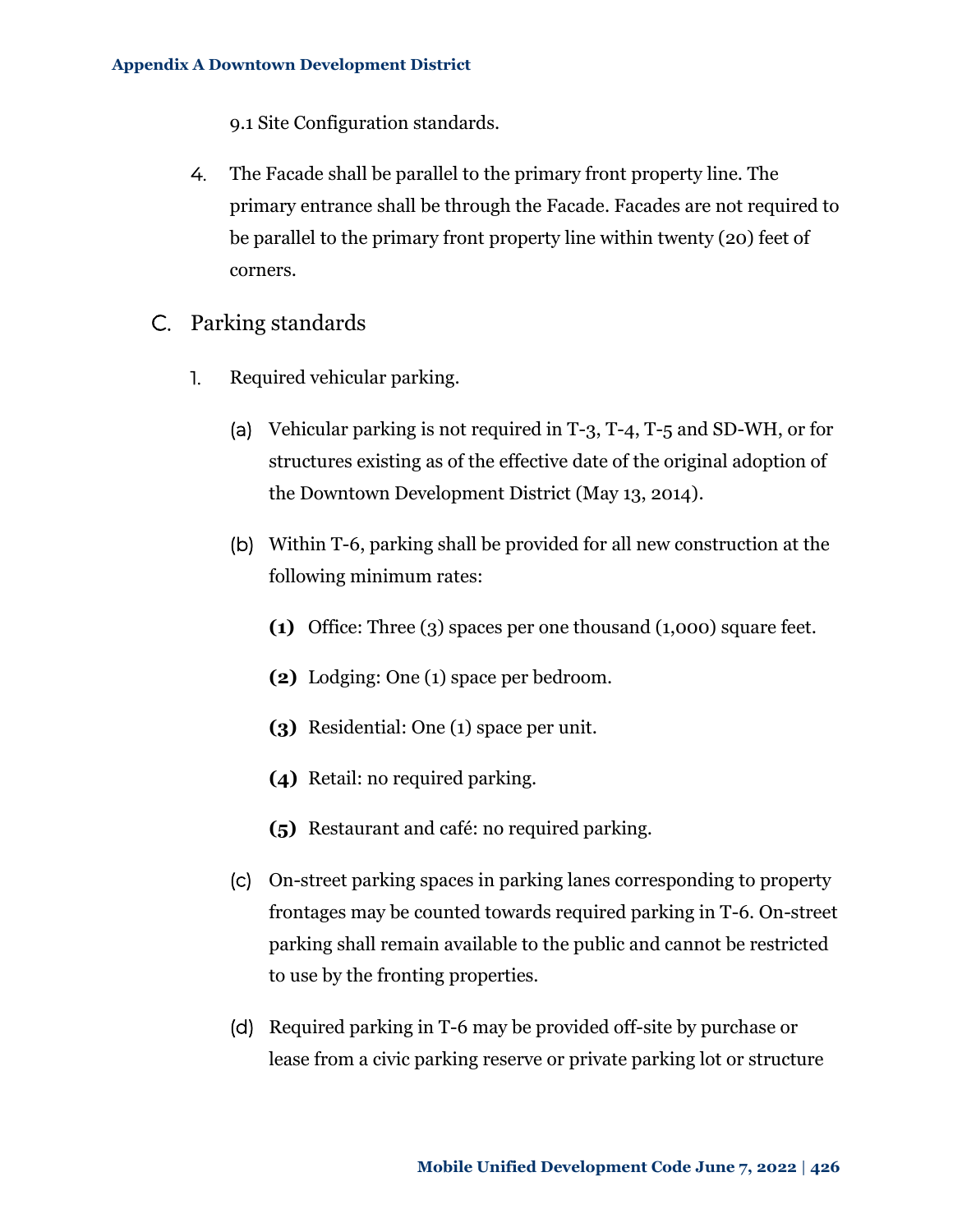within one thousand, five hundred (1,500) feet of the property.

- <span id="page-18-0"></span>2. Vehicular parking design requirements.
	- (a) All off-street parking spaces and aisles shall meet AASHTO size and configuration standards.
	- (b) Parking structures and parking lots over twenty (20) spaces are prohibited in T-3 and T-4.
	- (c) For parking lots along frontages, one (1) of the following masking options is required:
		- **(1)** Liner buildings may be used to mask parking lots.
		- **(2)** A hedge, evergreen vines, other evergreen planting materials, combined with a metal Fence or masonry wall, with or without a hedge or evergreen plantings, may be used to mask parking lots. Alternative materials for Fences or walls may be considered by the CRC provided the intent of masking is achieved and sufficient documentation is provided to justify allowance of the alternative material. Shrubs for hedges shall be a minimum of three (3) feet in height at the time of planting, evergreen vines or other evergreen planting materials shall be of a variety that will form an evergreen barrier as would be formed by a hedge; walls and Fences shall be a minimum of three (3) feet in height.
		- **(3)** When parking lots are surfaced with crushed stone, brick, rolled concrete pavers or cellular grassed concrete pavers, masking requirements may be satisfied by trees spaced a maximum of thirty (30) feet on center.
	- (d) For parking structures along frontages, one (1) of the following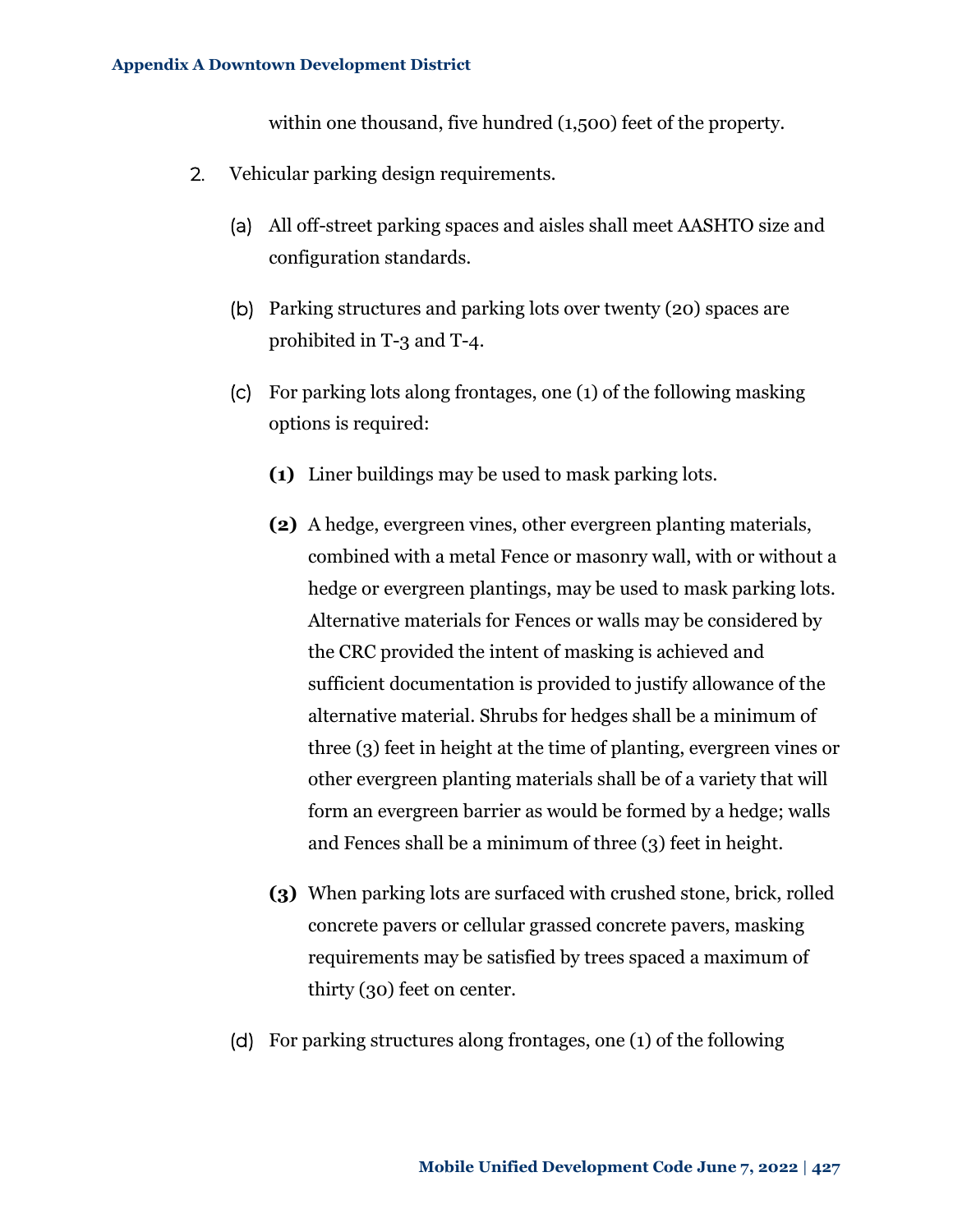masking options is required:

- **(1)** Liner buildings shall wrap a minimum of seventy (70) percent of the width of parking structures at ground floor frontages.
- **(2)** Within B-street frontages, a hedge, evergreen vines or other evergreen planting materials combined with a metal Fence or masonry wall, with or without a hedge, may be used to mask parking structures. Alternative materials for Fences or walls may be considered by the CRC provided the intent of masking is achieved and sufficient documentation is provided to justify allowance of the alternative material. Shrubs for hedges shall be a minimum of three (3) feet in height at the time of planting, evergreen vines or other evergreen planting materials shall be of a variety that will form an evergreen barrier as would be formed by a hedge; walls and Fences shall be a minimum of three (3) feet in height.
- (e) One interior heritage tree shall be planted for every fifteen (15) spaces for parking lots over fifty (50) spaces.
- (f) Parking lot accessory structures.
	- **(1)** Attendant huts, pay kiosks and other structures shall be permitted in parking lots. Such accessory structures shall only be sized and used to shelter collection and security operations related to the parking use.
- 3. Vehicular parking access.
	- (a) Parking shall be accessed from the secondary frontage where available.
	- (b) Where secondary frontages are not available, parking may be accessed by driveways at the primary frontage provided the property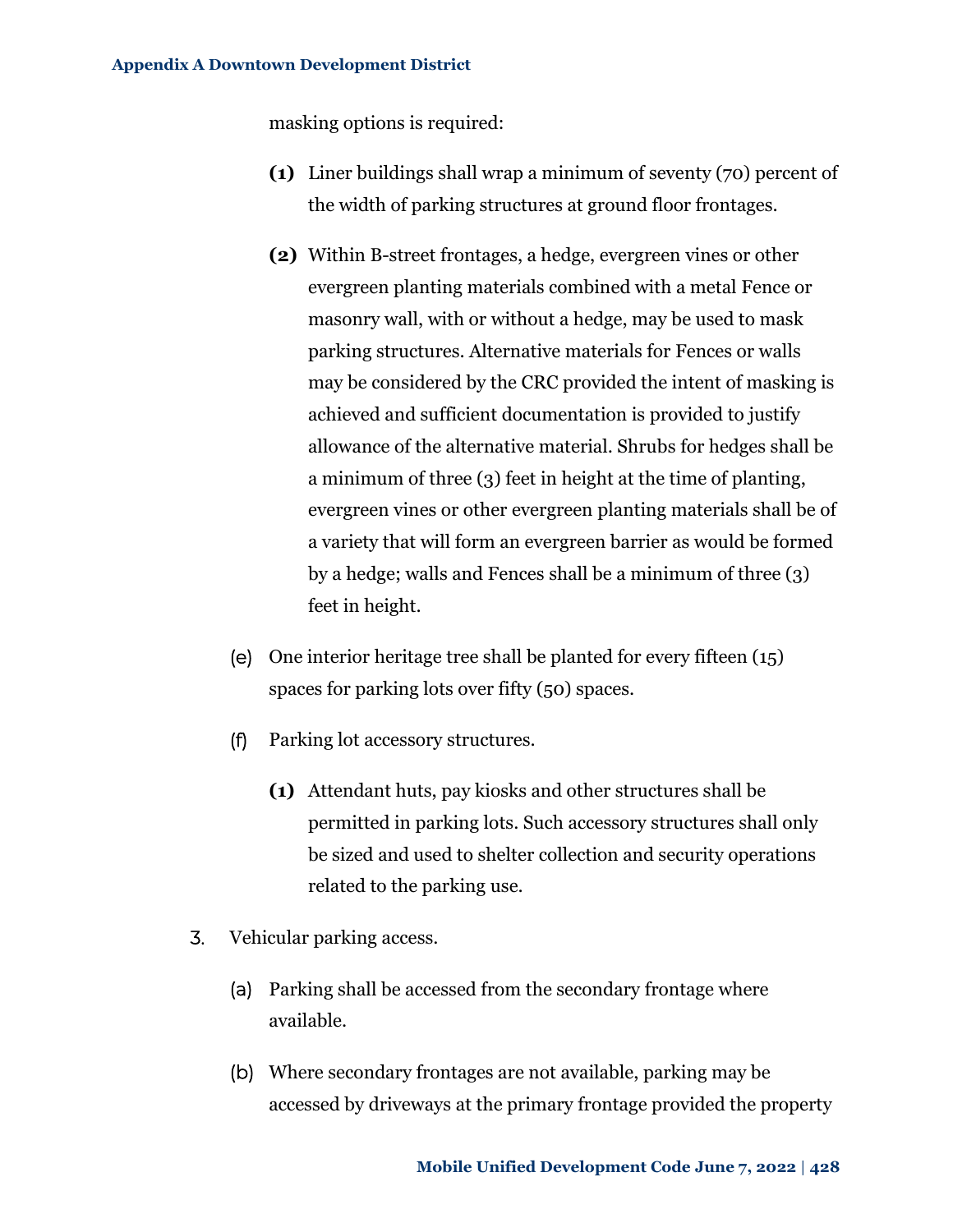width exceeds the following:

- **(1)** T-3 & T-4: Forty-two (42) feet minimum.
- **(2)** T-5: Fifty-four (54) feet minimum.
- **(3)** T-6: Seventy-two (72) feet minimum.
- **(4)** SD-WH: Fifty-four (54) feet minimum.
- (c) Driveways are limited to twenty-five (25) feet in width within the frontage. Driveways in T-3 and T-4 are limited to ten (10) feet in width within the front Setback along primary frontages.
- (d) Crushed stone surfaces shall be limited to driveways.
- (e) A maximum of one (1) curb cut per property frontage may be permitted. Curb cuts shall meet specifications established in Chapter 57 article IV, Driveways.
- 4. Bicycle parking.
	- (a) Property owners in T-5 and T-6 may install bicycle racks within the right-of-way adjacent to their frontage subject to the following restrictions:
		- **(1)** Bicycle racks shall be inverted-U, pole and ring, or removable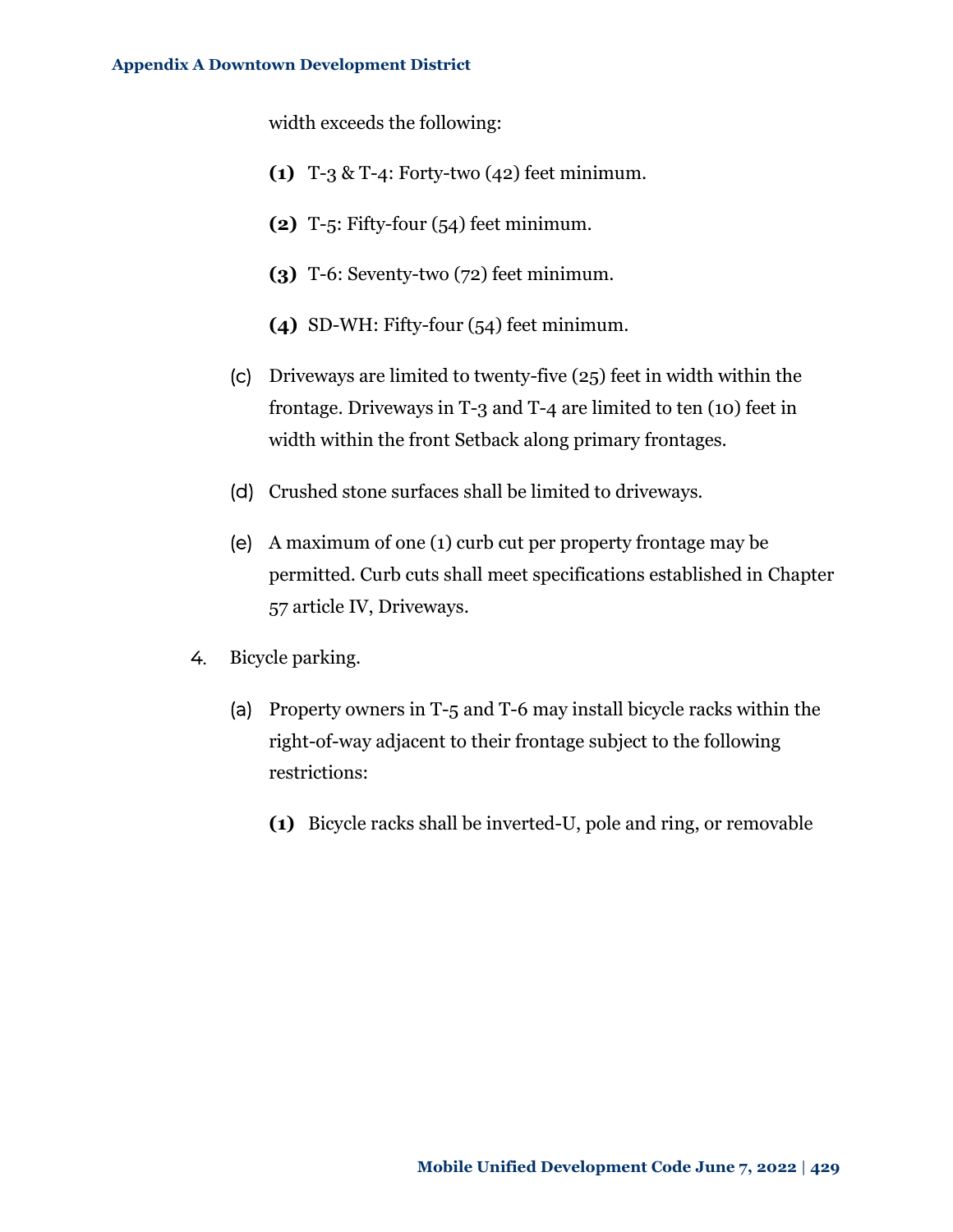ring types.

- **(2)** Bicycle racks shall not be located within the following areas:
	- a. Within five (5) feet of fire hydrants.
	- b. Within four (4) feet of loading zones and bus stop markers.
	- c. Within three (3) feet of driveways and manholes.
	- d. Within two (2) feet of utility meters and tree boxes.
	- e. Sidewalks where the distance from the face of the curb to the property line is less than seven (7) feet.
	- f. Bicycle racks parallel to the curb shall be set back from the curb two (2) feet. Bicycle racks perpendicular to the curb shall allow one (1) foot of distance between a bicycle properly locked and the curb. Where rings are added to existing poles, these requirements do not apply.
	- g. Bicycle rack placement shall not reduce the pedestrian sidewalk path to less than four (4) feet considering the placement of a fifty-six-centimeter (twenty-two-inch) bicycle properly locked.
	- h. Bicycle racks shall be spaced a minimum of thirty (30) inches where installed parallel to the curb and forty-eight (48) inches where installed perpendicular to the curb.
- <span id="page-21-0"></span>D. Garbage Collection Standards.
	- 1. Garbage containers may only be placed on the sidewalk with the following restrictions:
		- (a) Containers shall be removed from the public right-of-way within two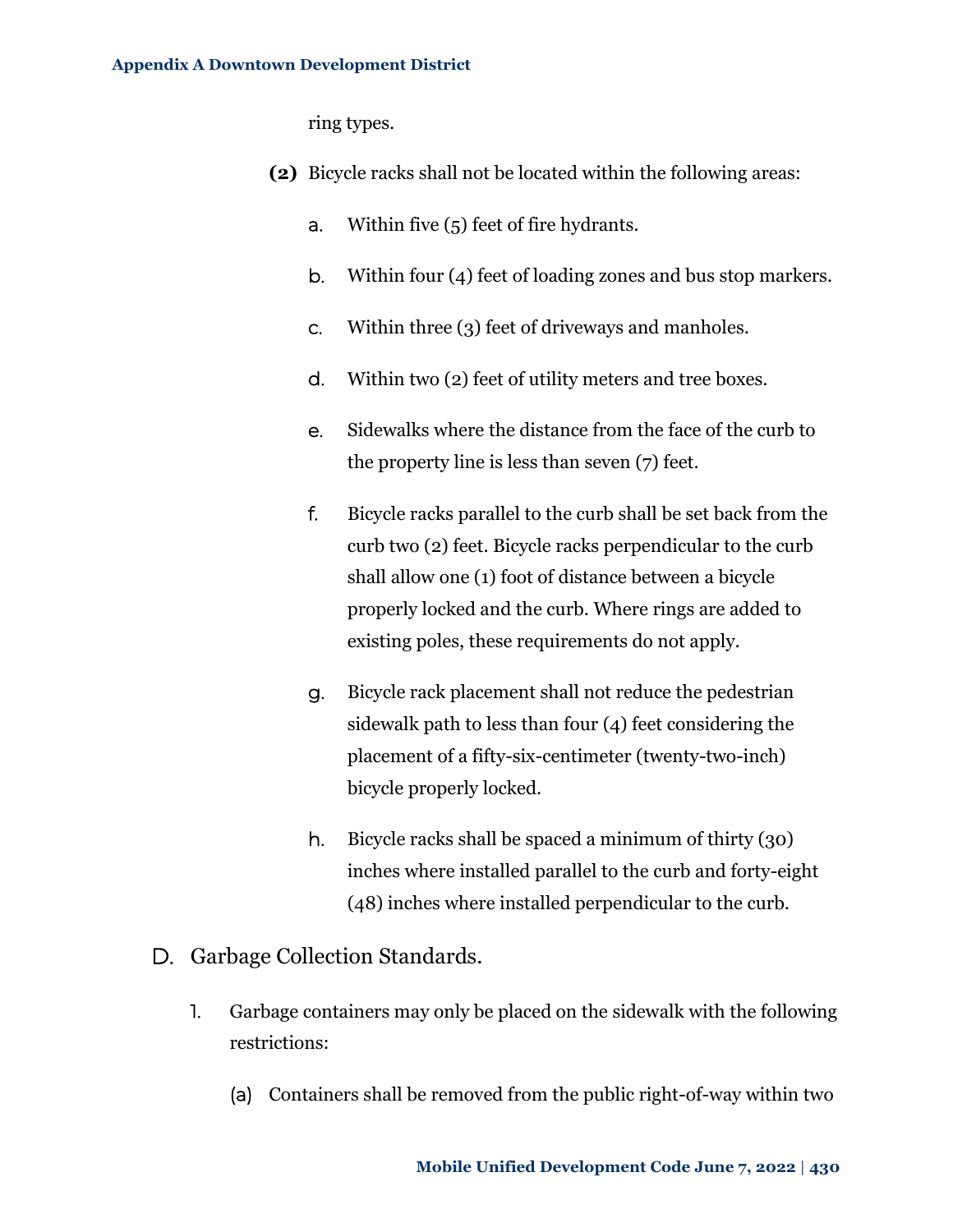(2) hours of garbage collection and shall not be placed in the right-ofway between 7:00 a.m. and 5:00 p.m.

- (b) Grease containers shall not be placed outside within twenty (20) feet of a sidewalk at any time.
- 2. Dumpsters.
	- (a) The placement of a dumpster in the primary frontage or in the street right-of-way shall be prohibited.
	- (b) Waste removal of a dumpster by a sanitation truck shall take place entirely within the paved surface of the building site. The street rightof-way may not be used by the truck for maneuverability.
	- (c) All dumpsters shall be enclosed within an enclosure of at least the height of the dumpster which is being enclosed, but in no case to exceed eight (8) feet in height. The dumpster enclosure materials shall comply with materials as specified in [Appendix A Section 10 B](#page-24-0)  [below,](#page-24-0) and may also be equipped with a door or gate constructed of wood or other opaque material that opens outward and which remains closed unless the dumpster is being filled or emptied. The dumpster enclosure must be of sufficient size to allow for placement and removal of dumpster without causing damage to the enclosure.
	- (d) If required/provided, dumpster enclosures must be kept in good repair and condition by the property owners for the life of the dumpster/enclosure requirement.
	- (e) Construction dumpsters, used for construction projects, are exempt from this paragraph.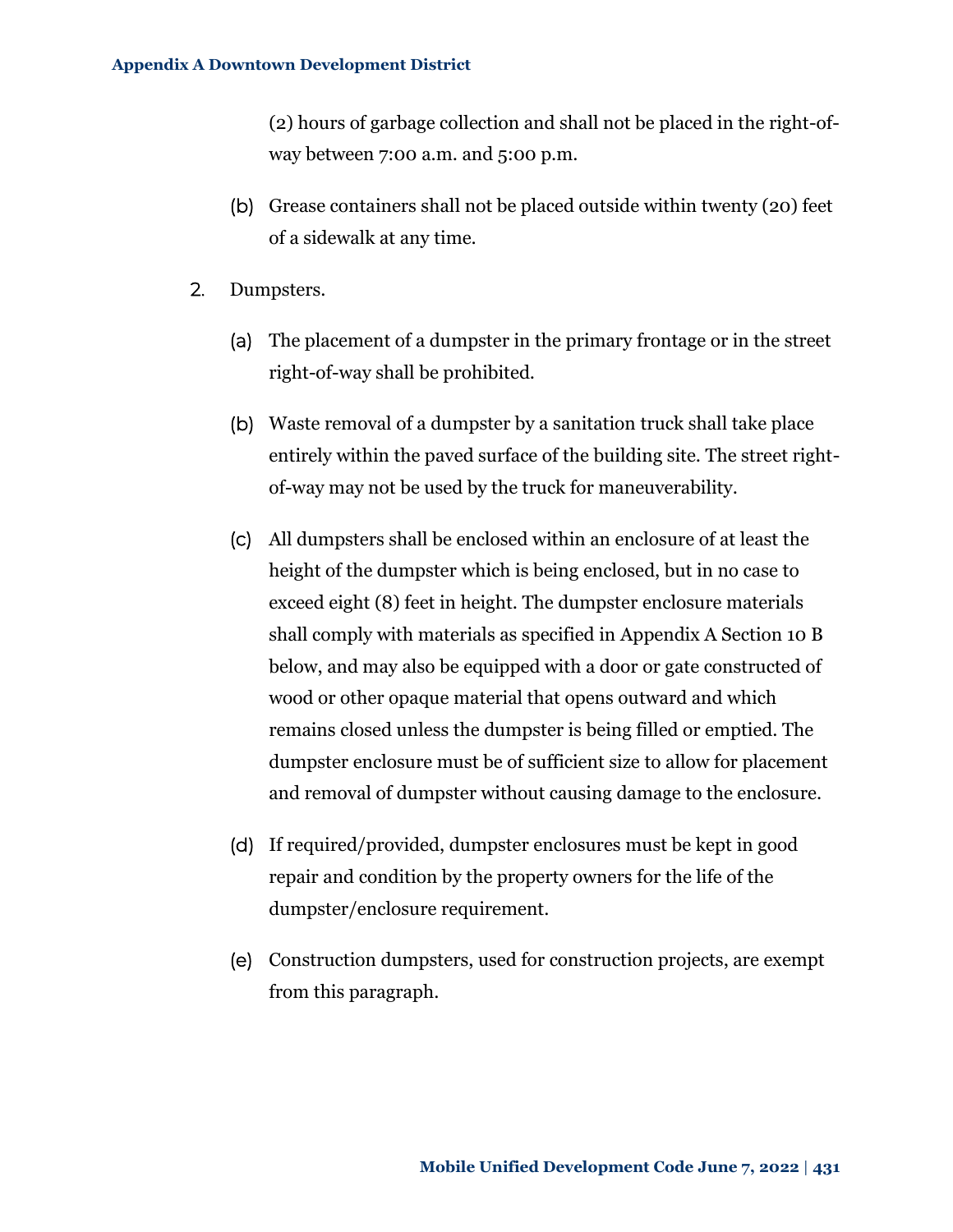# <span id="page-23-0"></span>**Section 10 Building Specifications**

- <span id="page-23-1"></span>A. Building Specifications and Parking Deck Height Standards
	- 1. Building height is measured in stories for each above-ground level according to the following:
		- (a) Stories are measured from finished floor to finished ceiling.
		- (b) Stories above the ground floor are limited to a maximum of fourteen (14) feet. Stories combined to exceed fourteen (14) feet are counted as multiple stories.
		- (c) For residential uses, ground floor height exceeding eighteen (18) feet is counted as multiple stories.
		- (d) For non-residential and mixed-uses, ground floor height exceeding twenty-five (25) feet in all transect sub-districts and thirty-five (35) feet in SD-WH is counted as multiple stories.
		- (e) Unfinished attics are not included in building height measurement.
		- (f) Height may be increased to match structures on contiguous lots within the same transect sub-district.
		- (g) For free-standing parking structures, building height is measured in feet.
	- 2. Building height is limited to the following maximum heights:
		- (a) Two  $(2)$  stories in T-3 and T-4,
		- (b) Three  $(3)$  stories in T-5.1,
		- (c) Five (5) stories in T-5.2, except for buildings fronting Bienville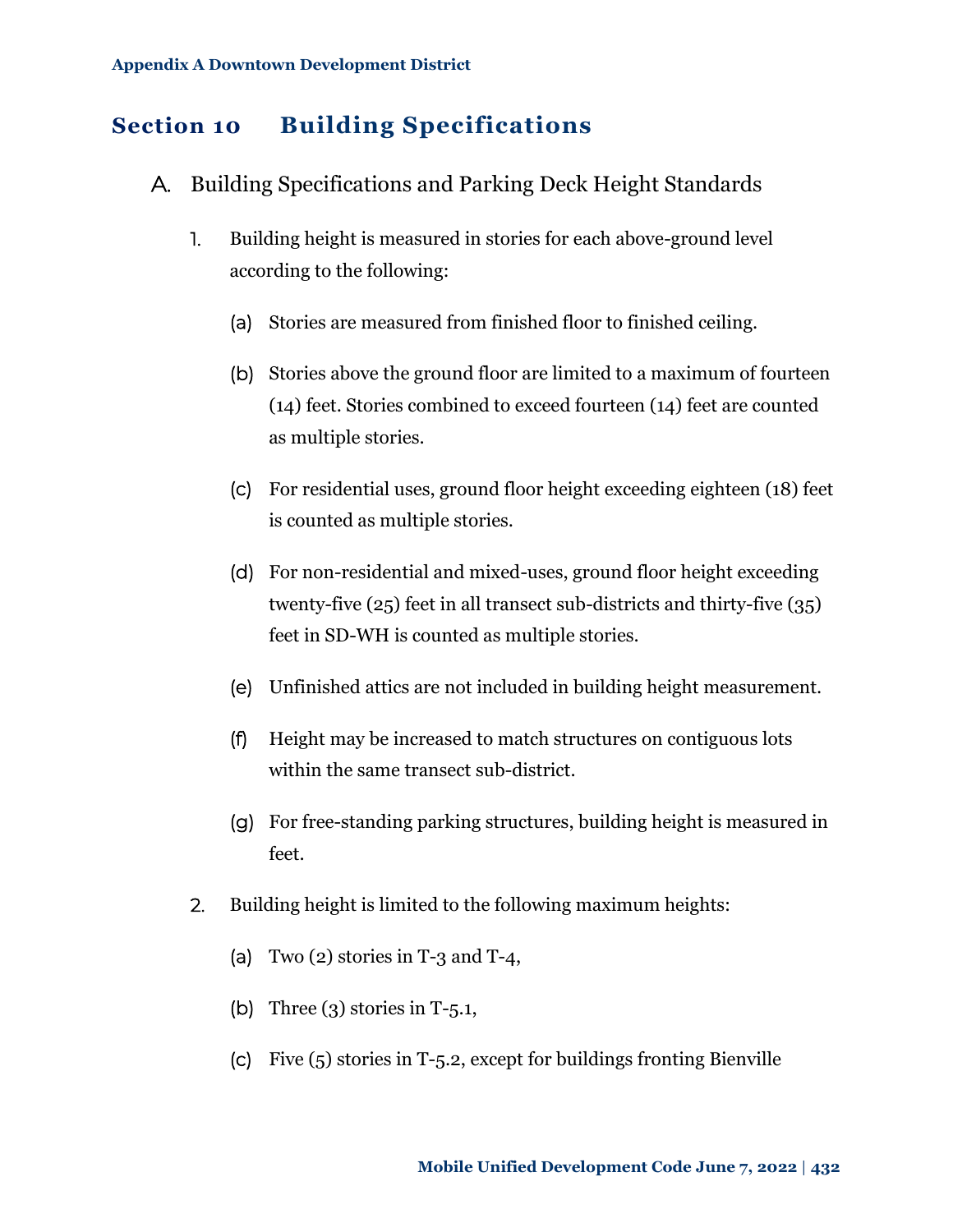Square that may be up to eight (8) stories, and

- (d) Six (6) stories in SD-WH.
- (e) There are no building height restrictions in T-6.
- (f) Height may be increased to match structures on contiguous lots within the same transect sub-district.
- 3. Parking deck height is limited to the following maximum heights:
	- (a) Thirty-four  $(34)$  feet in T-5.1,
	- (b) Sixty (60) feet in T-5.2 and SD-WH, and
	- (c) Eighty (80) feet in T-6.
	- (d) For parking structures attached to a building(s) for at least fifty  $(50)$ percent of their total perimeter or eighty (80) percent of their perimeter along frontages, the parking structure height may exceed the limit provided they not exceed the eave height of the attached building(s).
- 4. Ground floor non-residential uses shall have a minimum story height of fourteen (14) feet and ground floor residential uses shall have a minimum story height of ten (10) feet.
- 5. Outbuildings are limited to two (2) stories in T-3 and T-4, in all other transect sub-districts outbuildings shall be no higher than the principal building.
- <span id="page-24-0"></span>B. Building Materials Standards
	- 1. Mechanical equipment including, but not limited to, electric meters, gas meters, water meters, exhaust fans, HVAC equipment and refuse storage shall not be located along frontages. Mechanical equipment must be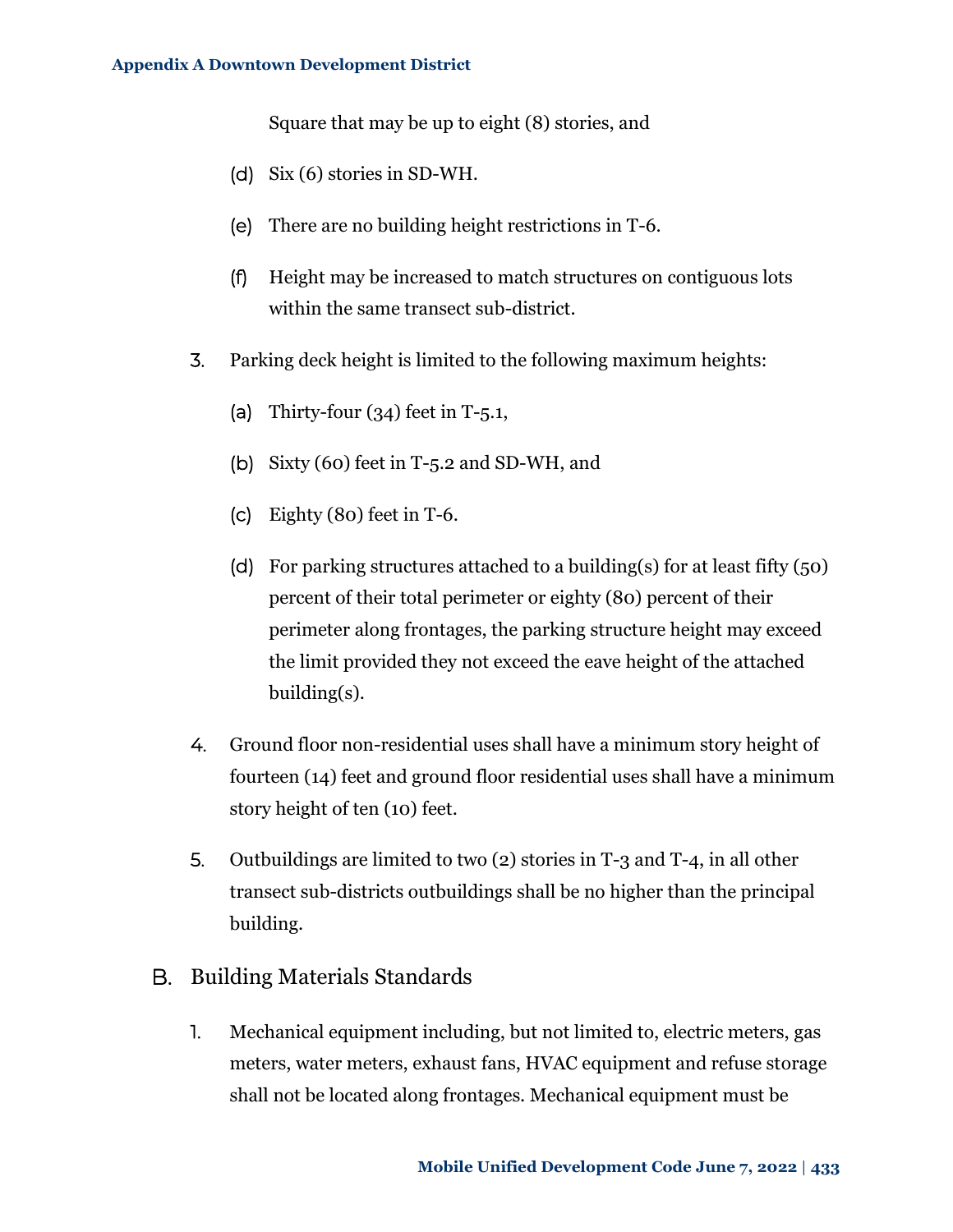masked if visible from the street or sidewalk.

- 2. All openings, including but not limited to Porches, galleries, doors and windows, with the exception of shopfronts, shall be square or vertical in proportion.
- 3. Where multiple exterior materials are used on a single building, they shall only be combined on each Facade horizontally, with the heavier material below the lighter.
- 4. Exterior finish.
	- (a) Where multiple exterior materials are used on a single building, they shall only be combined on each Facade horizontally, with the heavier material below the lighter.
	- (b) Exterior finish in all sub-districts shall be wood or cementitious clapboard, shingles, board and batten, stucco, brick or stone.
- 5. Roofs.
	- (a) Roofing material shall be tile, standing seam metal, metal shingles, five v-crimp and shingles including: asphalt, fiberglass, cement fiber, wood or slate. Built-up or membrane roofing shall only be used on roofs with slopes less than three (3) and twelve (12) where hidden from view from the public right-of-way. Modern synthetic materials designed to resemble acceptable materials may be used.
	- (b) The following roofing materials are prohibited: corrugated fiberglass, asphalt roll roofing, corrugated metal, panel & batten, colored metal.
	- (c) Rooftop equipment such as turbine vents, skylights, satellite dishes, and T.V. antennae shall not be visible from the street.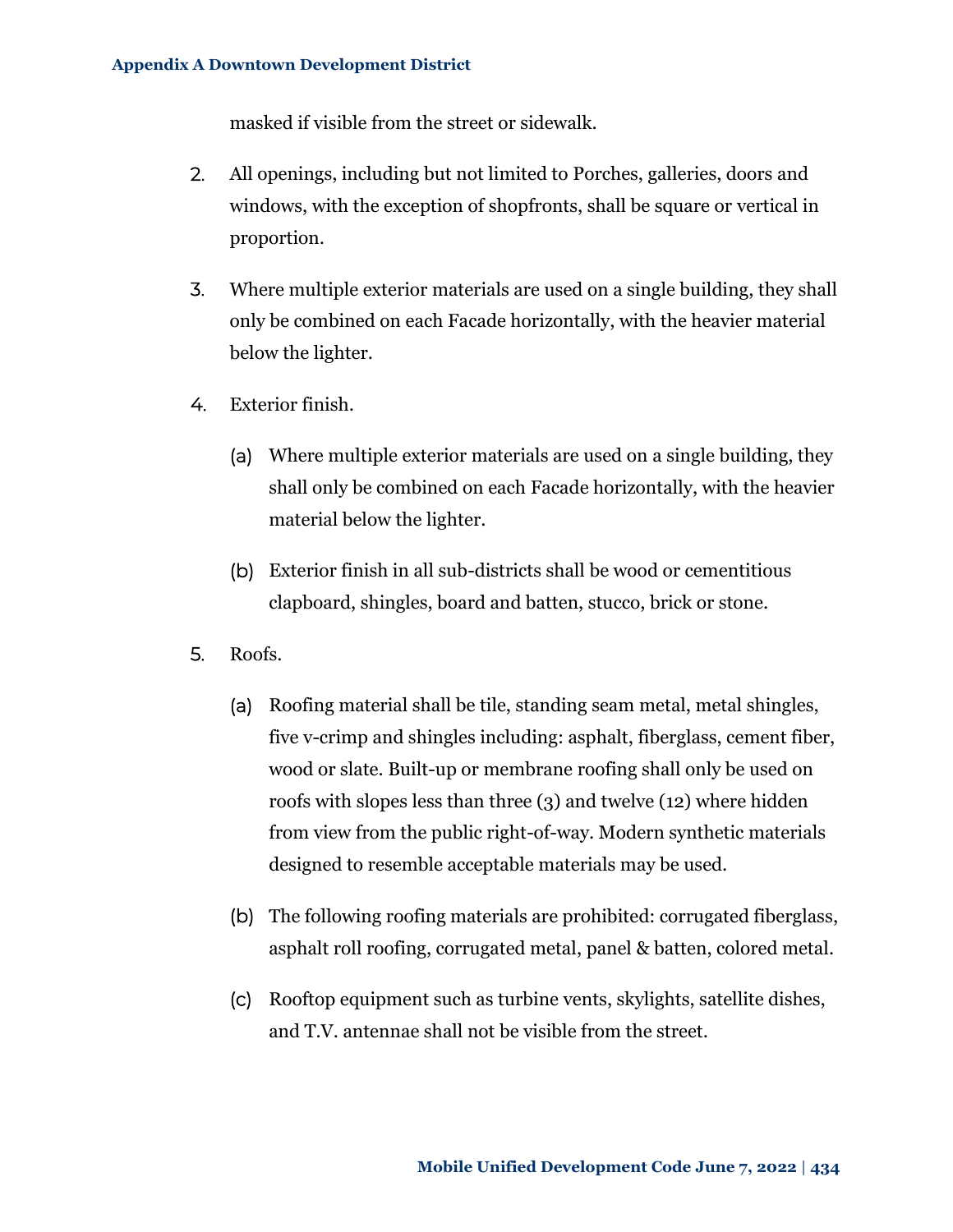- 6. Foundations.
	- (a) Foundation requirements do not apply to slab on grade construction as allowed in the following frontage types: common entry, pedestrian forecourt, vehicular forecourt, Gallery and Shopfront.
	- (b) Foundations of new additions may match those of the existing building.
	- (c) Raised foundations shall be pier and fill-panel construction, or chain wall construction with panels inset to resemble pier and infill panel construction, or raised slab foundations with piers faced with brick, stone or stucco.
	- (d) Lattice, if used, should be hung below the skirt board or siding between the piers and framed with trim. Lattice secured to the face of the foundation is inappropriate.
	- (e) Any solid infill between the piers should be recessed.
	- (f) Foundations shall be brick, stone, or stucco. Where another type of structural material is used, it must be faced with brick, stone or stucco.
	- (g) The following foundation materials are prohibited: metal infill, plywood panels, mineral board panels, plastic or vinyl sheeting, unfinished concrete block, wood piers, imitation brick or stone, vinyl lattice. Wood supports are acceptable for wood stairs.
- 7. Fences and Walls.
	- (a) Fences and walls shall only be permitted in frontages where explicitly allowed in the frontage standards.
	- (b) A Fence or wall may be installed along the side and rear property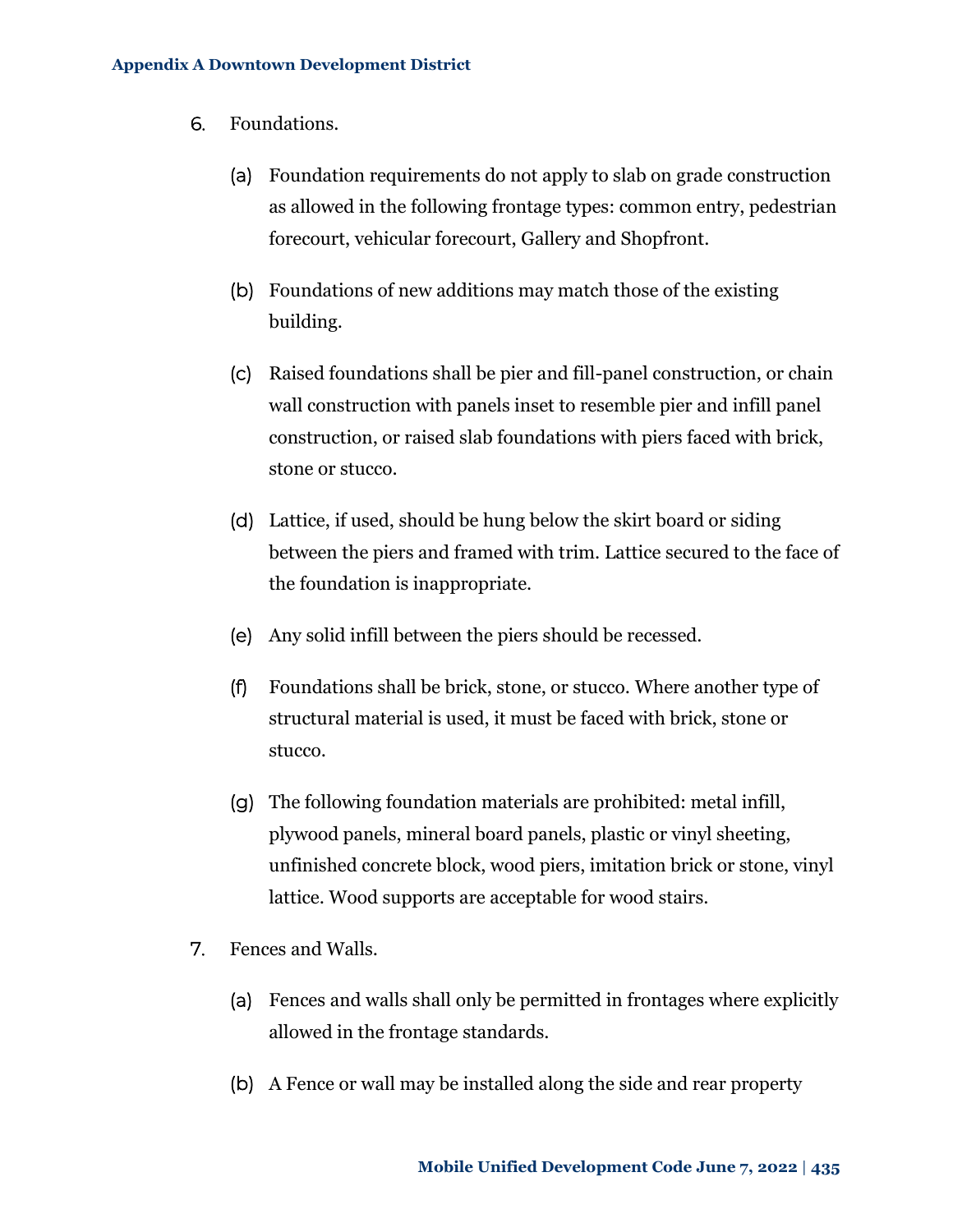lines beyond the front façade of the building, with a maximum height of eight (8) feet (up to ten (10) feet may be approved in SD-WH).

- (c) Unimproved lots may have Fences with a maximum height of six (6) feet along any property line.
- (d) Materials.
	- **(1)** Fences shall be made of wood picket, wood slat, wood lattice, iron, steel or aluminum that appears to be iron.
	- **(2)** Walls shall be made of brick, stone or stucco over masonry.
	- **(3)** Fence and wall material may be allowed in combination as approved by the CRC and ARB as applicable.
- (e) Prohibited Fence materials.
	- **(1)** Barbed and concertina wire is prohibited in frontages and in all areas that are visible from frontages.
	- **(2)** Chain-link Fences are prohibited in frontages and only allowed along interior property lines behind the façade of the building.
- 8. Transparency.
	- (a) The use of reflective glass is prohibited along public frontages within the first six (6) stories from the ground level. Tinted glass may be allowed as follows:
		- **(1)** A minimum visible transmittance rating of .78 for all glass on the first and second floors. Awnings are preferable to tint if solar gain is an issue. On third stories and above, a minimum transmittance rating of .68 if an awning or sun screen is not a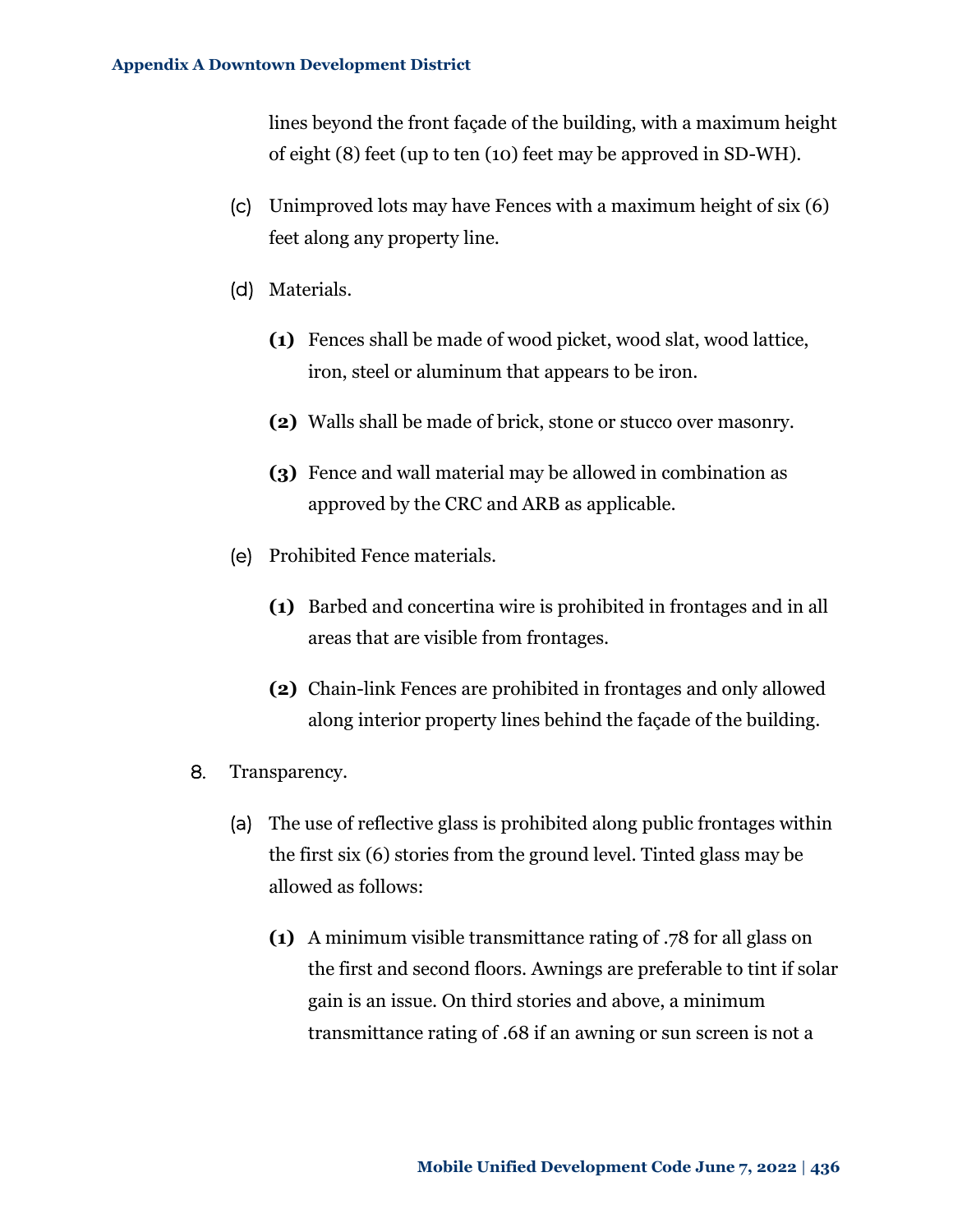viable or preferred option.

- (b) All building Facades along public frontages shall have a minimum of twenty (20) percent transparency measured on each floor. Higher percentages are required for some frontage types as stipulated in [Appendix A Section 10 C below.](#page-28-0)
- (c) Security bars on windows or doors shall not be visible from the street.
- <span id="page-28-0"></span>C. Building Frontage Standards
	- 1. Frontages general.
		- (a) The frontage is the area of a property that faces a street or other public space and an assembly of components within that area. Frontage components include:
			- **(1)** The building Facade;
			- **(2)** Structures that project from the Facade such as Porches, Terraces, Stoops, Awnings, Canopies and bay windows;
			- **(3)** Any front yard landscape elements between the building Facade and the public street or space.
		- (b) Frontage build-out shall be a minimum of eighty (80) percent in T-5.1, and one hundred (100) percent in T-5.2 and T-6. In the absence of a building Facade along any part of a frontage in T-5 or T-6 up to the minimum required frontage build out, a streetscreen is required as follows:
			- **(1)** Streetscreens shall be between four (4) and eight (8) feet in height.
			- **(2)** Openings in the streetscreen for vehicular access shall be no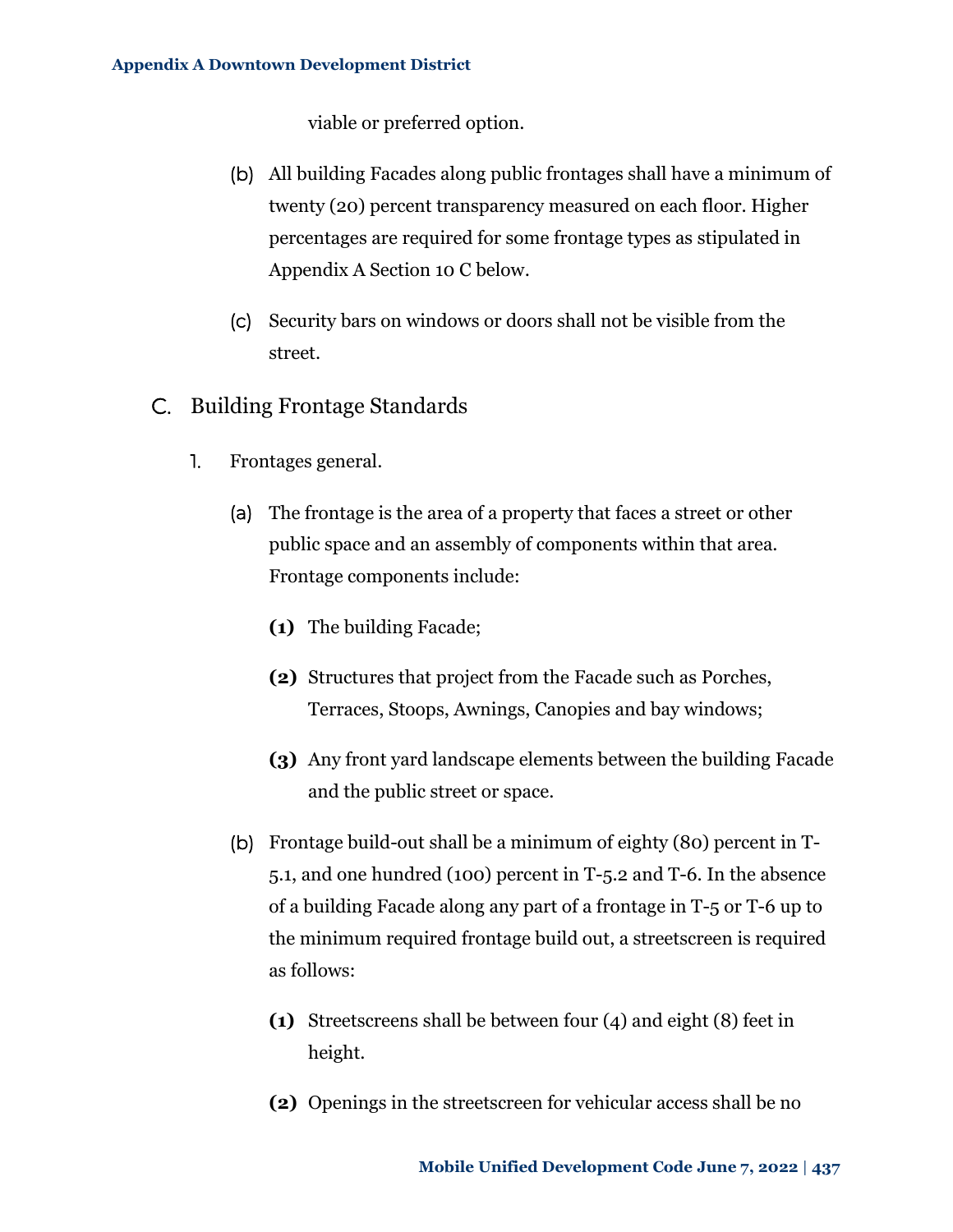wider than thirty (30) feet.

- **(3)** Streetscreens shall be made of the following materials: brick, stone, stucco over masonry, iron, steel or aluminum that appears to be iron. Non-opaque streetscreens require planting behind to increase opacity.
- **(4)** Streetscreens are not considered Fences for the purposes of the regulations of this section.
- (c) Frontages are divided into the following types: lawn, terrace, Stoop, common entry, pedestrian forecourt, vehicular forecourt, Gallery and shopfront.
- (d) Property owners shall designate which frontage type corresponds to the building(s) they own or are proposing to build and shall comply with the standards for that type when new construction or substantial improvement is proposed, or when the frontage type is changed or when the primary frontage of the property is redesignated to another street on a corner lot. New additions to existing buildings are not required to designate frontage types.
- (e) A shop front frontage is required for all ground floor commercial uses fronting the A-Street portions of Dauphin, Conti and St. Joseph Streets shown on the Zoning Map. All other T-5 and T-6 ground floor commercial uses must have transparent windows covering a minimum of thirty (30) percent of the surface between two (2) and twelve (12) feet above the abutting sidewalk.
- (f) Where buildings have multiple frontages or multiple buildings are located on one (1) property, similar frontage types should be selected for all frontages.
- (g) Walkways providing access to the primary entrance and secondary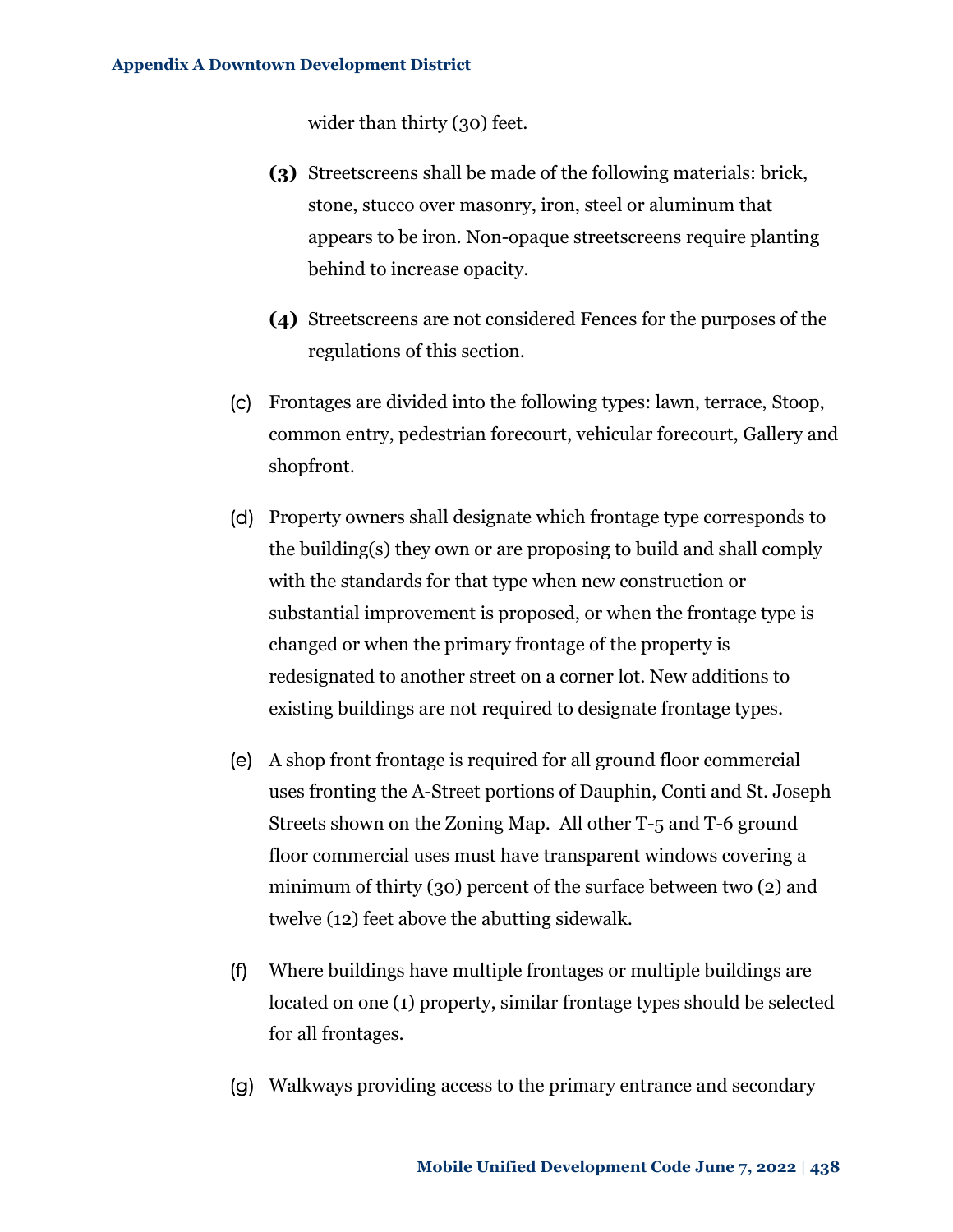entrances are limited to one (1) per frontage no wider than five (5) feet each.

- (h) Loading docks and service areas up to a combined width of thirty (30) feet may be incorporated into frontages as follows:
	- **(1)** At secondary frontages towards the rear of the property.
	- **(2)** At primary frontages where properties have no secondary frontage and property width exceeds one hundred twenty (120) feet.
	- **(3)** At all frontages within SD-WH.
- (i) First floor elevation requirements in this section may be exceeded where the one hundred-year flood plain (AE) and five hundred-year flood plain (X-shaded) requires buildings be raised beyond the specified ranges. Note: On commercial developments only, flood proofing may be used to achieve compliance with the storm water management and flood control ordinance and is an alternative to elevating the structure (see Chapter 17).
- 2. Encroachments general.
	- (a) Balconies may project from the façade three (3) feet and may extend into the right-of-way with a permit and right-of-way use agreement from the City Engineer.
	- (b) Permanent encroachments/permanent structures greater than three (3) feet in height constructed in the right-of-way require a permit from the City Engineer and a Right-of-Way Use Agreement. The right-of-way permit and the Right-of-Way Use Agreement may require procurement and maintenance of general liability insurance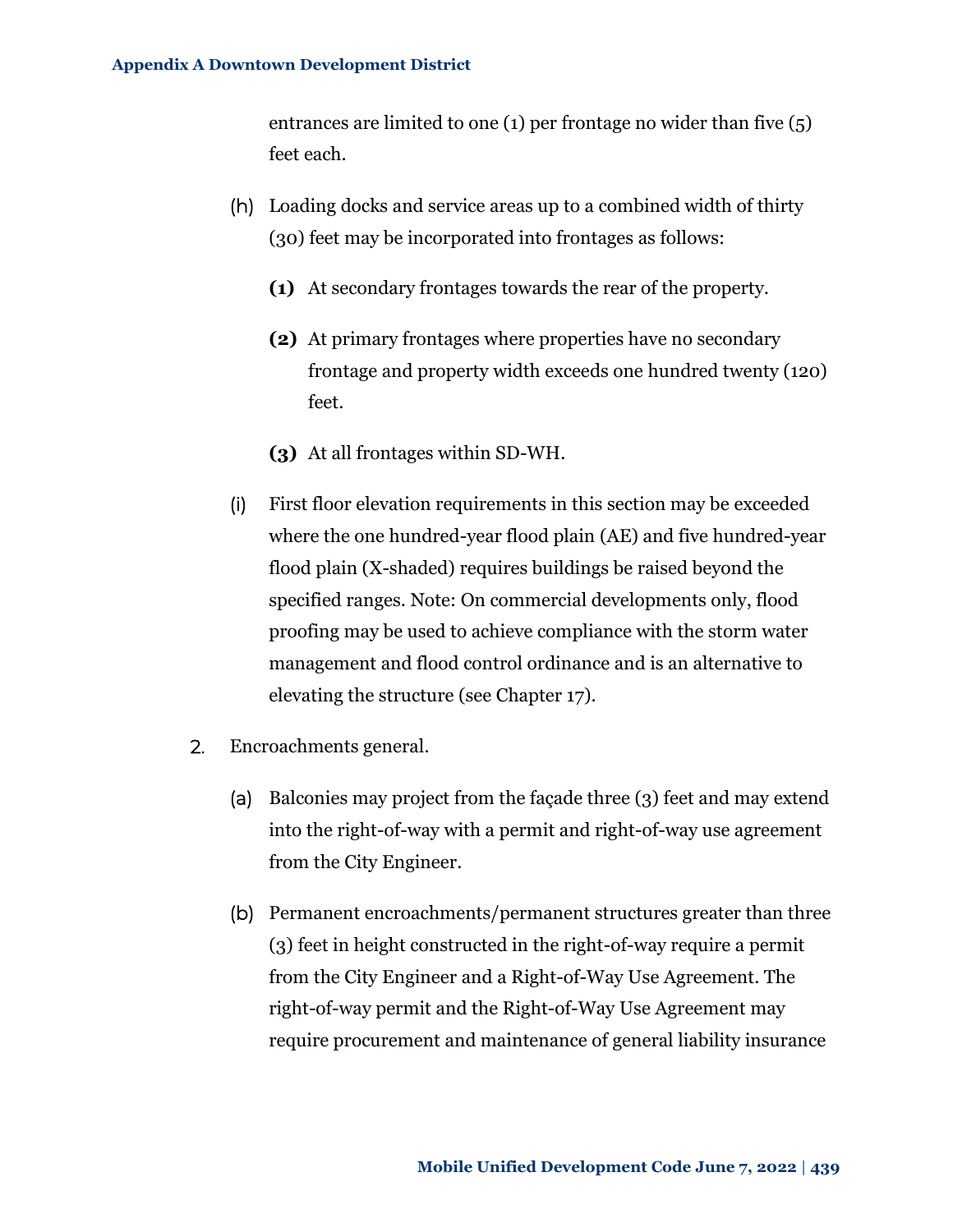naming the City as an additional insured.

- (c) Awnings shall not be considered permanent structures and do not require a permit from the City Engineer.
- (d) Canopies shall not be considered permanent structures and do not require a permit from the City Engineer unless supported by a pole or column(s) located in the right-of-way.
- (e) Awnings and canopies shall not be located within two (2) feet of any curb.
- 3. Frontage Standards. Additions to Existing Buildings.
	- (a) Additions to existing buildings in general.
		- **(1)** Existing nonconforming buildings are not required to meet frontage type requirements unless the frontage is reoriented.
		- **(2)** Additions to existing buildings may match the foundations, Porch depth and finished floor elevations of the existing building.
		- **(3)** New addition encroachments into the front Setback are permitted as follows:
			- a. Porches, stairs, Stoops and ramps may encroach into the front Setback as follows:
				- **1.** Up to fifty (50) percent of the front Setback depth in T-3 and one hundred (100) percent in all other subdistricts.
				- **2.** Porches shall be no less than eight (8) feet deep in T-3,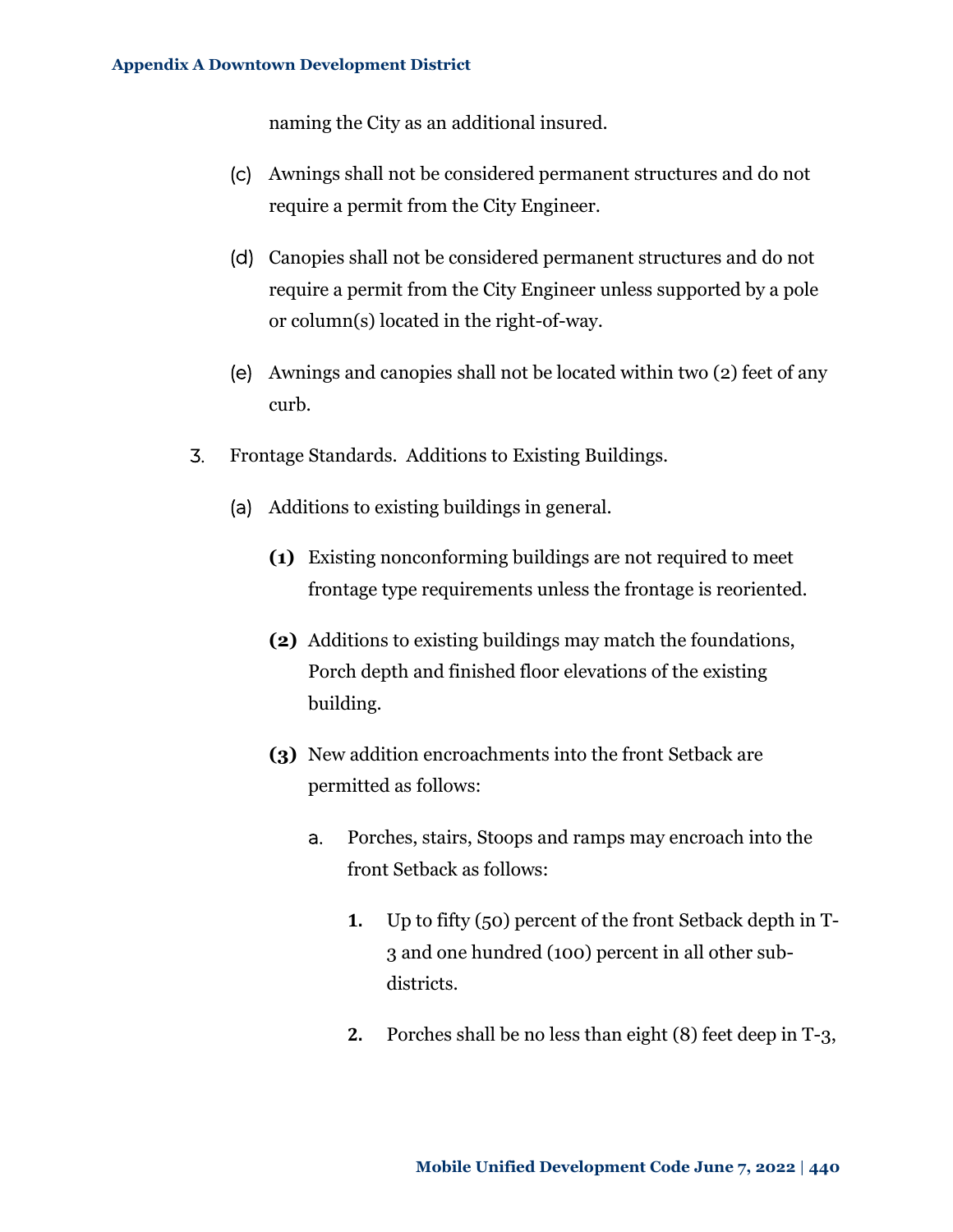and five (5) feet deep in T-4.

- (b) Additions to existing buildings in T-3 sub-districts.
	- **(1)** The finished floor elevation, shall be between sixteen (16) and forty-eight (48) inches above average grade along the front property line if it does not match that of the existing structure.
	- **(2)** The front yard may be raised up to thirty-six (36) inches above sidewalk grade to form a terrace.
	- **(3)** A Fence or wall may be installed along the front property line and the side lot lines to the Facade of the building, with a maximum height of four (4) feet.
	- **(4)** Shopfronts and galleries are prohibited in T-3.
- (c) Additions to existing buildings in T-4 sub-districts.
	- **(1)** The first floor finished floor elevation, if it does not match the existing, shall be between sixteen (16) and forty-eight (48) inches above average grade along the front property line. If a shopfront frontage is incorporated, the finished floor may be at sidewalk level.
	- **(2)** The front yard may be raised up to thirty-six (36) inches above sidewalk grade to form a terrace.
	- **(3)** A Fence with or without masonry piers is permitted at the front property line and the side lot lines to the Facade of the building, with a maximum height of four (4) feet.
	- **(4)** T-4 Frontages may be paved up to one hundred (100) percent of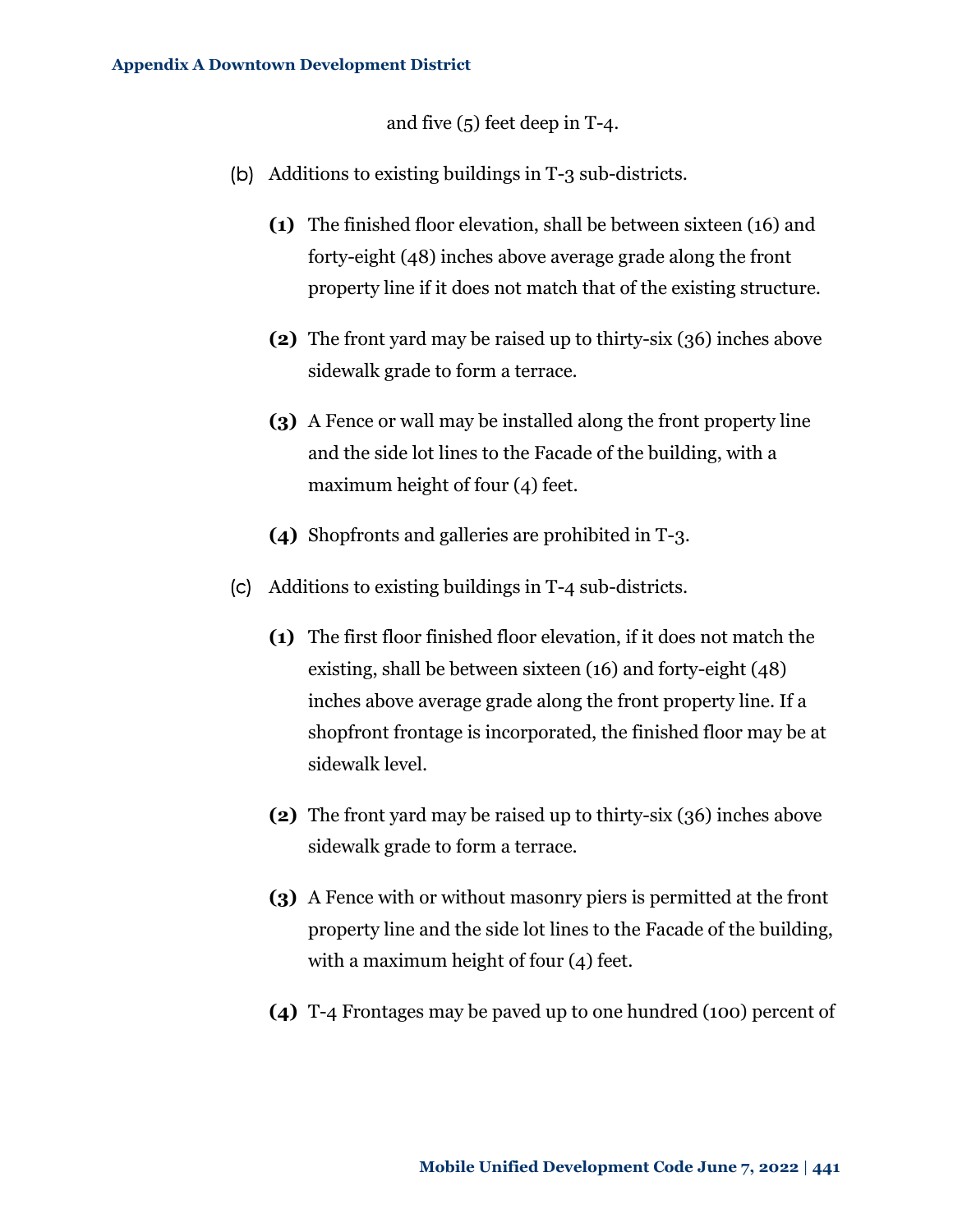their area. Paving shall consist of unit masonry or concrete.

- **(5)** Shopfronts maybe permitted in T-4. Galleries are prohibited.
- (d) Additions to existing buildings in T-5 sub-districts.
	- **(1)** The finished floor elevation, if it does not match the existing, shall be a maximum of thirty (30) inches above average grade along the front property line.
	- **(2)** A raised terrace is permitted in the frontage up to twenty (20) inches above sidewalk grade.
	- **(3)** A Fence with or without masonry piers is permitted at the front property line and the side lot lines to the Facade of the building, with a maximum height of four (4) feet. Wood Fences are not allowed in T-5.2.
	- **(4)** Walkways providing access to the building entrances are limited to one (1) per entrance no wider than five (5) feet each.
	- **(5)** Frontages may be paved up to one hundred (100) percent of their area. Paving shall consist of unit masonry or concrete.
	- **(6)** A primary entry courtyard may be incorporated into the frontage with a portion of the Facade recessed more than the maximum front Setback. The primary entry courtyard shall not exceed six hundred (600) square feet in yard area.
	- **(7)** Shopfronts and galleries are permitted in T-5.
- (e) Additions to existing buildings in T-6 sub-districts.
	- **(1)** The finished floor elevation, if it does not match the existing, shall be a maximum of thirty (30) inches above average grade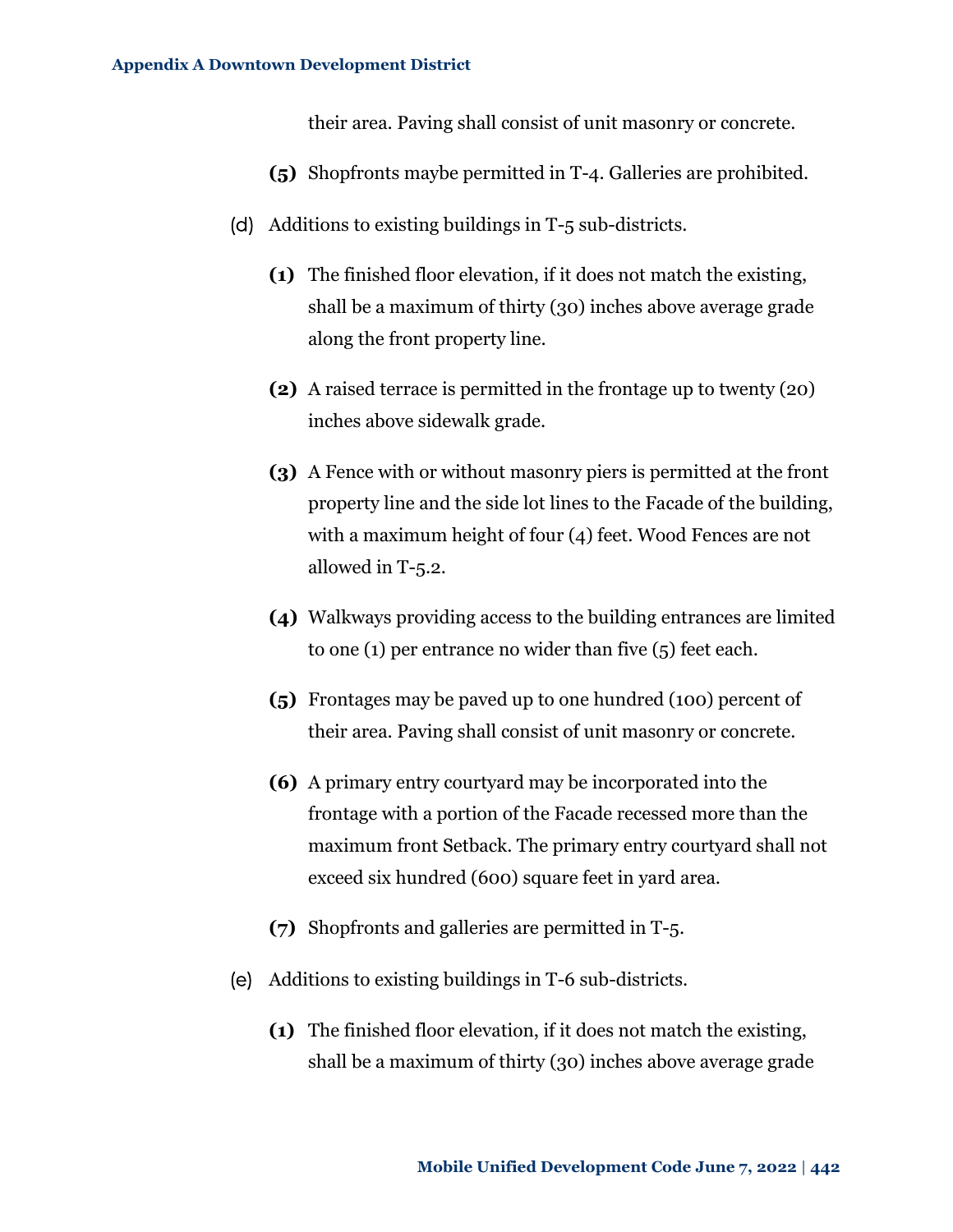along the front property line.

- **(2)** A raised terrace is permitted in the frontage up to twenty (20) inches above sidewalk grade.
- **(3)** A Fence with or without masonry piers is permitted at the front property line and the side lot lines to the façade of the building, with a maximum height of four (4) feet. Wood Fences are not allowed in T-6.
- **(4)** Frontages may be paved up to one hundred (100) percent of their area. Paving shall consist of unit masonry or concrete.
- **(5)** A primary entry courtyard may be incorporated into the frontage with a portion of the Facade recessed more than the maximum front Setback. The primary entry courtyard shall not exceed one thousand, six hundred (1,600) square feet in yard area.
- **(6)** Shopfronts and galleries may be permitted in T-6.
- (f) Additions to existing buildings in SD-WH sub-districts.
	- **(1)** The finished floor elevation, if it does not match the existing, shall be a maximum of thirty (30) inches above average grade along the front property line.
	- **(2)** A raised terrace is permitted in the frontage up to twenty (20) inches above sidewalk grade.
	- **(3)** An iron Fence with or without masonry piers is permitted at the front property line and the side lot lines to the Facade of the building, with a maximum height of six feet.
	- **(4)** Frontages may be paved up to one hundred (100) percent of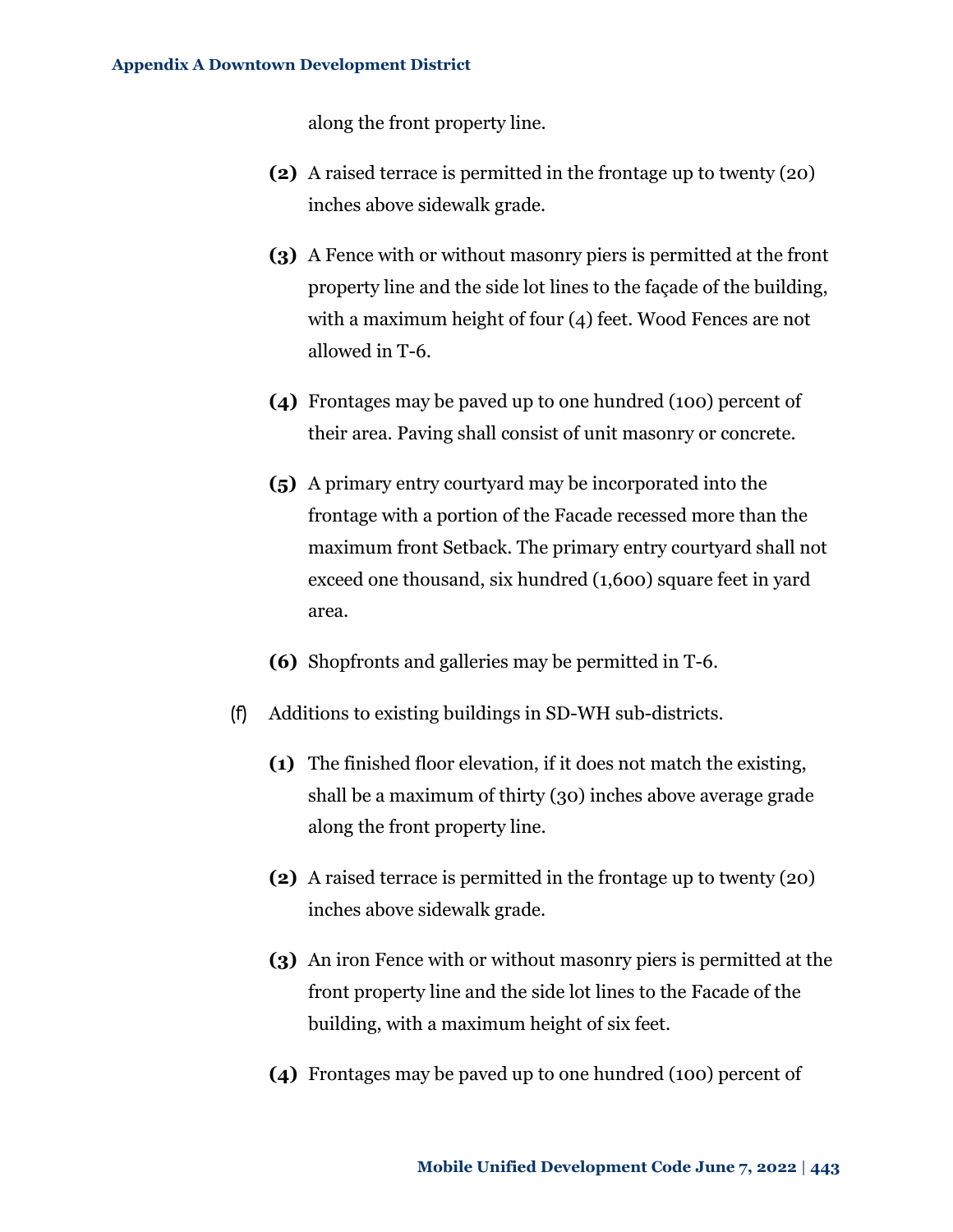their area. Paving shall consist of unit masonry or concrete.

- **(5)** A primary entry courtyard may be incorporated into the frontage with a portion of the Facade recessed more than the maximum front Setback. The primary entry courtyard shall not exceed one thousand, six hundred (1,600) square feet in yard area.
- **(6)** Shopfronts may be permitted in SD-WH. Galleries are prohibited.

| $\tilde{\phantom{a}}$<br><b>Frontage Type</b> | ◡▴<br><b>Transect Sub-Districts</b> |       |           |         |            |              |
|-----------------------------------------------|-------------------------------------|-------|-----------|---------|------------|--------------|
|                                               | $T-3$                               | $T-4$ | $T - 5.1$ | $T-5.2$ | <b>T-6</b> | <b>SD-WH</b> |
| Lawn                                          | R                                   | R     |           |         |            | R            |
| <b>Terrace</b>                                | R                                   | R     | R         | R       |            | R            |
| <b>Stoop</b>                                  |                                     | R     | R         | R       | R          | R            |
| <b>Common Entry</b>                           |                                     | R     | R         | R       |            | R            |
| Pedestrian                                    |                                     |       | R         | R       | R          | R            |
| <b>Forecourt</b>                              |                                     |       |           |         |            |              |
| <b>Vehicular</b>                              |                                     |       |           |         | R          | R            |
| <b>Forecourt</b>                              |                                     |       |           |         |            |              |
| <b>Gallery</b>                                |                                     |       | R         | R       | R          |              |
| <b>Shopfront</b>                              |                                     | R     | R         | R       | R          |              |

<span id="page-35-0"></span>*Table A-10.1 Frontage Type Summary*

*R - Allowed*

*Blank – Prohibited*

- 4. Frontage Types and Standards for New Construction. See [Table A-10.1](#page-35-0) [Frontage Type Summary](#page-35-0)
	- (a) Lawn (permitted in T-3, T-4, and SD-WH only).
		- **(1)** General characteristics: The Facade is set back from the front property line with the first story elevated from the sidewalk for privacy and principal entry accessed by a Porch or Stoop.
		- **(2)** The finished floor elevation of the first floor shall be a minimum of sixteen (16) inches and a maximum of forty-eight (48) inches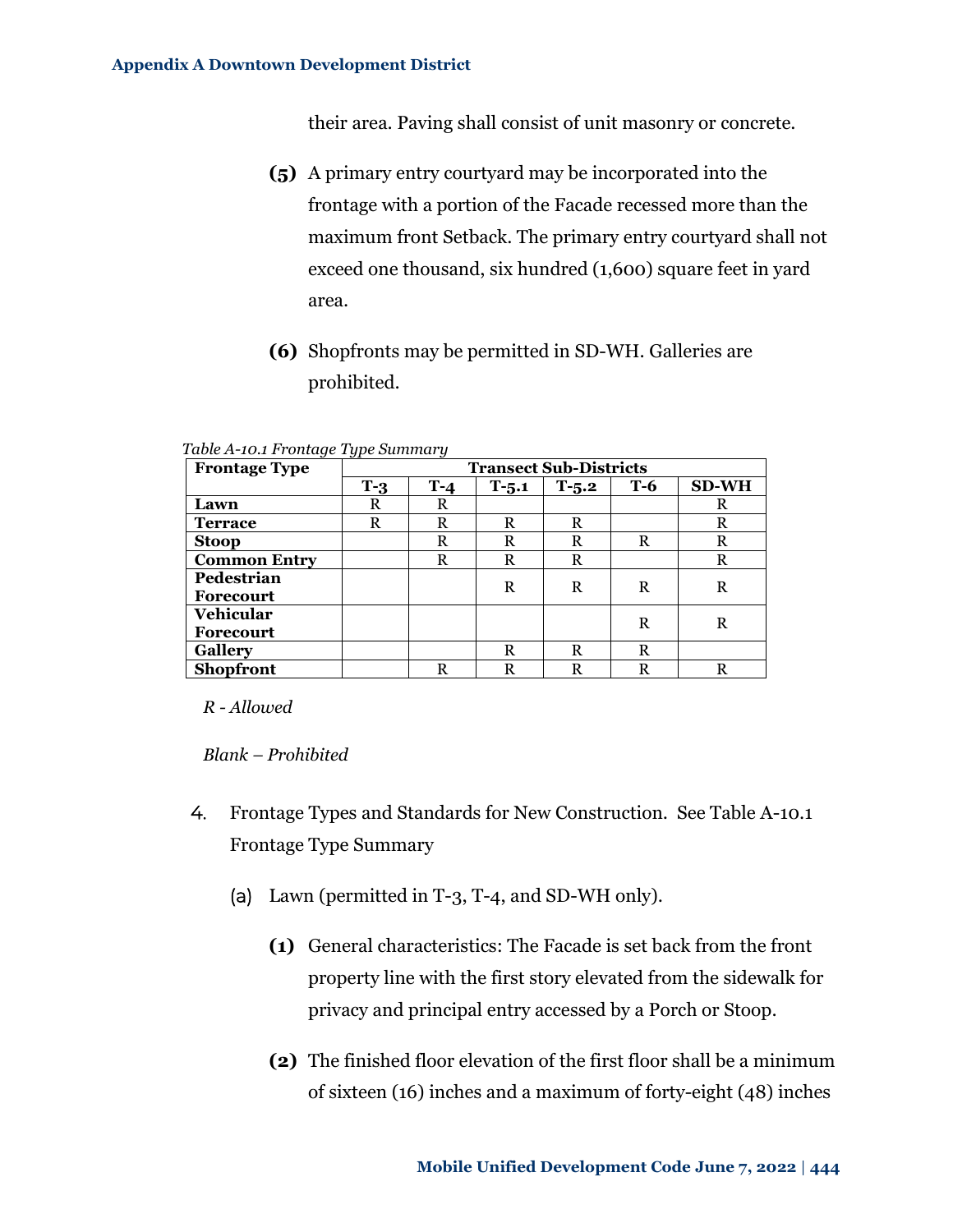above average grade along the front property line.

- **(3)** Encroachments into the front Setback are permitted as follows:
	- a. Porches, stairs and ramps may encroach into the front Setback up to fifty (50) percent of its depth in T-3 and one hundred (100) percent in T-4. Porches shall be no less than eight (8) feet deep in T-3 and four (4) feet deep in T-4.
	- b. Bay windows, roof overhangs, cornices, window and door surrounds and other Facade decorations may encroach into the front Setback up to two (2) feet.
	- c. Stoops may encroach into the front Setback up to four (4) feet.
	- d. Stoops may be covered by a roof structure supported by columns or wall brackets.
- **(4)** Fences may be permitted as follows:
	- a. A Fence or wall may be installed along the front property line and the side lot lines to the Facade of the building, with a maximum height of four (4) feet.
	- b. A Fence or wall may be installed along the side and rear property lines beyond the front Facade of the building, with a maximum height of eight (8) feet (up to ten (10) feet may be approved in SD-WH).
	- c. Fences and walls shall be made of the following materials: wood picket, wood slat, wood lattice, iron or steel, brick, stone, stucco over masonry, aluminum that appears to be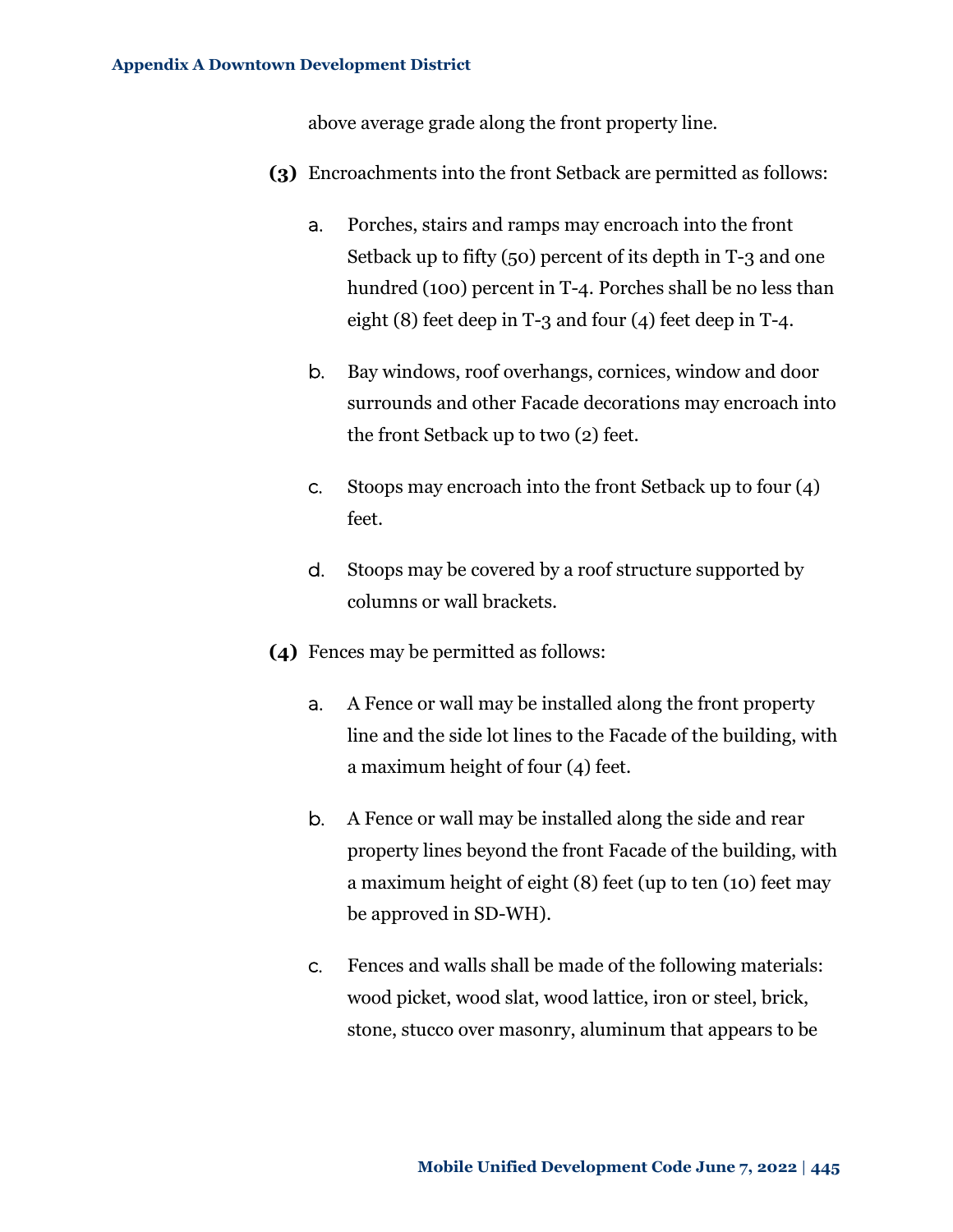iron.

- **(5)** Walkways providing access to the primary entrance and secondary entrances are limited to one (1) per frontage no wider than five (5) feet each.
- **(6)** Building foundations shall be brick, stone, or stucco pier and inset fill-panel construction, or chain wall construction with panels inset to resemble pier and infill panel construction. Infill between piers shall be brick, stone, stucco, wood lattice, or vertical wood picket and shall be recessed so that piers protrude from the infill.
- (b) Terrace (permitted in T-4, T-5, and SD-WH only).
	- **(1)** General characteristics: The Facade is set back from the front property line by an elevated patio.
	- **(2)** The finished floor elevation of the first floor shall be a minimum of twenty (20) inches and a maximum of thirty-six (36) inches above average grade along the front property line.
	- **(3)** A raised terrace is required as follows:
		- a. A terrace between twenty (20) and thirty-six (36) inches above sidewalk grade shall encroach into the front Setback for one hundred (100) percent of the width of the Facade at the primary frontage, except where driveways are permitted in which case the terrace may occupy less than one hundred (100) percent of the frontage. Additions to existing noncompliant structures are not required to meet percentagespecified requirement.
		- b. The terrace shall be a minimum of eight (8) feet deep and may extend to the front property line. Terrace surfaces may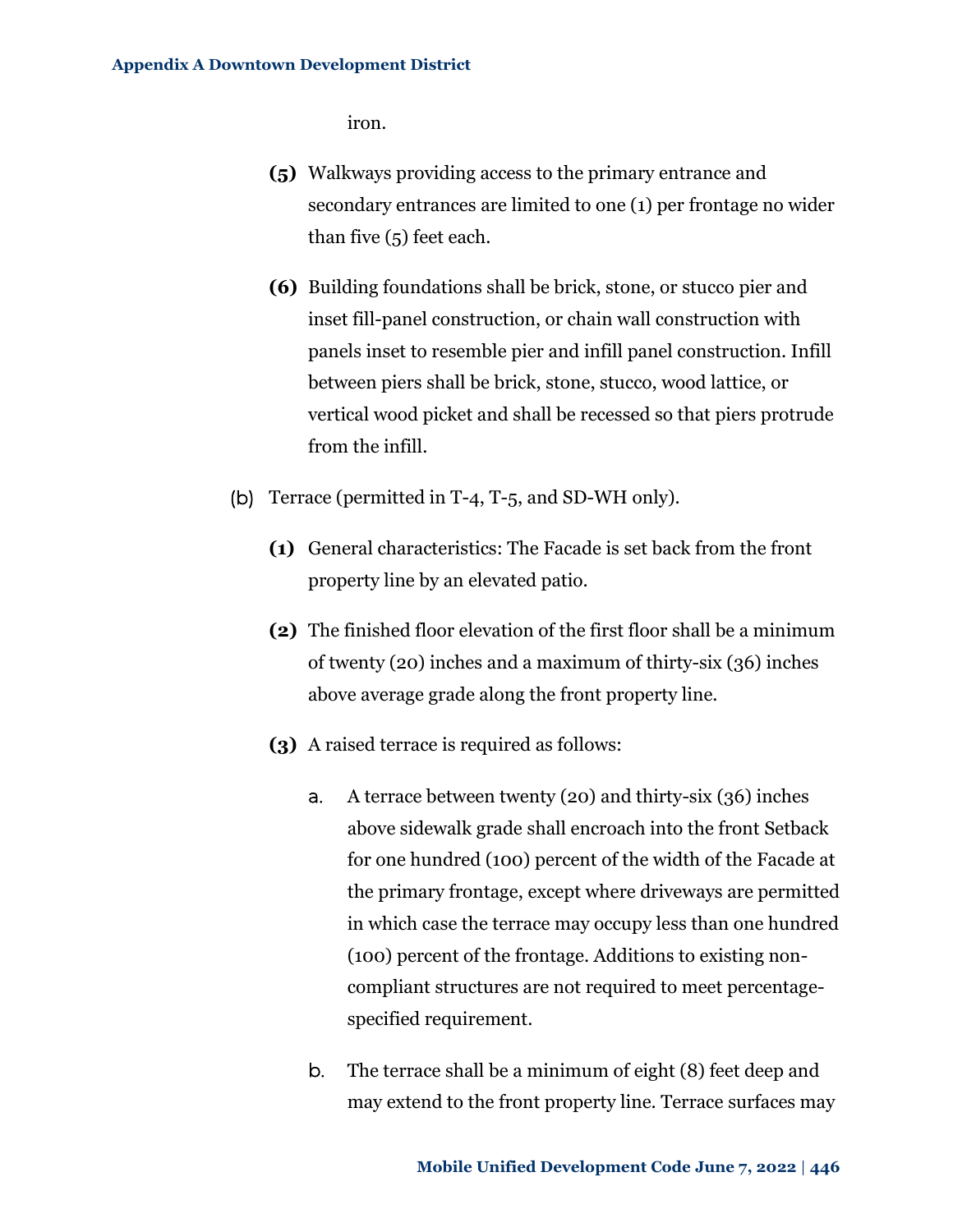be paved or landscaped.

- **(4)** Awnings are permitted as follows:
	- a. Awnings shall be fabric and may be fixed or movable.
	- b. Awnings at ground floor level shall span a minimum of eighty (80) percent of the frontage without gaps except between separate businesses and where an awning covers only the primary entrance, it shall be the width of the primary entrance.
	- c. Awnings on the second floor or above shall cover only a window or door and shall be the width of the window or door.
	- d. An awning may be installed over doors on secondary frontages provided that it projects no more than six (6) feet from the building.
	- e. Awnings at the ground floor level shall extend from the Facade a minimum of six (6) feet and shall not extend beyond a terrace, if one exists. An exception is:
		- **1.** That an awning covering only the primary entrance may extend a minimum of three (3) feet.
	- f. All awnings shall be set back from the curb a minimum of two (2) feet.
	- g. A minimum of eight-foot clearance to the bottom of the frame shall be maintained above sidewalk or terrace.
- **(5)** Fences and walls are allowed only when they are necessary as part of the terrace structure or to provide a safety railing. Walls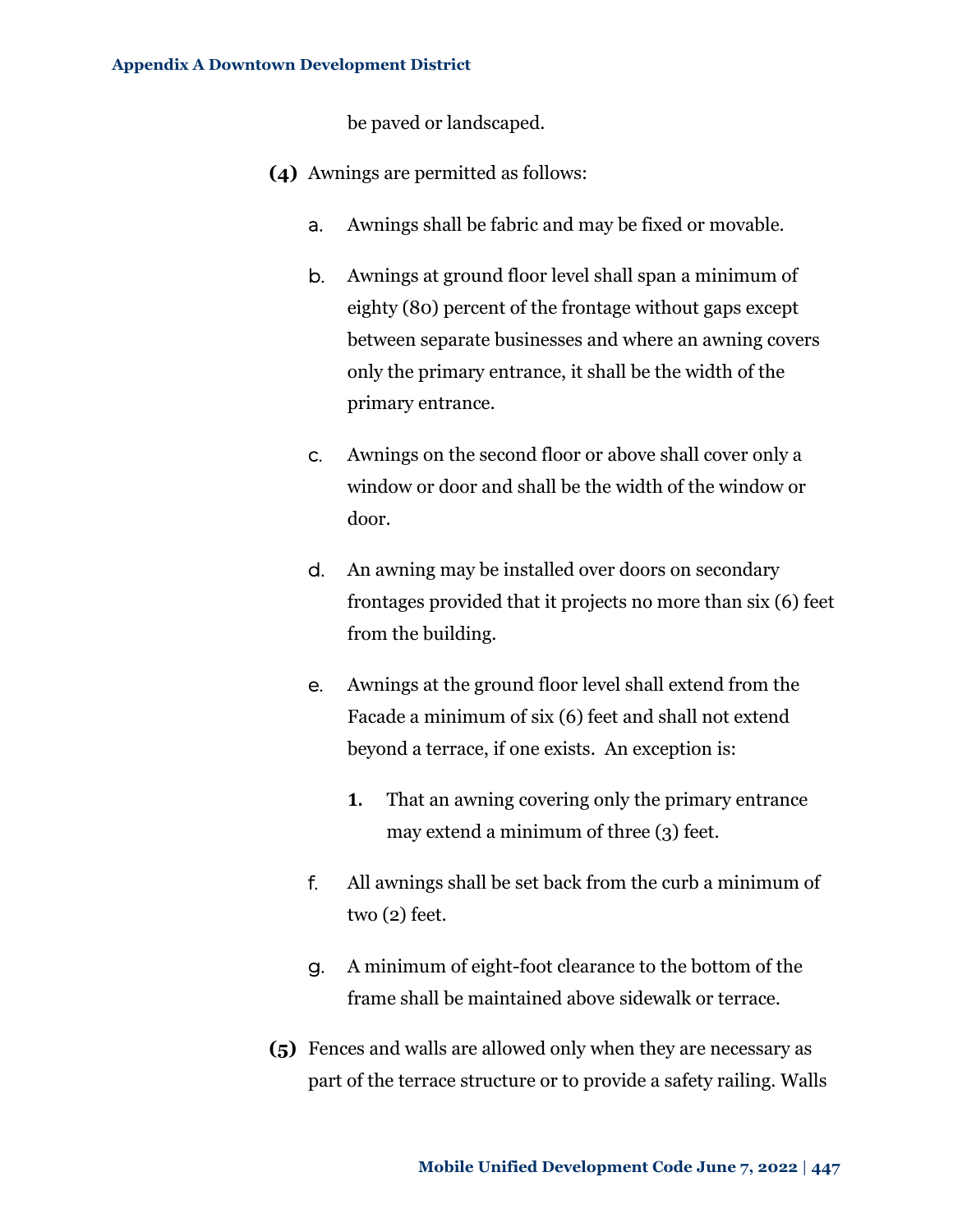shall be brick, stone or stucco. Rails shall be iron, steel or aluminum that appears to be iron.

- **(6)** In T-4, walkways providing access to secondary entrances are limited to one per entrance no wider than five (5) feet each.
- **(7)** In T-5 and SD-WH, frontages may be paved up to one hundred (100) percent of their area. Paving shall consist of unit masonry or concrete.
- **(8)** Terrace frontages may include all elements of a shopfront frontage located at the level of the terrace.
- (c) Stoop (permitted in T4, T5, T6, and SD-WH only).
	- **(1)** General characteristics: The Facade is aligned close to the front property line with the first story elevated from the sidewalk for privacy, and an exterior stair and landing at the building entrance.
	- **(2)** The finished floor elevation of the first floor shall be a minimum of twenty (20) inches and a maximum of thirty-six (36) inches above average grade along the front property line.
	- **(3)** A Stoop is required as follows:
		- a. A masonry Stoop between twenty (20) and thirty-six (36) inches above sidewalk grade may encroach into the front Setback at the primary entrance. Additional Stoops may be located at secondary entrances.
		- b. Stoops shall be between four (4) and six (6) feet deep.
		- c. Stoops may be recessed into the building Facade as an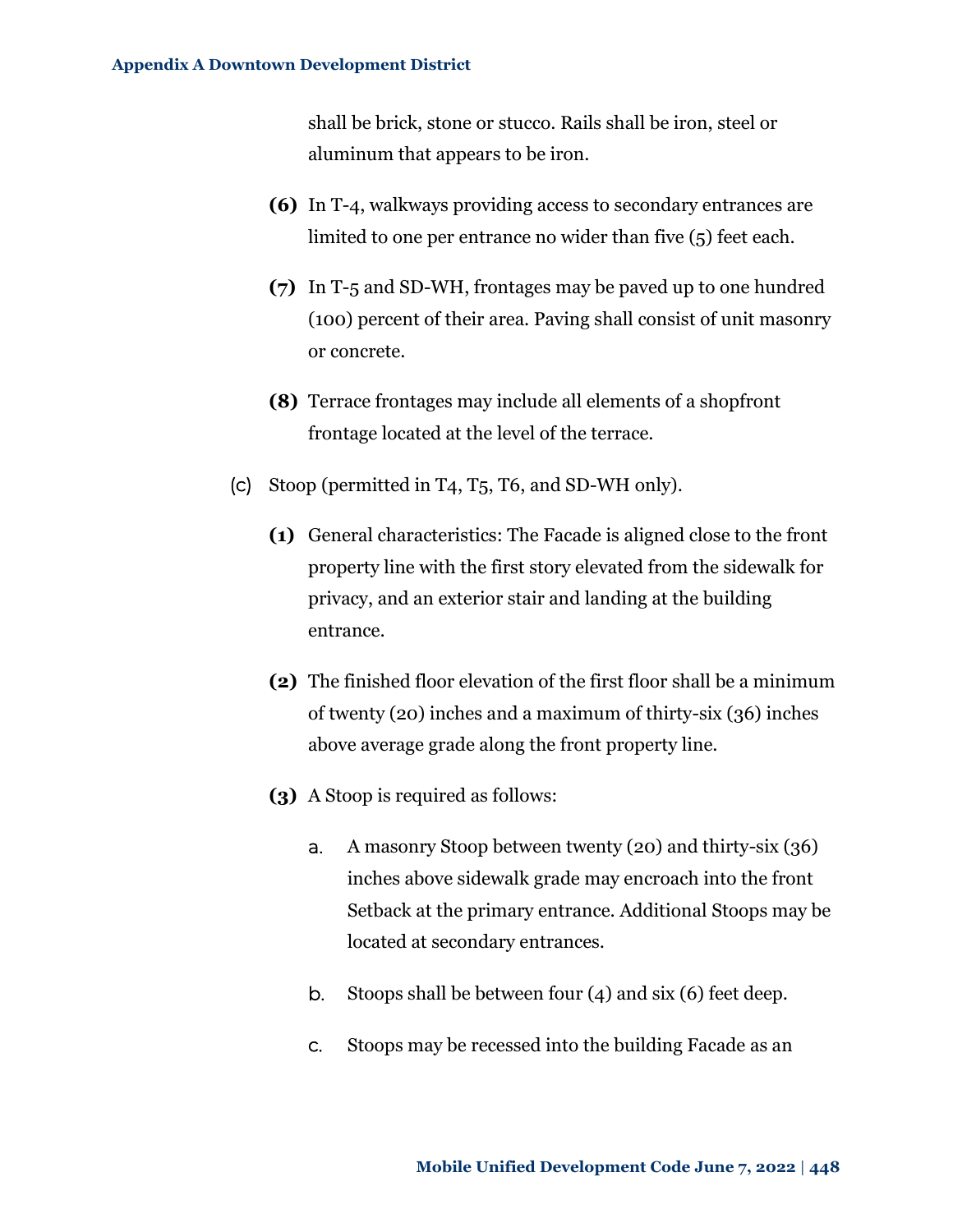alternative to encroaching into the Setback.

- d. Stairs providing access to a Porch or Stoop may encroach up to the property line.
- e. Stoops may be covered by a roof structure supported by columns or wall brackets.
- **(4)** An iron Fence with or without masonry piers is permitted at the front property line in T-4.
- **(5)** In T-4, walkways providing access to the building entrances are limited to one per entrance no wider than five (5) feet each.
- **(6)** Frontages may be paved up to one hundred (100) percent of their area. Paving shall consist of unit masonry or concrete.
- (d) Common entry (permitted in T4, T5, and SD-WH only).
	- **(1)** General characteristics: A single point of entry is provided for multiple units or uses in one (1) building.
	- **(2)** The finished floor elevation of the first floor shall be a no more than thirty (30) inches above average grade along the façade.
	- **(3)** Awnings are permitted as follows:
		- a. Awnings shall be fabric and may be fixed or movable.
		- b. Awnings at ground floor level shall span a minimum of eighty (80) percent of the frontage without gaps except between separate businesses and where an awning covers only the primary entrance, it shall be the width of the primary entrance.
		- c. Awnings on the second floor or above shall cover only a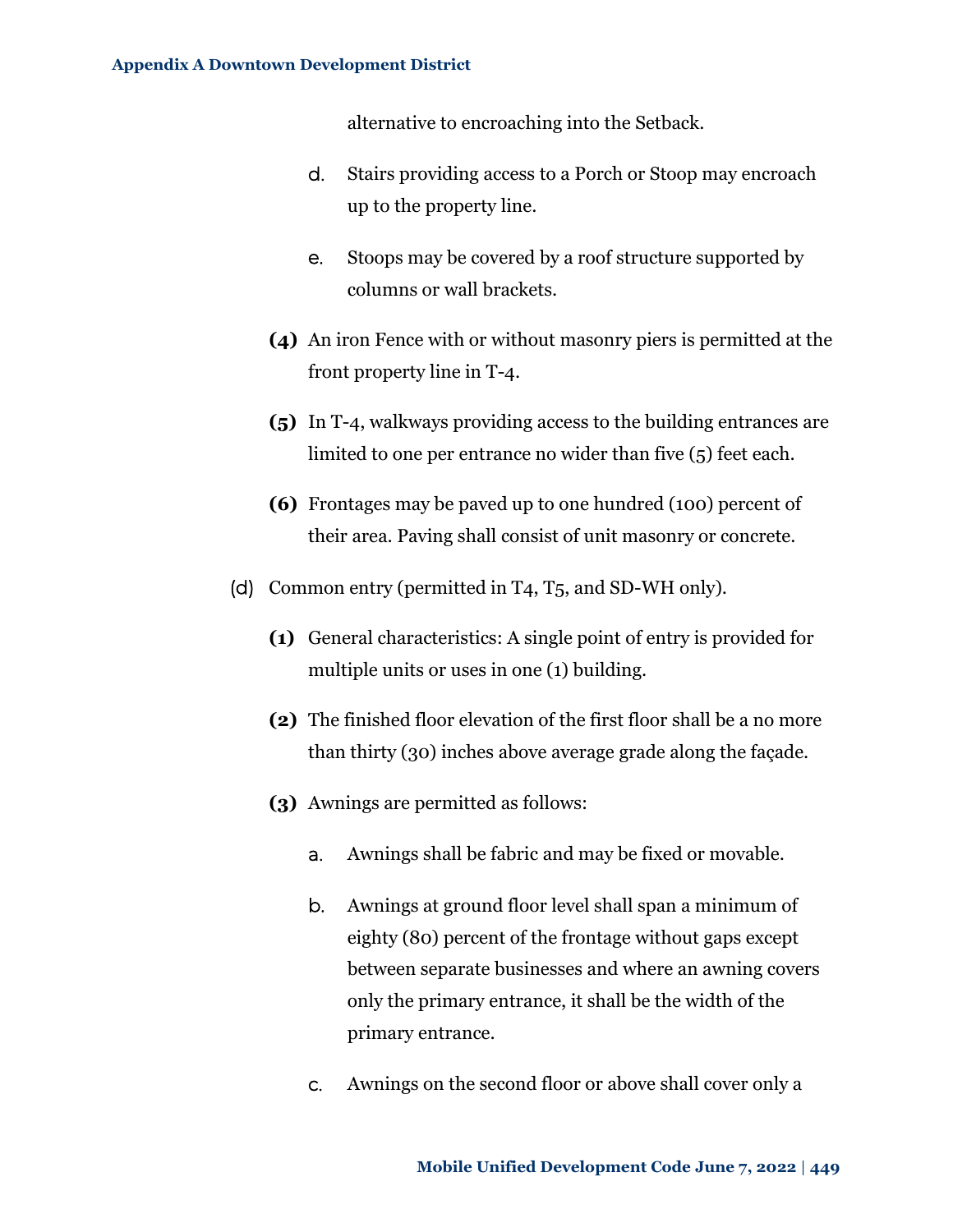window or door and shall be the width of the window or door.

- d. An awning may be installed over doors on secondary frontages provided that it projects no more than six (6) feet from the building.
- e. Awnings at the ground floor level shall extend from the Facade a minimum of six (6) feet and shall not extend beyond a terrace, if one exists. An exception is:
	- **1.** That an awning covering only the primary entrance may extend a minimum of three (3) feet.
- f. All awnings shall be set back from the curb a minimum of two (2) feet.
- g. A minimum of eight-foot clearance to the bottom of the frame shall be maintained above sidewalk.
- **(4)** Stairs providing access to entrances may encroach up to the property line.
- **(5)** An iron, steel or aluminum that appears to be iron Fence with or without masonry piers is allowed at the front property line in T-4.
- **(6)** In T-4, walkways providing access to the building entrances are limited to one per entrance no wider than five (5) feet each.
- **(7)** Frontages may be paved up to one hundred (100) percent of their area. Paving shall consist of unit masonry or concrete.
- **(8)** Common entry frontages may include all elements of a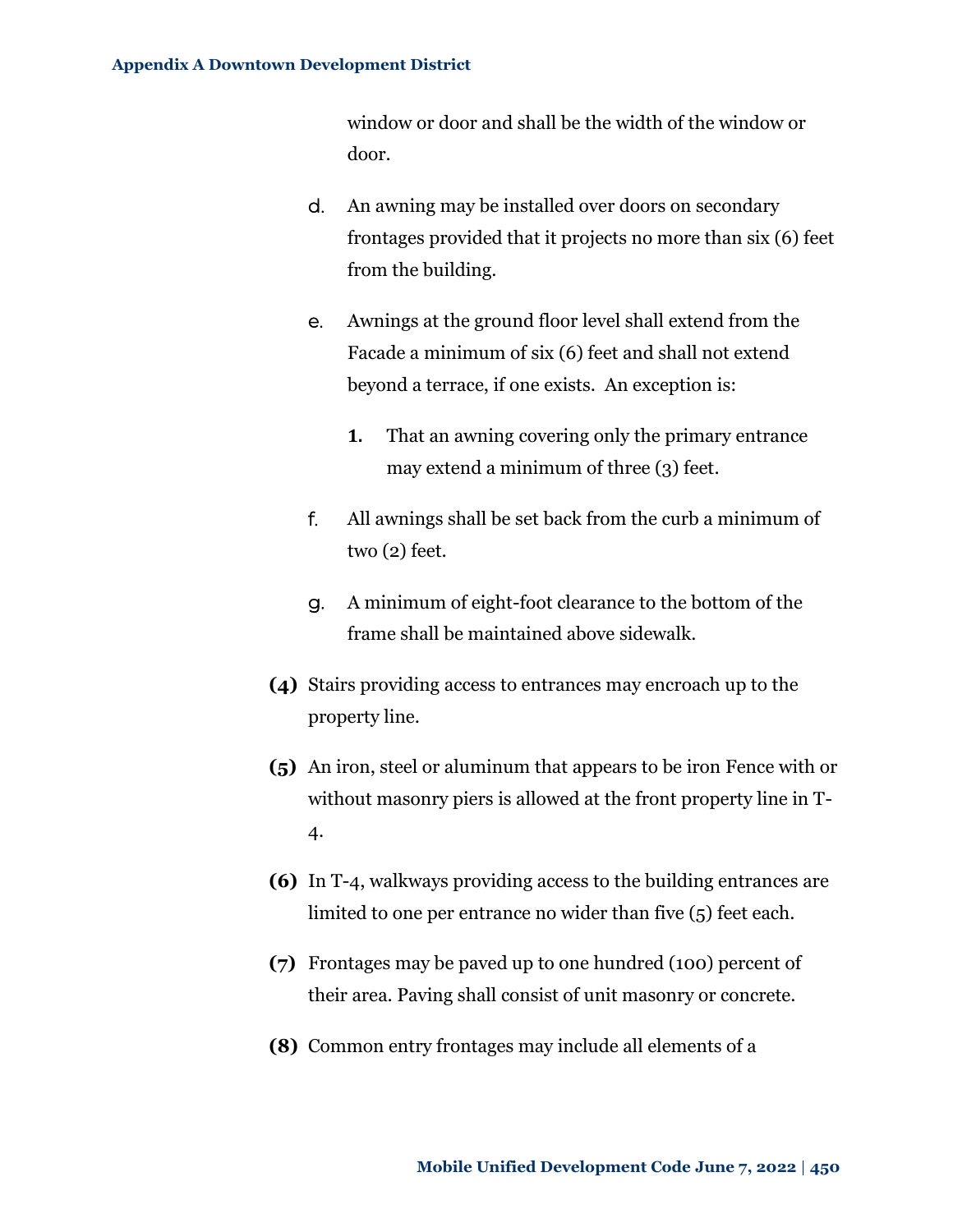shopfront frontage located at sidewalk level.

- (e) Pedestrian forecourt (T5, T6, and SD-WH only).
	- **(1)** General characteristics: A portion of the Facade is close to the front property line and remaining Facade is set back from the front property line to create an entry courtyard.
	- **(2)** The finished floor elevation of the first floor shall be no more than eighteen (18) inches above average grade along the Facade, except at the entry, which shall be at grade.
	- **(3)** An entry courtyard is required as follows:
		- a. The entry courtyard shall be located at the primary entrance.
		- b. The entry courtyard shall be no larger than six hundred (600) square feet.
		- c. The entry courtyard shall be bound by building Facades on a minimum of two (2) sides.
		- d. The width of the entry courtyard counts toward frontage build out.
	- **(4)** Awnings and canopies are permitted as follows:
		- a. Canopies shall be fixed and constructed of metal or wood.
			- **1.** A minimum of eight-foot clearance to the bottom of the frame shall be maintained above sidewalk.
		- b. Awnings shall be fabric and may be fixed or movable.
			- **1.** Awnings at ground floor level shall span a minimum of eighty (80) percent of the frontage without gaps except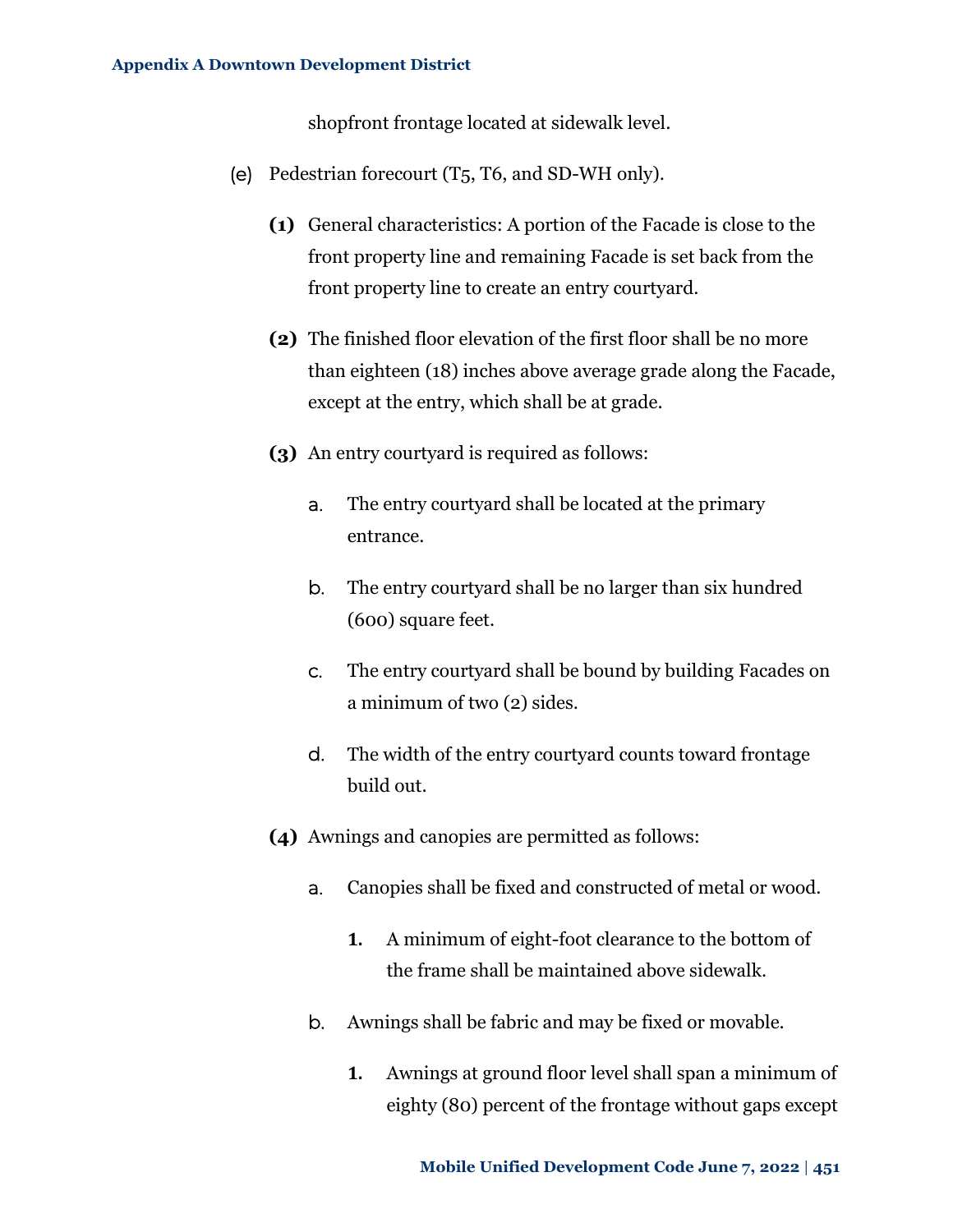between separate businesses and where an awning covers only the primary entrance, it shall be the width of the primary entrance.

- **2.** Awnings on the second floor or above shall cover only a window or door and shall be the width of the window or door.
- **3.** An awning may be installed over doors on secondary frontages provided that it projects no more than six (6) feet from the building.
- **4.** Awnings at the ground floor level shall extend from the Facade a minimum of six (6) feet and shall not extend beyond a terrace, if one exists. An exception is:
	- **i** That an awning covering only the primary entrance may extend a minimum of three (3) feet.
- **5.** All awnings shall be set back from the curb a minimum of two (2) feet.
- **6.** A minimum of eight-foot clearance to the bottom of the frame shall be maintained above sidewalk.
- **(5)** Pedestrian forecourt frontages may include all elements of a shopfront along front property lines and within the entry courtyard.
- **(6)** Pedestrian forecourt frontages may include all elements of a Gallery frontage except within the entry courtyard.
- (f) Vehicular forecourt (permitted T6 and SD-WH only).
	- **(1)** General characteristics: A portion of the Facade is close to the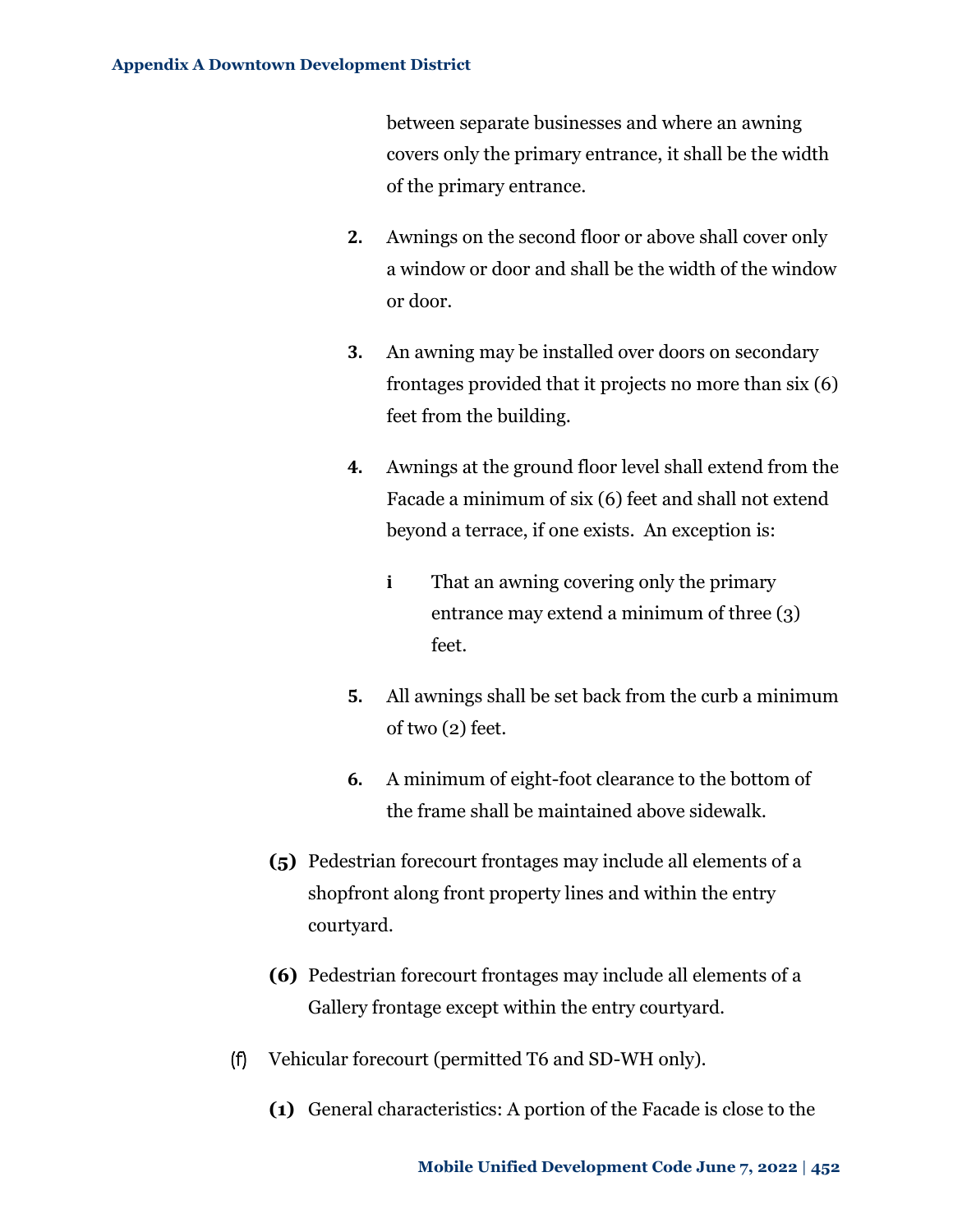front property line and remaining Facade is set back from the front property line to create an entry courtyard for vehicular access.

- **(2)** Courtyards shall recess no more than fifty (50) percent of the building Facade.
- **(3)** The finished floor elevation of the first floor shall be no more than eighteen (18) inches above average grade along the Facade, except at the entry, which shall be at grade.
- **(4)** An entry courtyard is required as follows:
	- a. The entry courtyard shall be located at the primary entrance.
	- b. The entry courtyard shall be no larger than one thousand six hundred (1,600) square feet and shall be no wider than fifty (50) percent of the width of the frontage.
	- c. The entry courtyard shall be bound by building Facades on a minimum of two (2) sides.
	- d. The width of the entry courtyard counts toward frontage build out.
- **(5)** Awnings and canopies are permitted as follows:
	- a. Canopies shall be fixed and constructed of metal or wood.
		- **1.** A minimum of eight-foot clearance to the bottom of the frame shall be maintained above sidewalk.
	- b. Awnings shall be fabric and may be fixed or movable.
		- **1.** Awnings at ground floor level shall span a minimum of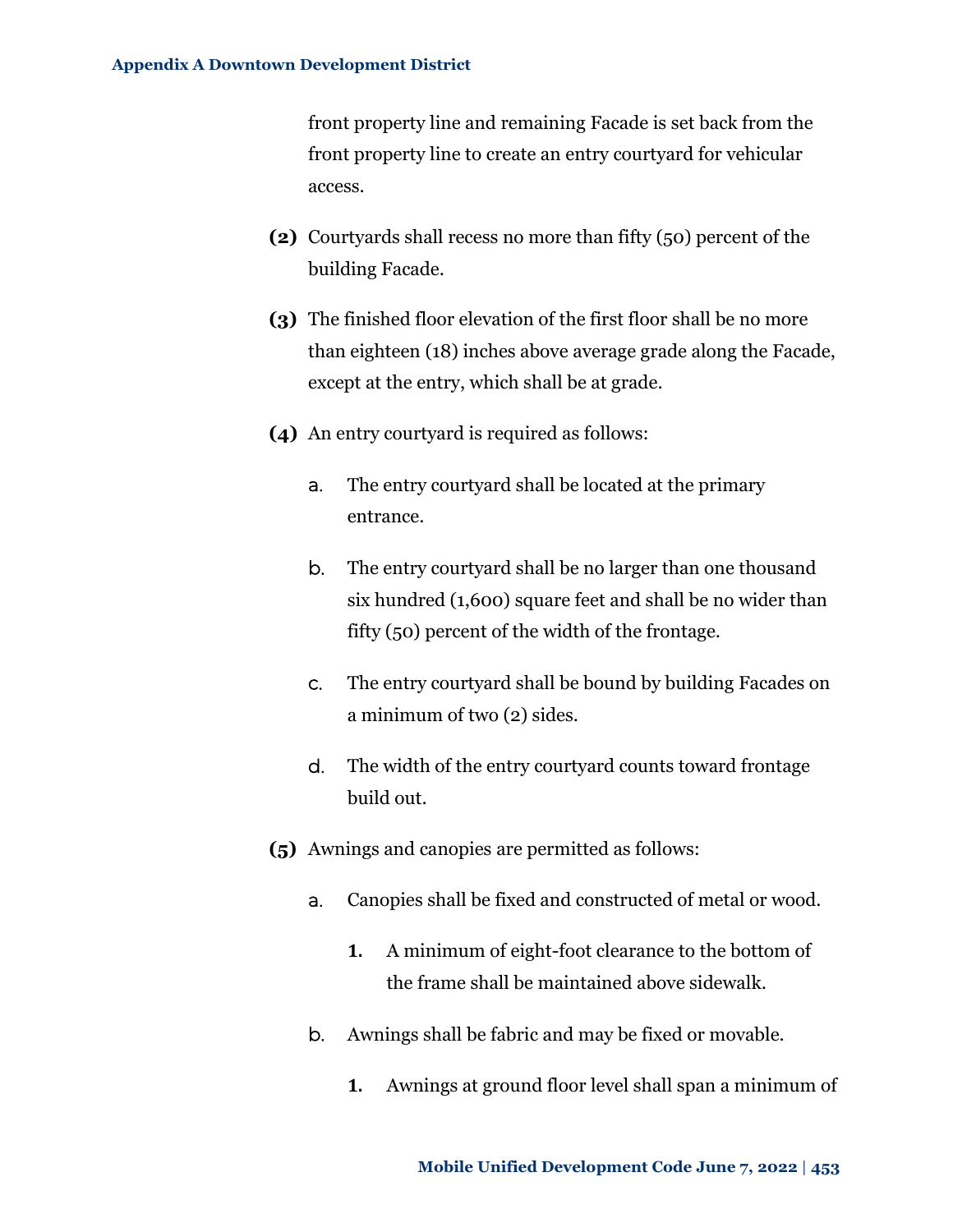eighty (80) percent of the frontage without gaps except between separate businesses and where an awning covers only the primary entrance, it shall be the width of the primary entrance.

- **2.** Awnings on the second floor or above shall cover only a window or door and shall be the width of the window or door.
- **3.** An awning may be installed over doors on secondary frontages provided that it projects no more than six (6) feet from the building.
- **4.** Awnings at the ground floor level shall extend from the Facade a minimum of six (6) feet and shall not extend beyond a terrace, if one exists. Exceptions are:
	- **i** That an awning covering only the primary entrance may extend a minimum of three (3) feet; and
	- **ii** Awnings on vehicular forecourt frontages may extend twelve (12) feet except where installed as a porte-cochere in which case the maximum depth is thirty (30) feet.
- **5.** All awnings shall be set back from the curb a minimum of two (2) feet.
- **6.** A minimum of eight-foot clearance to the bottom of the frame shall be maintained above sidewalk.
- **(6)** Frontages may be paved up to one hundred (100) percent of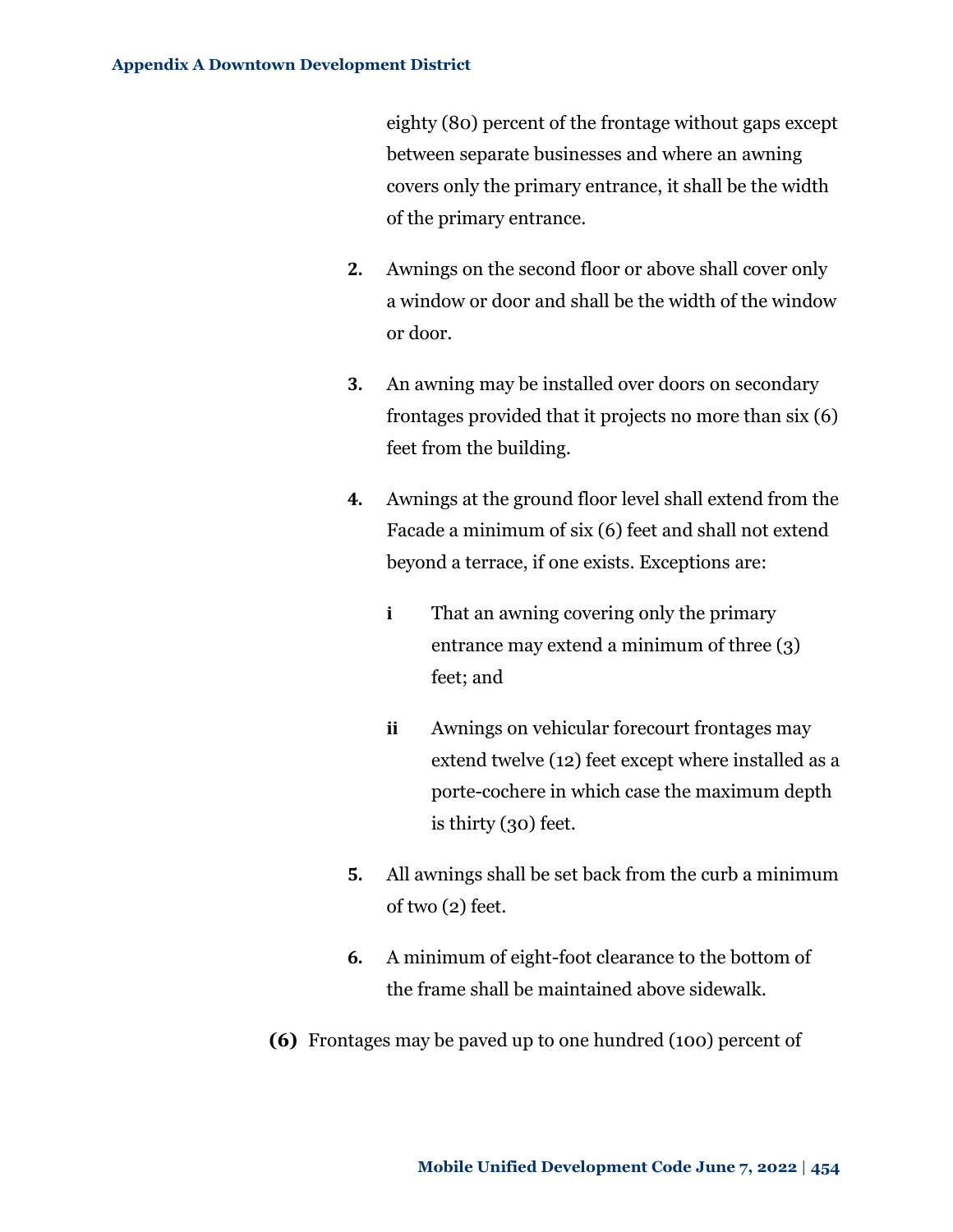their area. Paving shall consist of unit masonry or concrete.

- (g) Gallery (permitted in T-5 and T-6 only).
	- **(1)** General characteristics: The Facade is aligned close to the front property line with an attached lightweight colonnade overlapping the sidewalk.
	- **(2)** The finished floor elevation of the first floor shall be no more than eighteen (18) inches above average grade along the Facade, except at the entry, which shall be at grade.
	- **(3)** A Gallery is required as follows:
		- a. Galleries may encroach into the public right-of-way to within two (2) feet of the curb provided that a minimum five (5) feet of continuous, clear, paved pedestrian path be maintained along the public sidewalk. A right-of-way permit is required for galleries.
		- b. Galleries shall be a minimum of seven (7) feet in depth and twelve (12) feet in height.
		- c. Galleries shall span a minimum of eighty (80) percent of the Facade without gaps.
	- **(4)** Galleries shall be supported by columns, configured as follows:
		- a. Columns shall be centered on the spandrel beam.
		- b. Columns shall be round metal and have a diameter of three (3) inches minimum to six (6) inches maximum.
		- c. Columns shall have a base, shaft and capital.
		- d. Columns shall be located a minimum of seven (7) feet from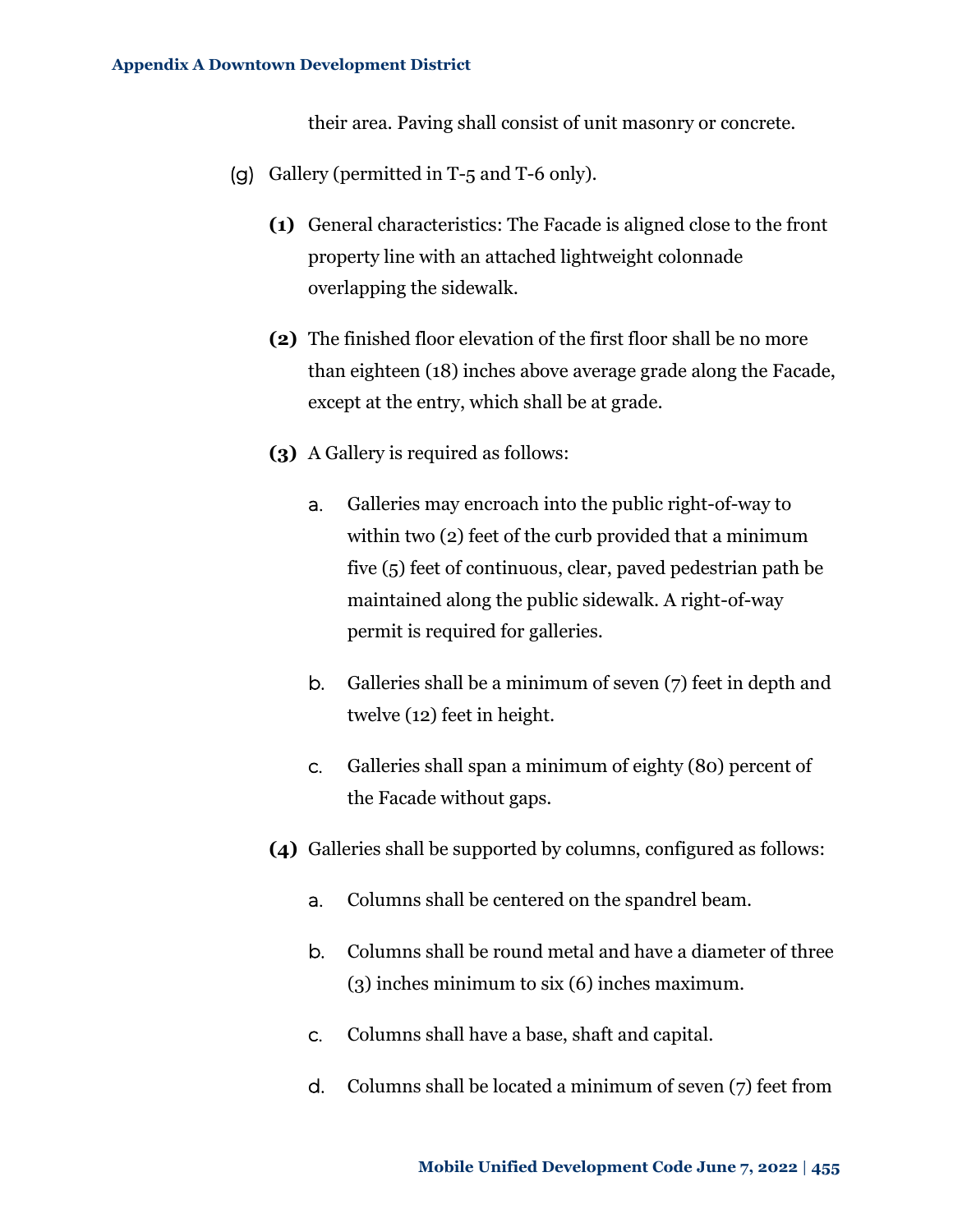the Facade.

- **(5)** Gallery decks shall be configured as follows:
	- a. Gallery decks shall be no more than nine (9) inches thick, including all structure and surface.
	- b. Gallery deck structure shall be exposed.
	- c. Gallery decks shall be located above the top of transom windows.
- **(6)** Second story railings shall be painted metal.
- **(7)** Second story columns and railing posts shall align with columns below.
- **(8)** Where galleries interrupt street lighting, a minimum of one-half (½) foot candle lighting shall be provided within the Gallery.
- **(9)** Frontages may be paved up to one hundred (100) percent of their area. Paving shall consist of unit masonry or concrete.
- **(10)**Gallery frontages may include all elements of a shopfront frontage.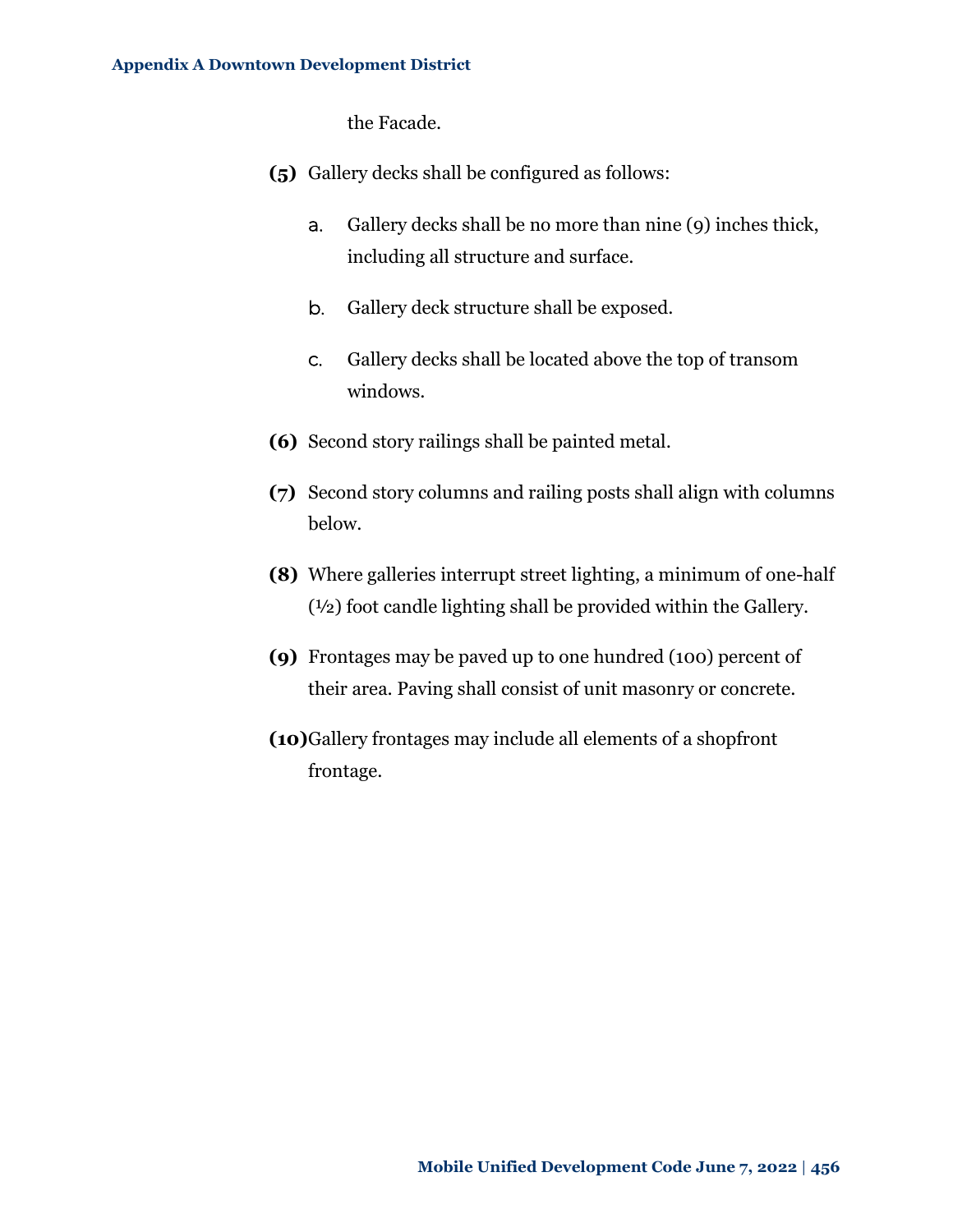### <span id="page-48-0"></span>*Figure A-10.1 Shopfront Elevation Elements*



**Cornice:** Trim required at the eave or top of parapet. May include one or more habitable floors for buildings over 6 stories.

**Shaft:** Determined by the building height.

**Base:** A minimum of 16 feet in height as measured from the average sidewalk grade at the building frontage. For buildings over 6 stories, the base should extend to the vertical extent of the second story.

- (h) Shopfront (permitted in T4, T5, T6, and SD-WH only).
	- **(1)** General characteristics: The building Facade at the ground floor is substantially glazed to provide visibility into interior spaces. Shopfronts may include display cases that project forward and recessed entries. Shopfront frontages may be used alone as a frontage type or in combination with other frontage types.
	- **(2)** The finished floor elevation of the first floor shall be no more than eighteen (18) inches above average grade along the Facade, except at the entry, which shall be at grade.
	- **(3)** Shopfronts are subject to the following design requirements:
		- a. Shopfronts shall be designed with a bulkhead, display window and transom as generally described in [Figure A-10.1](#page-48-0) [Shopfront Elevation Elements](#page-48-0).
		- b. Bulkheads shall be eighteen (18) to thirty (30) inches in height.
		- c. Transom windows shall have dividing muntins and be free of signage.
		- d. Shopfront sign(s) shall be installed above transom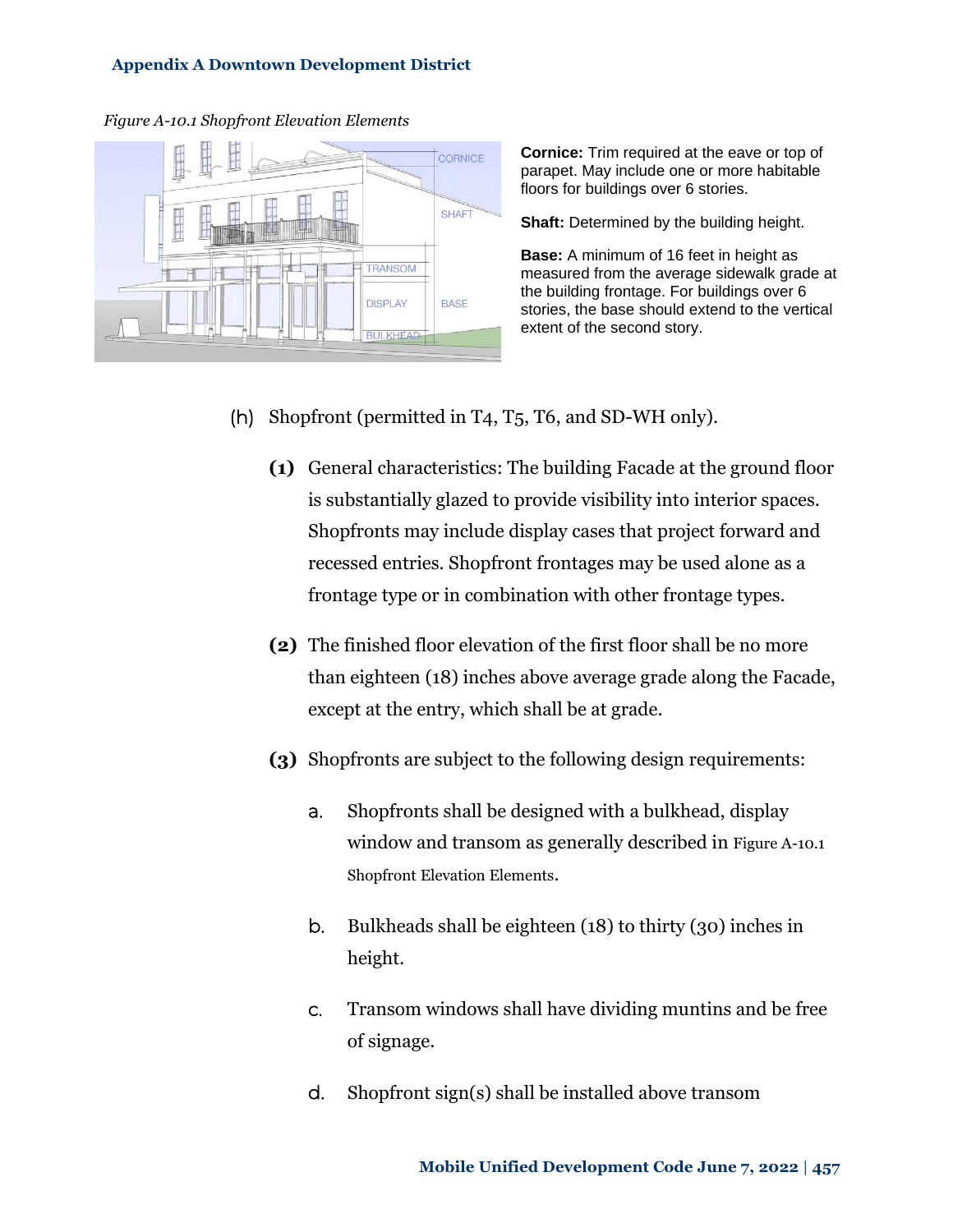windows.

- e. Base height of a shopfront shall a minimum of sixteen (16) feet, measured from grade to top of base cornice.
- **(4)** Shopfronts are subject to the following glazing and coverage requirements:
	- a. Shopfronts shall provide ground floor glazing (display windows) for visibility into interior spaces for no less than fifty (50) percent of the shopfront area, calculated separately for each frontage. The shopfront area width is defined by the width of the frontage and height is defined by the area between the sidewalk grade and the bottom of the second floor or roof structure.
	- b. Where shopfronts occur along primary frontages, they shall cover no less than eighty (80) percent of its length.
	- c. Where shopfronts occur along secondary frontages, they shall cover no less than thirty (30) percent of its length.
	- d. Entries may be recessed from the Facade up to eight (8) feet in depth.
- **(5)** Ground floor movable commercial uses may utilize the public sidewalk for seating, serving, displays of merchandise and other business related activities as long as a five-foot minimum clear sidewalk passage is maintained.
- **(6)** Shopfront frontages not combined with other frontages may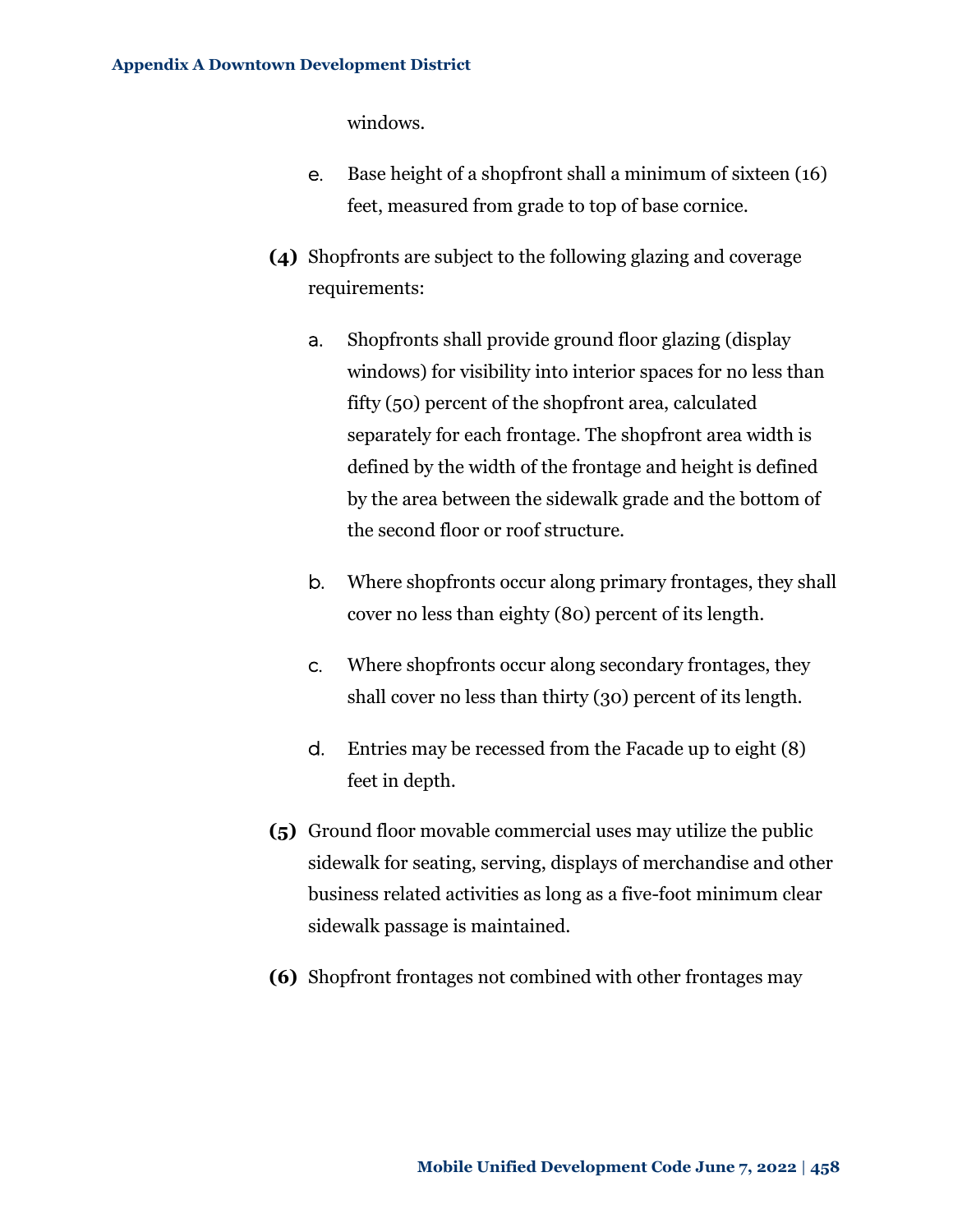include awnings and canopies as follows:

- a. Canopies shall be fixed and constructed of metal or wood.
	- **1.** A minimum of eight-foot clearance to the bottom of the frame shall be maintained above sidewalk.
- b. Awnings shall be fabric and may be fixed or movable.
	- **1.** Awnings at ground floor level shall span a minimum of eighty (80) percent of the frontage without gaps except between separate businesses and where an awning covers only the primary entrance, it shall be the width of the primary entrance.
	- **2.** Awnings on the second floor or above shall cover only a window or door and shall be the width of the window or door.
	- **3.** An awning may be installed over doors on secondary frontages provided that it projects no more than six (6) feet from the building.
	- **4.** Awnings at the ground floor level shall extend from the Facade a minimum of six (6) feet and shall not extend beyond a terrace, if one exists. An exception is:
		- **i** That an awning covering only the primary entrance may extend a minimum of three (3) feet.
	- **5.** All awnings shall be set back from the curb a minimum of two (2) feet.
	- **6.** A minimum of eight-foot clearance to the bottom of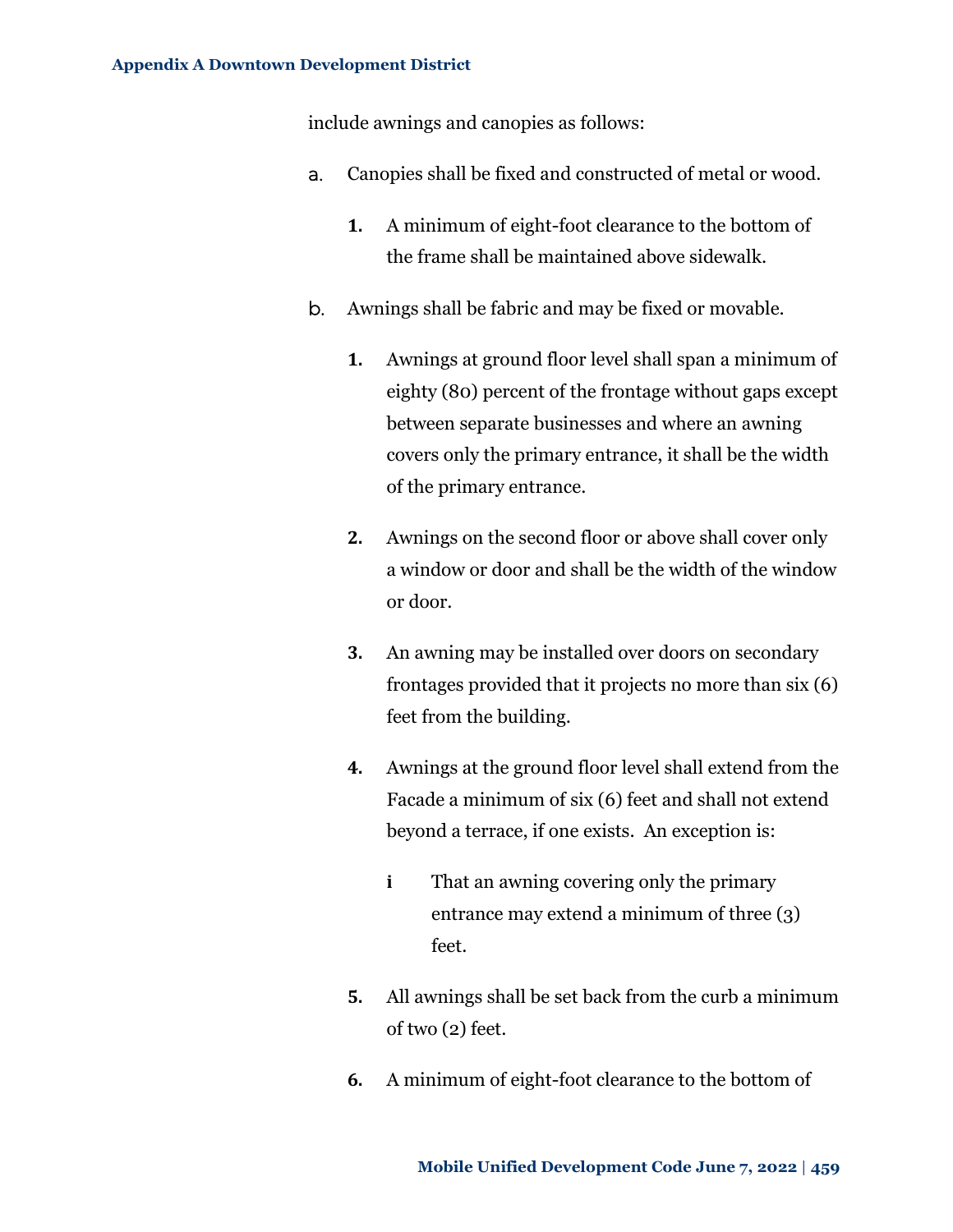the frame shall be maintained above sidewalk.

**(7)** Frontages may be paved up to one hundred (100) percent of their area. Paving shall consist of unit masonry or concrete.

### <span id="page-51-0"></span>**Section 11 Signage**

- A. General requirements
	- 1. Signs must be permitted as specified in Article 10.
	- 2. Signage may be permitted according to Table A 11.1, specifying the type, location and size of signs and copy. Signage is limited to one (1) of each permitted sign type for each separate business except that building signs, corner signs and marquees are limited to one (1) per building and painted wall signs are limited to one (1) per secondary frontage and wall internal to a lot but visible from sidewalks.
	- 3. Parking lots throughout the district may install one (1) parking sign.
	- 4. Signage, if illuminated, shall be illuminated externally. Neon and back-lit, reverse channel signs are allowed. Internally-illuminated letters are not allowed.
	- 5. One (1) address number, no larger than one (1) square foot, shall be attached to the building in proximity to the primary entrance.
	- 6. Sign materials shall be compatible with the materials of the building on which it is placed and the district. New materials that achieve the effect of traditional materials and lighting solutions will be considered on a case by case basis.
	- 7. Signage projecting forward from building walls exceeding one (1) foot in depth shall maintain a minimum eight (8) foot clearance above adjacent grade.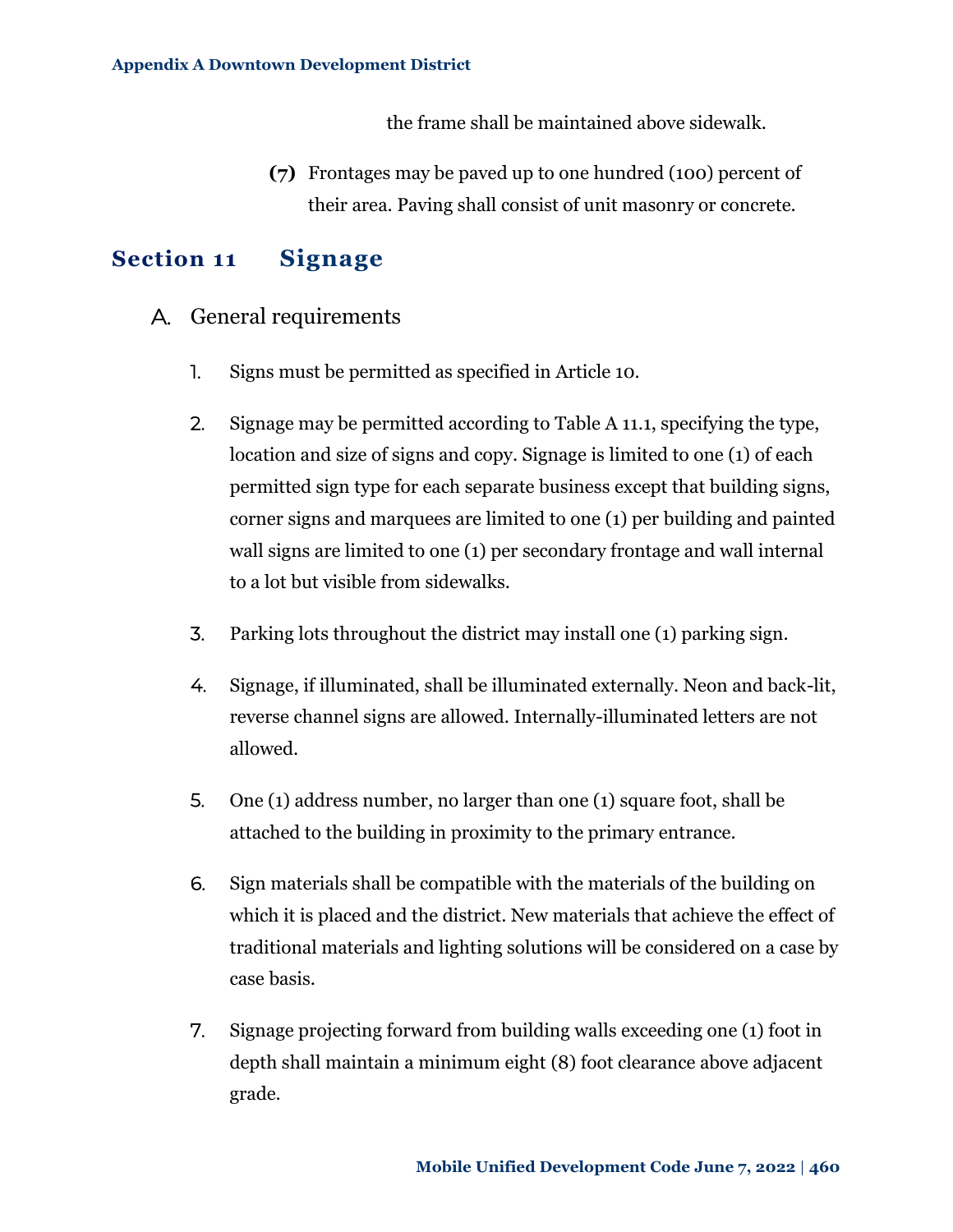- 8. All signage permitted in this section except for yard signs may encroach into the right-of-way.
- 9. Painted murals may be permitted along secondary frontages and walls internal to a property. Painted murals may include copy related to the building or business occupying the building, subject to the requirements of painted wall signs.
- 10. Banners that comply with Chapter 64, Article 4 of the City Code, as amended are permitted.
- B. Neon and LED signs
	- 1. Non-animated neon and LED signs are allowed inside storefront windows.
	- 2. The maximum brightness levels for such signs shall not exceed five thousand (5,000) nits when measured from the sign's face at its maximum brightness, during daylight hours.
	- 3. The maximum brightness levels for such signs shall not exceed five hundred (500) nits when measured from the sign's face at its maximum brightness, between sunset and sunrise, as those times are determined by the National Weather Service.
- C. Upper building signs
	- 1. A maximum of two (2) upper building signs a minimum of forty (40) feet above grade may be installed on two (2) separate Facades on buildings more than ten (10) stories high.
	- 2. Upper building signs are limited to the following:
		- (a) The identification of the building or the name of one (1) tenant of the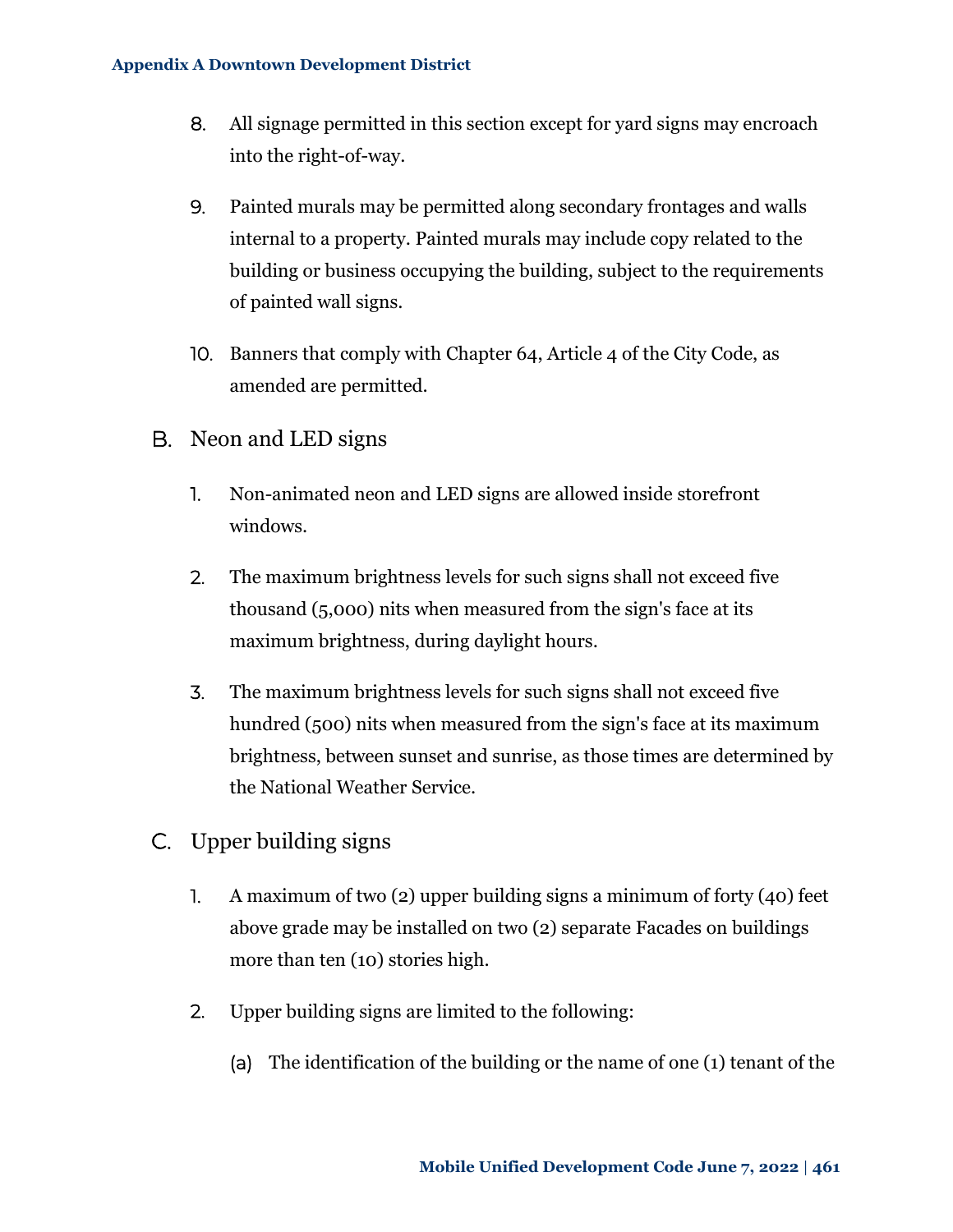building;

- (b) A maximum of eighty (80) percent of the width of the building wall upon which it is placed;
- (c) A maximum of one (1) horizontal or vertical line of letters or symbols;
- (d) A maximum font size of eight (8) feet in any dimension;
- (e) A maximum logo or emblem size of ten (10) feet in any dimension.
- D. Abandonments
	- 1. An abandoned sign must be removed within ninety (90) days from the: date official notice is given by the Department. Permanent on-site signs applicable to a business temporarily suspended because of a change in ownership or management of such business shall not be deemed abandonment unless property remains vacant for a period of six (6) months or more.
- E. Residential uses, home offices and live-works in T-3 and T-4
	- 1. Signage shall not be illuminated.
	- 2. Home business signage may be permitted in accordance with [Table A-11.1](#page-54-0) [Signage Standards,](#page-54-0) specifying the type, location and size of signs and copy. Signage is limited to one (1) of each permitted sign type per property.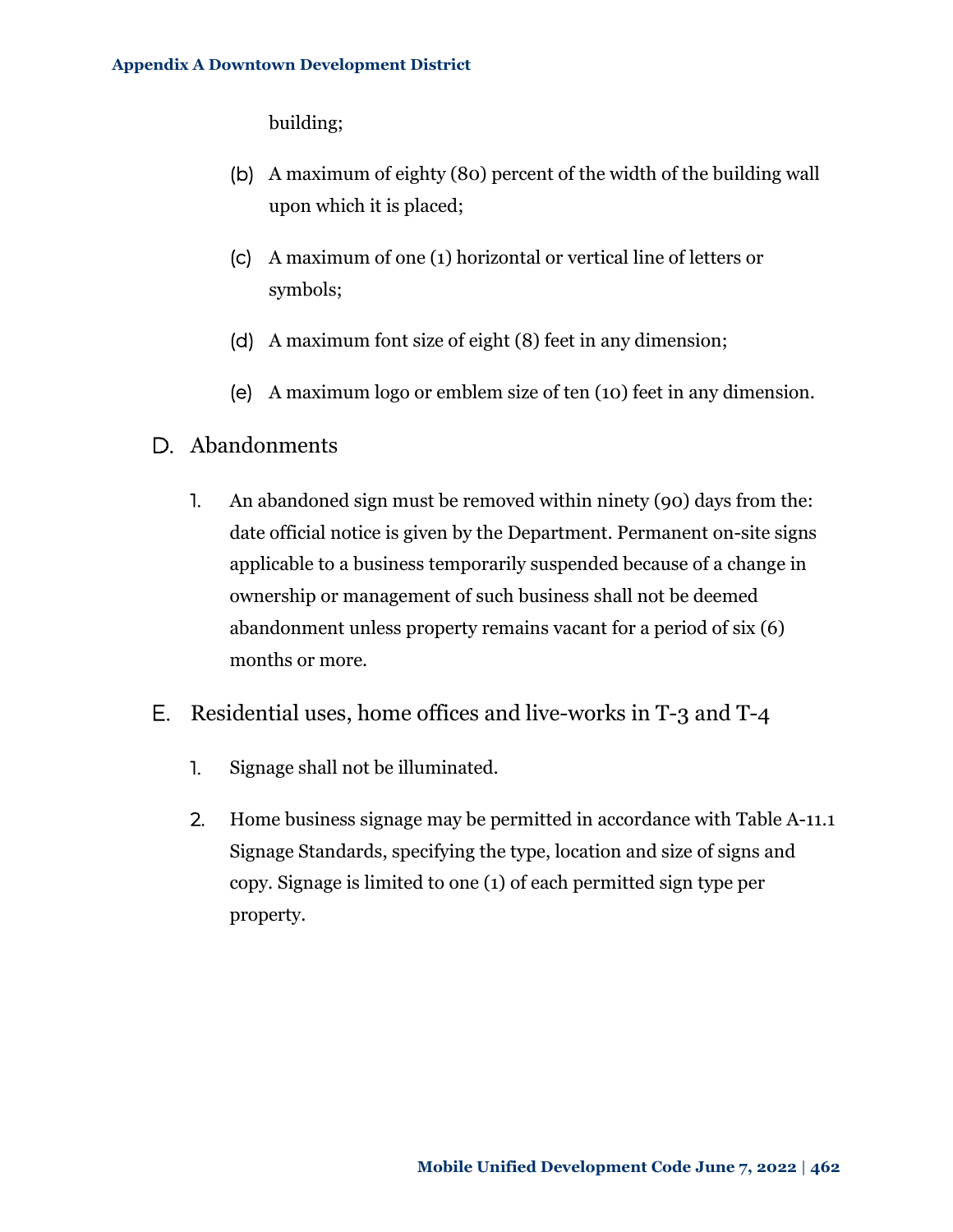<span id="page-54-0"></span>Table A-11.1 Signage Standards

|                                    | <b>Restrictions</b>                                                                                                 |                                                                                                                                 |                                |                                       |  |  |  |
|------------------------------------|---------------------------------------------------------------------------------------------------------------------|---------------------------------------------------------------------------------------------------------------------------------|--------------------------------|---------------------------------------|--|--|--|
| <b>Sign Type</b>                   | <b>Number</b>                                                                                                       | Area                                                                                                                            | Copy                           | <b>Sub-Districts</b>                  |  |  |  |
| 1. Sandwich<br><b>Board</b>        | 1 per business,<br>shall be removed<br>outside of<br>business hours                                                 | Maximum 2 feet wide<br>by 3 feet tall.<br>Sandwich board shall<br>not reduce pedestrian<br>passage width to less<br>than 4 feet | No restrictions                | $T-4$ , $T-5$ , $T-6$ ,<br>SD-WH      |  |  |  |
| 2. Diagonal<br>Corner              | 1 per building at<br>corners only,<br>attached at a 45-<br>degree angle                                             | Maximum 3 ft. wide<br>and 15 ft. tall                                                                                           | No restrictions                | $T-5$ , T-6, SD-<br><b>WH</b>         |  |  |  |
| 3. Fabric<br><b>Awning</b>         | 1 per awning                                                                                                        | Maximum 8 inches tall<br>by awning length                                                                                       | No restrictions                | $\overline{T}$ -4, T-5, T-6,<br>SD-WH |  |  |  |
| 4. Window<br>decal                 | 1 per window (not<br>including<br>temporary signage<br>within window)                                               | Maximum 30% of<br>window area                                                                                                   | Applied decal<br>within window | $T-4$ , $T-5$ , $T-6$ ,<br>SD-WH      |  |  |  |
| 5. Upper<br><b>Building</b>        | 1 per building<br>located within the<br>frieze or upper<br>portion of the<br>storefront if there<br>is not a frieze | Maximum 3-feet tall by<br>building length                                                                                       | No restrictions                | $T-4$ , $T-5$ , $T-6$ ,<br>SD-WH      |  |  |  |
| 6. Hanging<br><b>Blade</b>         | 1 per business                                                                                                      | Maximum 10 sq. ft.<br>each face                                                                                                 | No restrictions                | $T-4$ , $T-5$ , $T-6$ ,<br>SD-WH      |  |  |  |
| 7. Individual<br><b>Storefront</b> | 1 per business                                                                                                      | Maximum 2 ft. tall by<br>store length (or to fit<br>within a frieze or<br>architectural feature)                                | No restrictions                | $T-4$ , $T-5$ , $T-6$ ,<br>SD-WH      |  |  |  |
| 8. Internal<br><b>Neon</b>         | 1 per window (not<br>including<br>temporary signage<br>within window)                                               | Maximum 30% of<br>window area                                                                                                   | Neon or LED<br>within window   | $T-4$ , $T-5$ , $T-6$ ,<br>SD-WH      |  |  |  |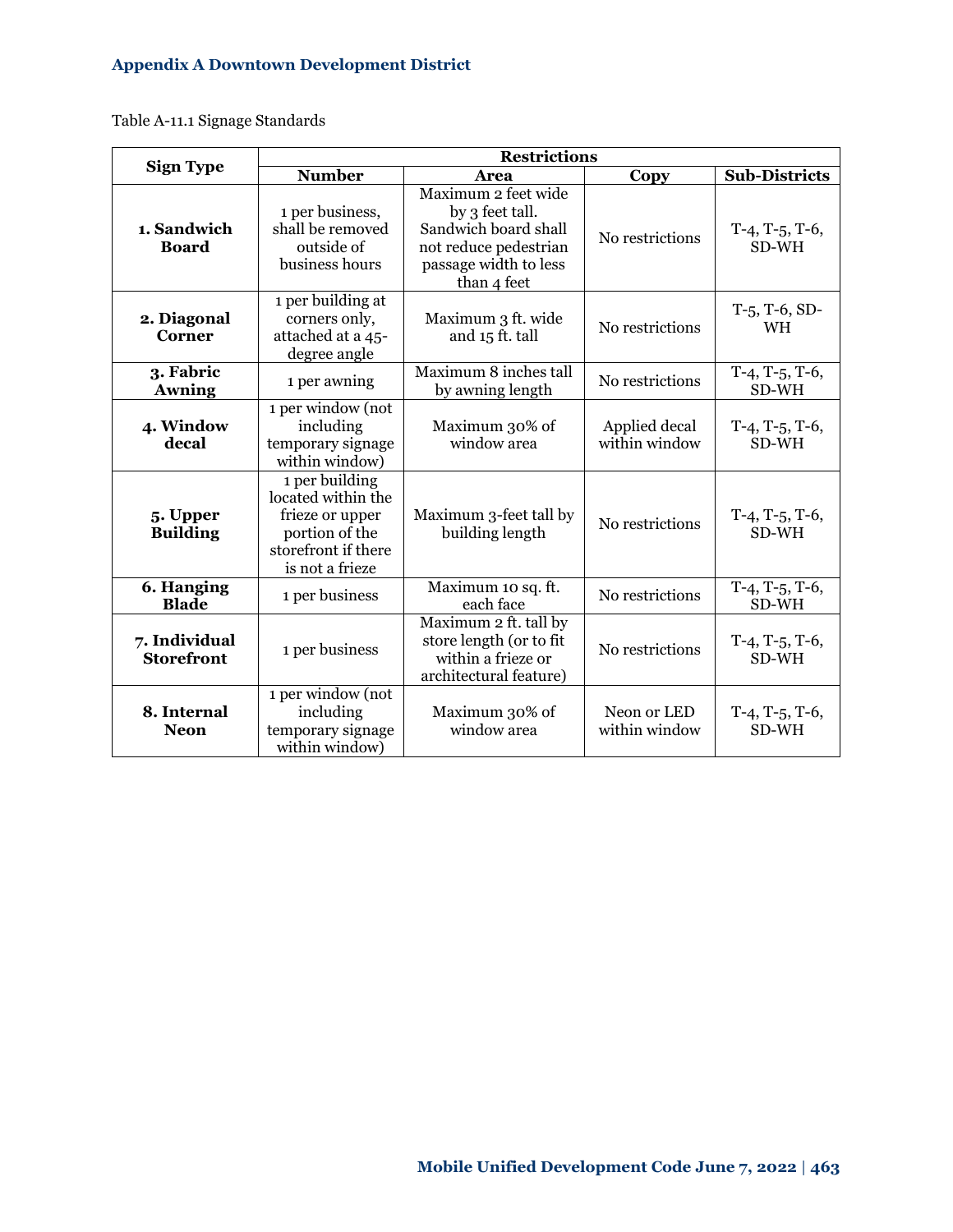|                                                   | <b>Restrictions</b>                                                                                                                                            |                                                                                                                                                         |                                                 |                                                              |  |  |  |  |
|---------------------------------------------------|----------------------------------------------------------------------------------------------------------------------------------------------------------------|---------------------------------------------------------------------------------------------------------------------------------------------------------|-------------------------------------------------|--------------------------------------------------------------|--|--|--|--|
| <b>Sign Type</b>                                  | <b>Number</b>                                                                                                                                                  | Area                                                                                                                                                    | Copy                                            | <b>Sub-Districts</b>                                         |  |  |  |  |
| 9. Painted Wall                                   | See signage<br>requirement in the<br>text of this Section                                                                                                      | No restrictions                                                                                                                                         | No restrictions                                 | $T-4$ , T-5, T-6,<br>SD-WH                                   |  |  |  |  |
| 10. Yard Blade                                    | 1 per lot with<br>home business or<br>in non-residential<br>use                                                                                                | Maximum 5 sq. ft.                                                                                                                                       | No restrictions                                 | $T-3$ , $T-4$ , $T-5$ ,<br>T-6, SD-WH                        |  |  |  |  |
| 11. Address<br><b>Number</b>                      | See signage<br>requirements in<br>the text of this<br>Section                                                                                                  | Maximum 1 sq. ft.                                                                                                                                       | 6 ft. high on<br>wall, 4 ft. high<br>on mailbox | $T-3$ , $T-4$ , $T-5$ ,<br>$T-6$ , SD-WH                     |  |  |  |  |
| 12. Wall Plaque                                   | 1 per business<br>(located on the<br>building)<br>1 per parking lot<br>(located on an<br>architectural<br>feature of the<br>required parking<br>lot screening) | Maximum: 2 sq. ft. in<br>$T-3$ , $T-4$ , and $8$ sq. ft. in<br>$T-5$ , $T-6$                                                                            | No restrictions                                 | $T-3$ , $T-4$ , $T-5$ ,<br>T-6, and SD-<br>WH                |  |  |  |  |
| 13. Wayfinding<br><b>Sign</b>                     | May be located on<br>right-of-way or<br>private property, 1<br>per block or site                                                                               | Maximum 5 ft. tall;<br>Maximum 20 sq.f.t of<br>signage per face,<br>Maximum total of 50<br>sq.ft. of signage on all<br>faces.                           | No Restrictions                                 | Allowed on A<br>Streets in T-4,<br>$T-5$ , T-6, and<br>SD-WH |  |  |  |  |
| 14. Monument<br><b>Sign</b>                       | 1 per site                                                                                                                                                     | Maximum 6 ft. tall;<br>maximum 8 ft. wide;<br>maximum 25 sq. ft. of<br>signage each face,<br>maximum total of 50<br>sq. ft. of signage on all<br>faces. | No Restrictions                                 | Allowed in T-4,<br>$T-5$ , and SD-<br>WH                     |  |  |  |  |
| 15. Free-<br><b>Standing/Pole</b><br><b>Signs</b> | 1 per site                                                                                                                                                     | Maximum 8 ft. tall;<br>maximum 5 ft. wide;<br>maximum 20 sq. ft. of<br>signage each face,<br>maximum total of 40<br>sq. ft. of signage on all<br>faces  | No Restrictions                                 | Allowed in T-4,<br>$T-5$ , and SD-<br>WH                     |  |  |  |  |
| 16. Banners                                       | 1 per site;<br>maximum of 3<br>occurrences per<br>year, minimum of<br>30 days between<br>occurrences                                                           | Maximum 4 ft. X;<br>maximum 8 ft.;<br>maximum 32 sq. ft. of<br>banner material                                                                          | No Restrictions                                 | Allowed in T-4,<br>T-5, T-6 and<br>SD-WH                     |  |  |  |  |
| 17. Parking Lot<br>Identification<br><b>Signs</b> | 1 per driveway                                                                                                                                                 | Maximum height 10 ft.<br>(including mount);<br>maximum 2 ft. tall;<br>maximum 3 ft. wide;<br>maximum 6 sq. ft. of<br>signage                            | No Restrictions                                 | Allowed in T-4,<br>$T-5$ , T-6 and<br>SD-WH                  |  |  |  |  |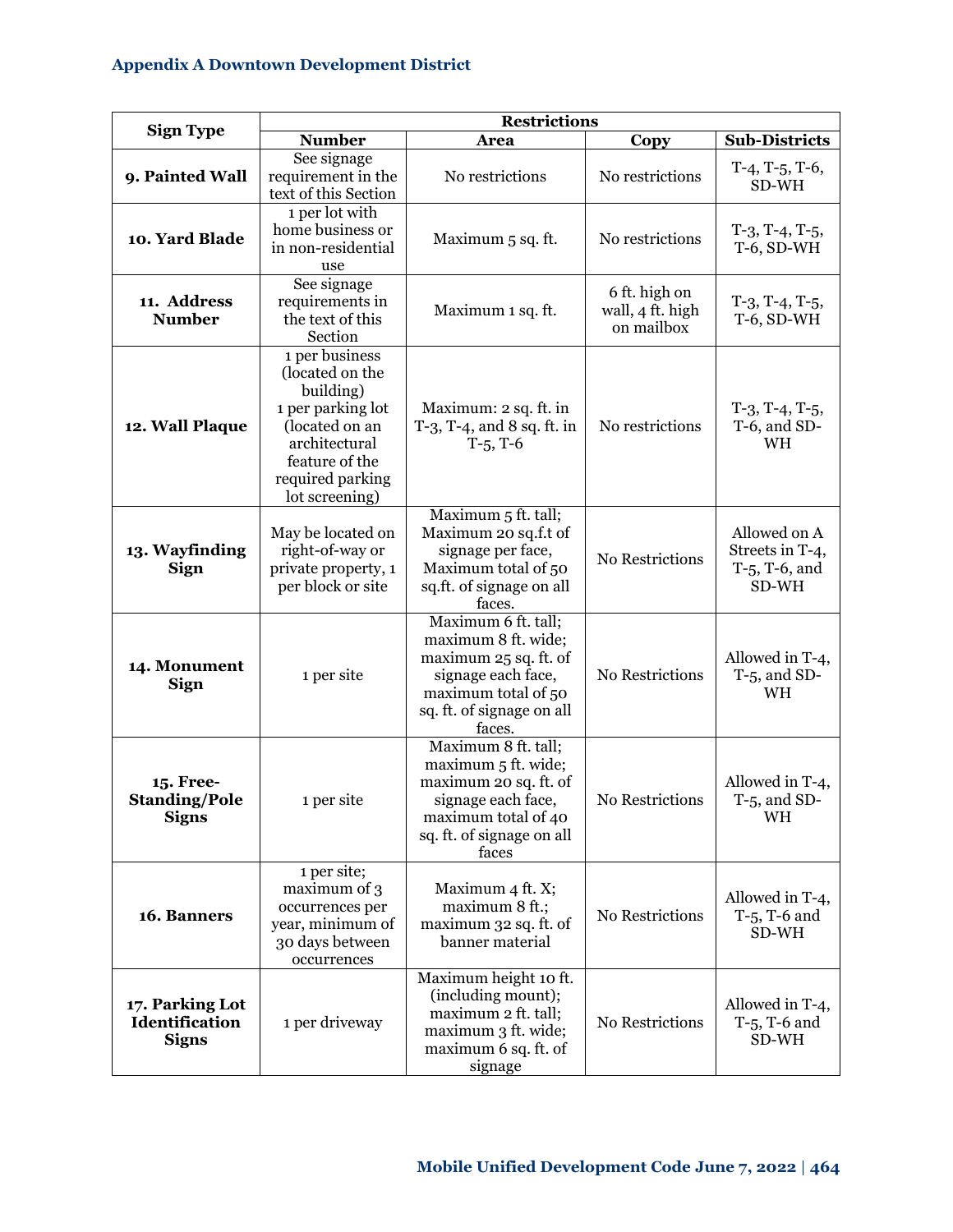

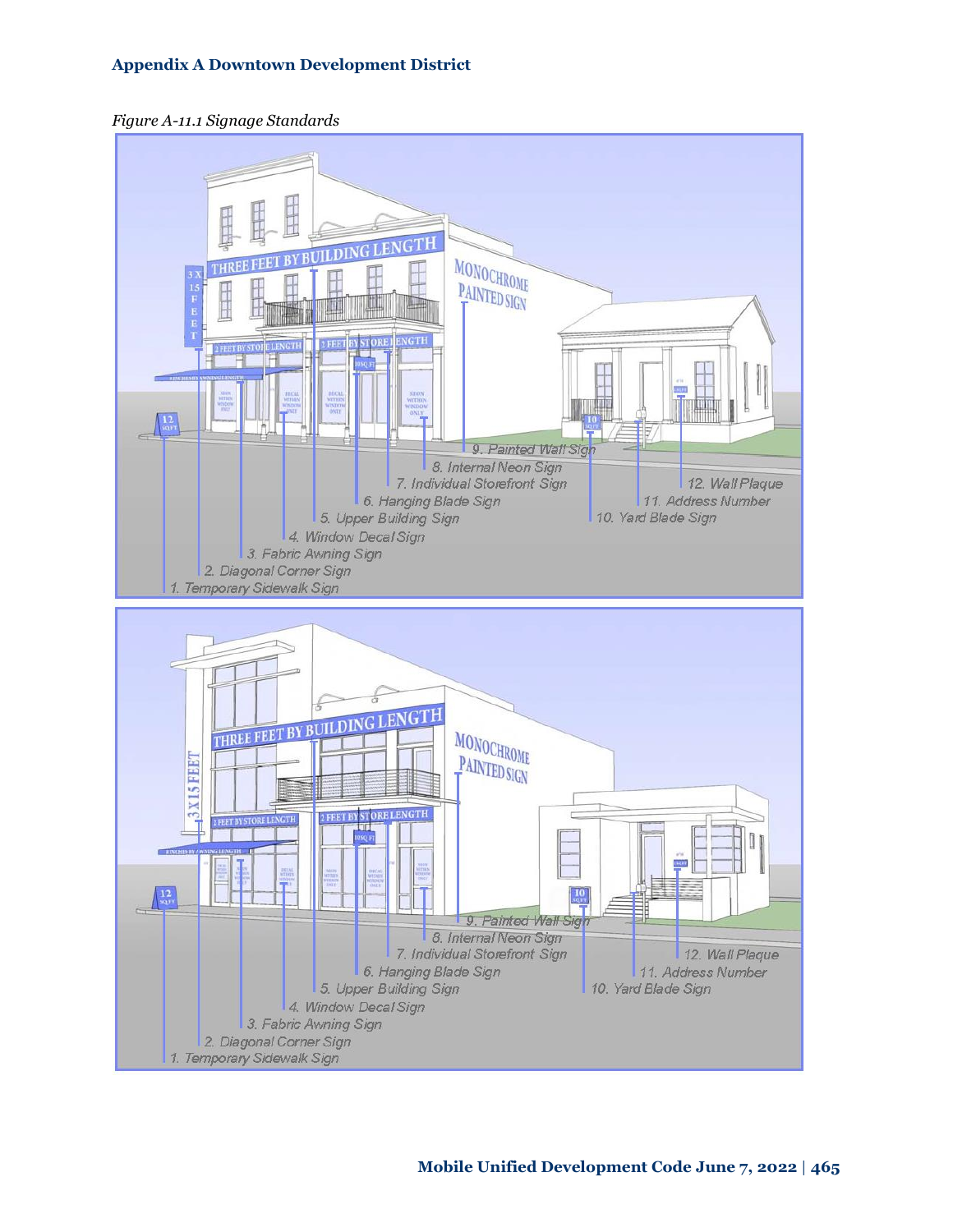# <span id="page-57-0"></span>**Section 12 Definitions**

A. Provisions This subsection provides definitions for terms in this Appendix A that are technical in nature or that otherwise may not reflect a common usage of the term. If a term is not defined in this section, then Department shall determine the correct definition.

A-Streets: Those thoroughfares that by virtue of the pre-existing pedestrian supportive qualities, or their future importance to pedestrian connectivity, are held to the highest standards prescribed by this Code. See "B-Street".

Accessory Dwelling Unit: A secondary, independent living facility located in, or on the same lot as, a single-family residence. This includes a building or part of a building that provides complete independent living facilities, including a kitchen, living room, bathroom and bedroom, and that is attached to the principal dwelling or a detached building on the same lot.

Alley: A right-of-way located between rear or side property lines, which provides access to adjacent properties.

Automotive: A building use category pertaining to the sale, servicing or parking of trucks and automobiles.

Arcade: A series of piers topped by arches that support a permanent roof over a sidewalk.

Architectural review board or ARB: The architectural review board established by chapter 44 of the Mobile City Code.

Attic: The interior part of a building contained within a pitched roof structure.

Awning: A fixed or movable, lightweight, rigid skeleton structure over which a covering is attached that provides weather protection and is wholly supported by the building to which it is attached.

B-Streets: Those thoroughfares that by virtue of their use, location or absence of pre-existing pedestrian supportive qualities, may meet a standard lower than that of A-Streets. See "A-Streets."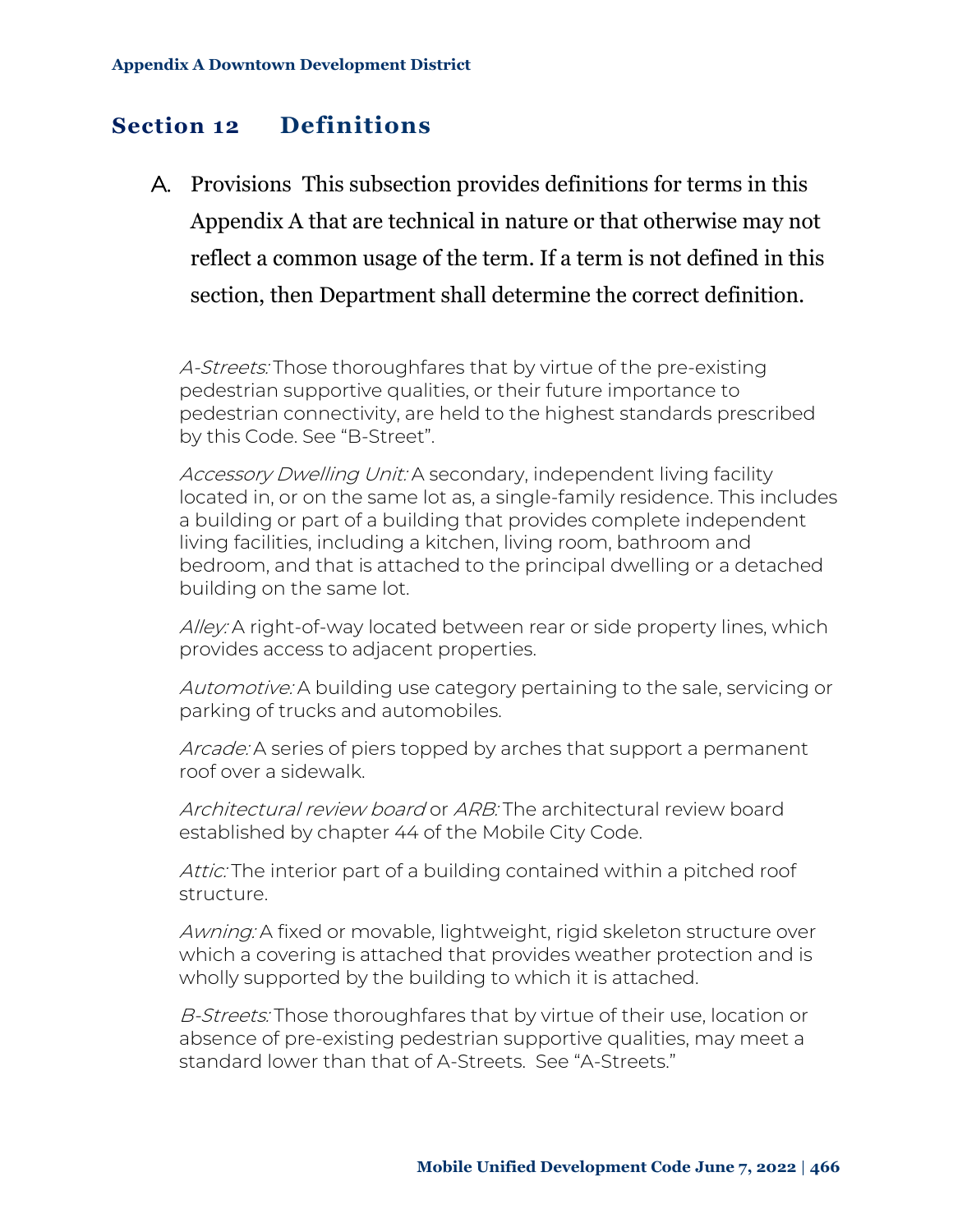Balconies: An open habitable portion of an upper floor that extends beyond or is recessed within a building's exterior wall that is not supported from below by vertical columns or piers but is instead supported by either a cantilever or brackets.

Banner: Any sign of lightweight fabric or similar material that is securely mounted to a building.

Bar: A retail, theater or entertainment establishment with an occupancy load of more than one hundred (100) persons that serves alcohol.

Blade Sign: A sign made from rigid material mounted perpendicular to a building wall with one (1) side attached or supported by a device extending from a building wall.

Brewpub: An establishment licensed as and meeting the qualifications of a Brewpub under the state alcoholic beverage control laws, including Title 28, Chapter 4A of the Code of Ala. 1975, as amended.

Building Height: The vertical distance from grade to the highest finished roof surface in the case of flat roofs, or to a point at the average height of roofs having a pitch of more than one (1) foot in four and onehalf (4½) feet. In the O-SH and DDD, the vertical extent of a building measured in stories, from finished grade.

Building Placement: The placement of a building on its property.

By Right: Characterizing a proposal or component of a proposal that complies with this Code and is permitted and processed administratively, without public hearing.

Cafe: A restaurant, bar, theater or entertainment venue with less than one hundred-(100) person occupancy load.

Canopy: A rigid structure over which a covering is attached that provides weather protection and is supported by the building to which it is attached, and which may or may not be attached to the ground at the outer end by at least one column or post.

Chapter: Refers to chapter 64 "Zoning" of the City Code.

Civic Parking Reserve: A parking structure or parking lot with no less than twenty (20) percent of total parking spaces available to the general public for parking. Parking may be free of charge or a fee may be charged for parking.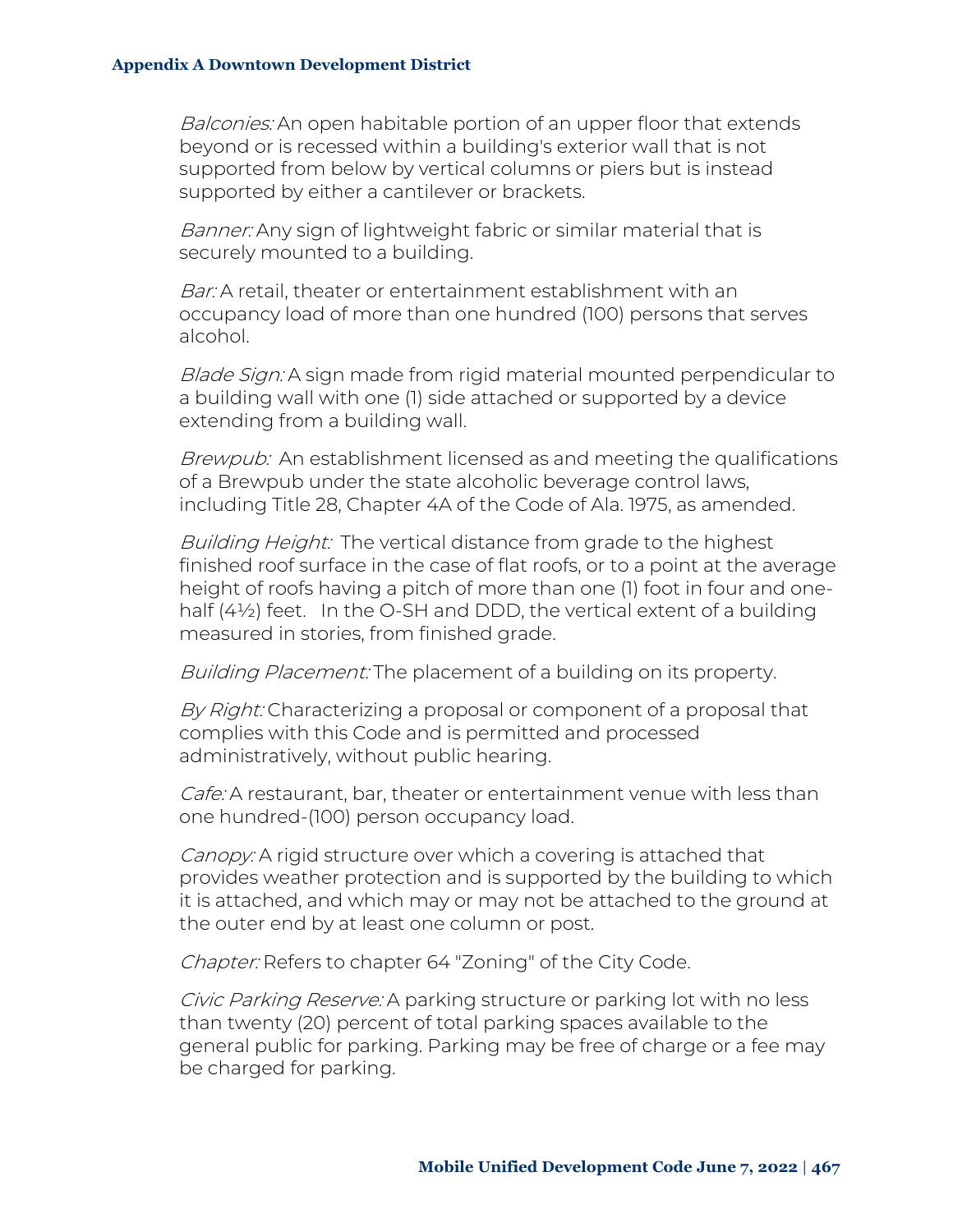Civil Support: Private and non-profit functions that provide essential supports to the municipality.

Colonnade: A roofed structure, extending over the sidewalk and open to the street except for supporting columns or piers.

Complete Demolition: The razing of one or more structure(s).

Commercial: The term collectively defining workplace, office, retail and restaurant uses.

Configuration: The form of a building, based on its massing, private frontage and height.

Corner Property: A property abutting two (2) or more thoroughfares at their intersection, or two (2) parts of the same thoroughfare forming an interior angle of less than one hundred thirty-five (135) degrees.

Driveway: A vehicular lane within a property, often leading to a garage.

Education: The function generally associated with school buildings. Educational uses include: business colleges, technical schools, vocational or trade schools, colleges, universities; elementary, middle and high schools; and kindergarten and children's daycare.

Encroach: To break the plane of a vertical or horizontal regulatory limit with a structural element, so that it extends into a Setback, into the public frontage, or above a height limit.

Encroachment: Any structural element that encroaches.

Facade: The exterior wall of a building that is set along a frontage line.

Fence: A barrier, independent of a building, made of wood picket, wood slat, wood lattice, iron or steel or aluminum that appears to be iron. In the DDD, a Fence may be of chain-link only in limited conditions along side and rear yards and never in frontages. See "Wall."

Forecourt: A private frontage wherein a portion of the Facade is close to the frontage line and remaining Facade is set back from the frontage line.

Freestanding Sign: Any sign supported by structures or posts that are placed on, or anchored in, the ground and that are independent from any building or other structure. This includes any monument sign or pole sign.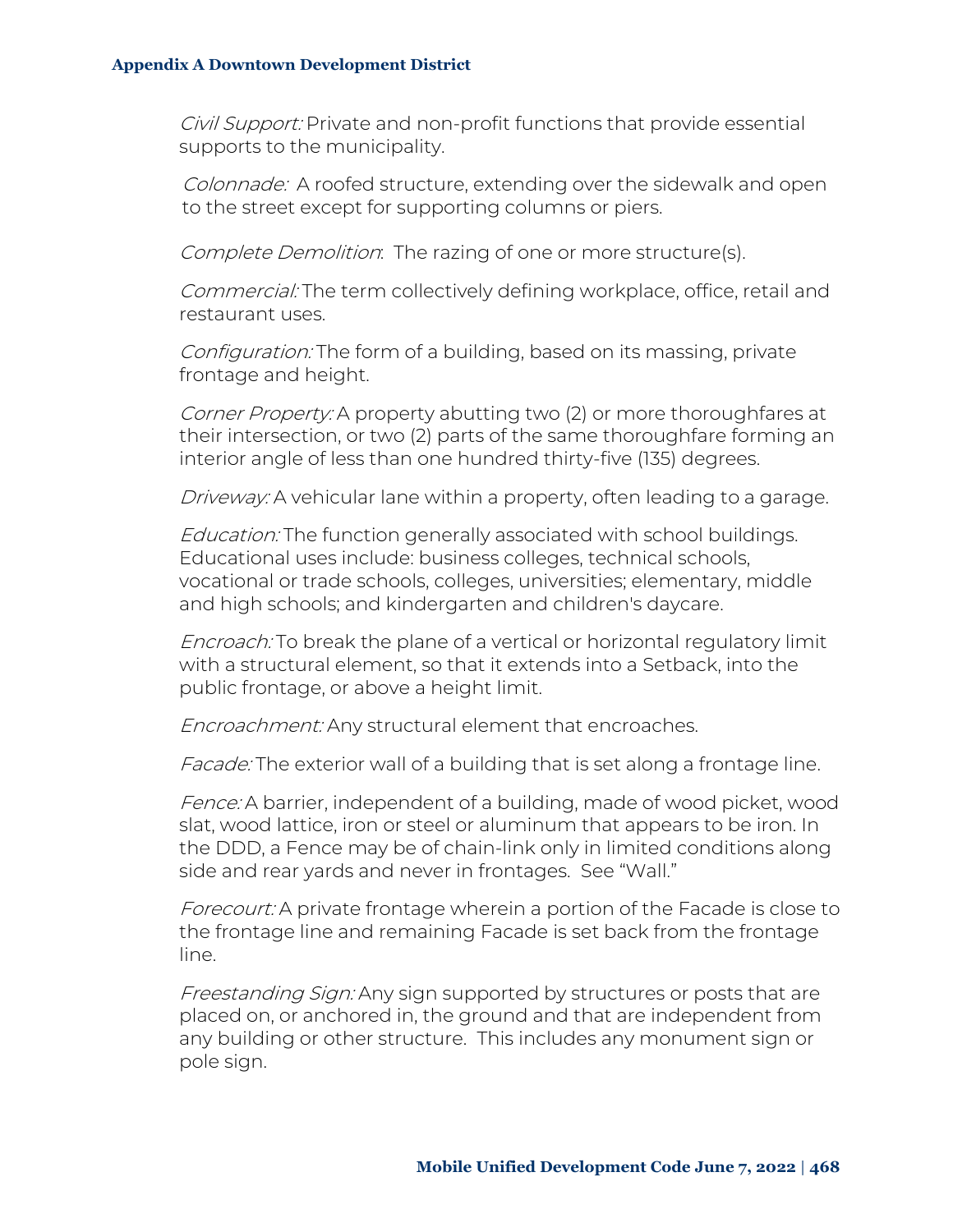Front Setback: The distance from the frontage line to the point where a building may be constructed. This area shall be maintained clear of permanent structures with the exception of permitted encroachments.

Frontage: The portion of a site which faces a street right-of-way or civic space.

Frontage Buildout: The percentage of the property width that is occupied by the building Facade within the front Setback.

Frontage Line: A property line bordering a public frontage or thoroughfare.

Gallery: A platform attached to the building, typically extending over a sidewalk, which is supported from the ground by light-weight columns or other form of structural support. A Gallery may be multiple floors and may have a roof.

Hedge: A foliated boundary formed by bushes, shrubs or climbing vines spaced less than three (3) feet apart.

Historic District: A geographically defined area designated by the City Council in Chapter 44.

Historic District Guidelines: The general design standards applicable in considering the granting and denial of certificates of appropriateness adopted by the Architectural Review Board pursuant to Chapter 44, of the City Code.

Home Office: Non-retail commercial enterprises permitted under the office category, incidental to the primary residential building use.

Industrial: The use associated with a business or activity involving manufacturing, fabrication, assembly, distribution, disposal, warehousing or bulk storage, trucking and equipment facilities and other business serving primarily industrial needs.

Liner Building: A thin building along the frontage of a parking deck or parking lot that masks the parking behind it.

Loading Dock: An area in which goods and products are moved on and off a vehicle, including the stall or berth, apron and maneuvering room.

Lodging: A building use available for daily or weekly renting of bedrooms or the entire space. Lodging uses include hotels, rooming houses, inns, bed & breakfast inns and short-term rentals.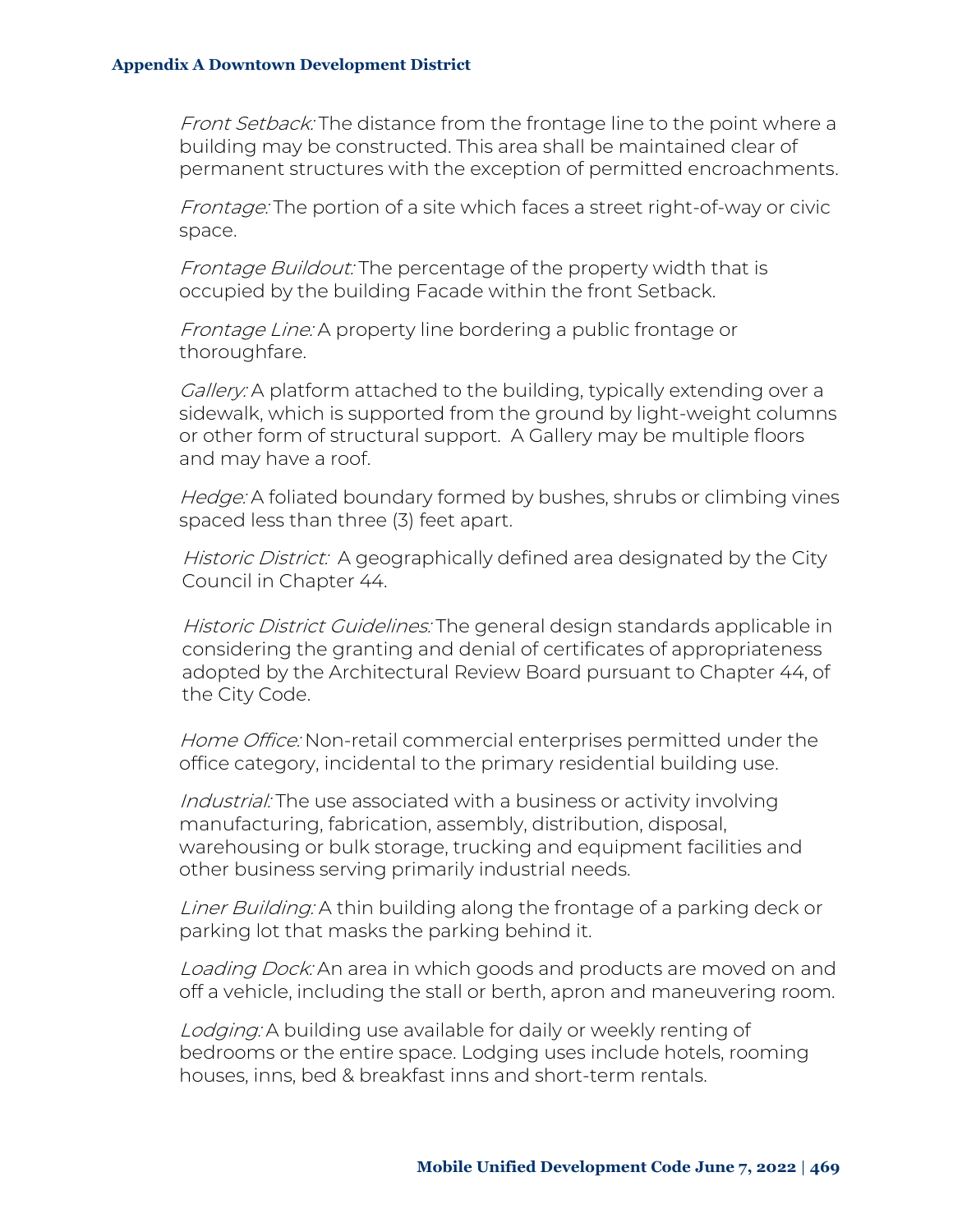Manufacturing: The use associated with a business or activity involving the creation, assemblage or repair of artifacts, using table-mounted electrical machinery or artisanal equipment, and including their retail sale.

Mixed Use: Multiple functions within the same building through superimposition or adjacency, or in multiple buildings by adjacency.

Mobile Historic Development Commission or MHDC: The City Historic Development Commission established by Chapter 44 of the Mobile City Code.

Mobile Tree Act: The common name of the local law enacted by the Alabama State Legislature (Act. No. 929, Acts of Alabama, 1961 Regular Session), as amended, for the purpose of protecting the trees on both public and private property within the incorporated areas of the City.

Mobile Tree Commission: The agency designated by the Alabama State Legislature to enforce the Mobile Tree Act.

Monument Sign: Ground mounted sign with a maximum height of six feet, where the base is at least 2/3rds of the sign width.

Mural: Any graphic painted or otherwise applied directly or indirectly on an exterior wall or to a panel attached to an exterior wall.

Net Property Area: The area of a property within the property lines, excluding any portions of street rights-of-way or other required dedications.

Office: The use associated with a business or activity involving the transaction of general business but excluding retail and manufacturing uses.

Outbuilding: Any detached building that is smaller than and separate from the main building of the lot.

Parking Lot: An area, other than a public street or alley, devoted to unenclosed parking spaces for motorized vehicles.

Parking Lot Sign: A sign to identify the entrance of a parking lot. Maximum height, including mount, is ten (10) feet.

Parking Structure: A building containing one (1) or more stories of vehicular parking above or below grade.

Porch: A roofed structure, typically attached at the ground floor of a building, typically open at the sides.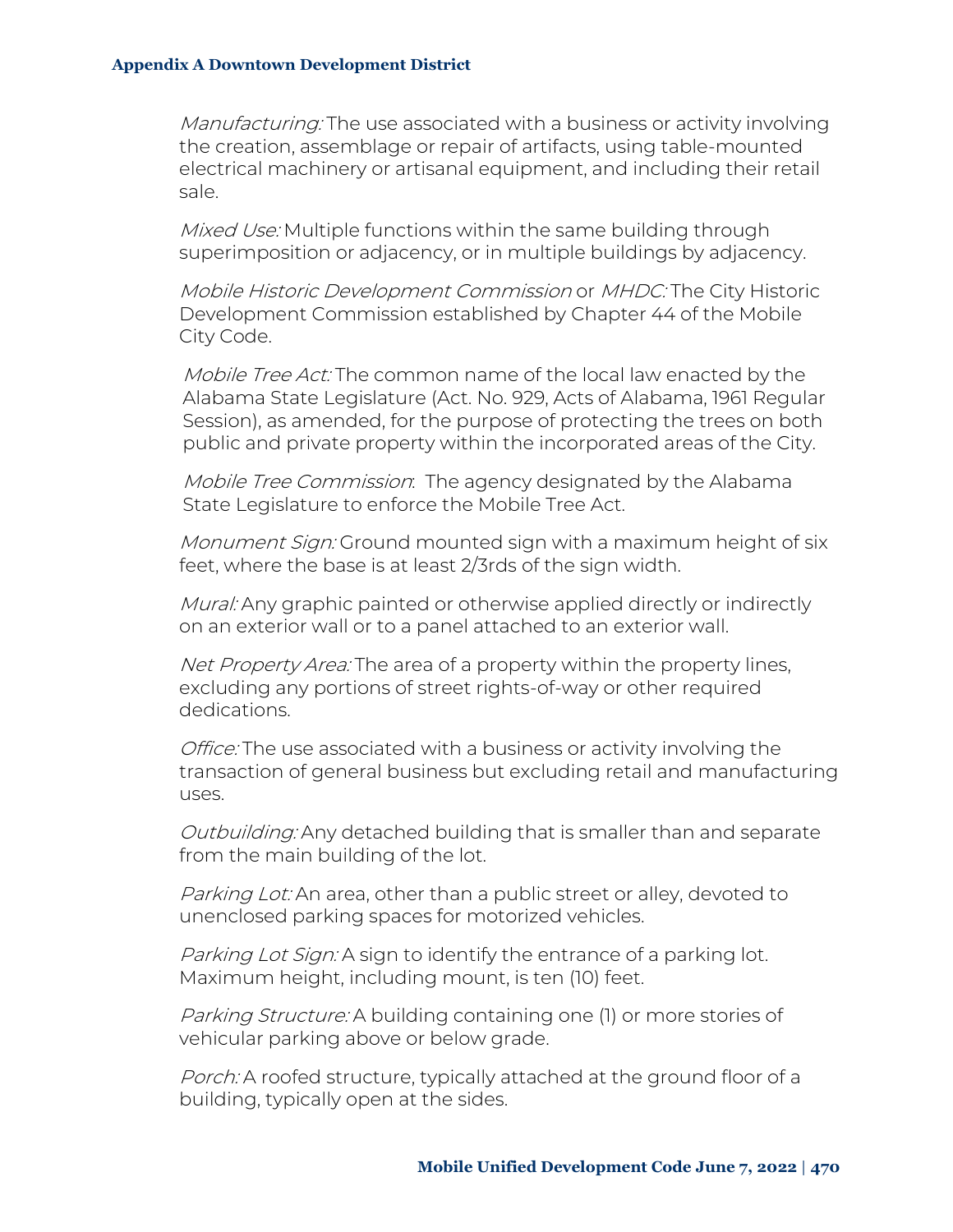Portable Retail: Food and merchandise carts and vehicles that are mobile and can operate in a location for a few hours to a day at a time.

Principal Building: The main building on a property, usually located toward the frontage.

Principal Entrance: The main point of access for pedestrians into a building.

Primary Frontage: The frontage of a site that establishes the orientation of the primary façade, and the primary pedestrian access.

Private Frontage: The privately held layer between the frontage line and the required Setback.

Property: A legal lot of record or parcel of land accommodating a building or buildings under single ownership.

Property Coverage: The percentage of a property that is covered by buildings and other roofed structures.

Property Line: The boundary that legally and geometrically demarcates a property.

Property Width: The length of the principal frontage line of a property.

Public Frontage: The area between the pavement of a thoroughfare and frontage lines.

Rear Setback: The distance from the rear property line to the point where a building may be constructed. This area shall be maintained clear of permanent structures.

Regulating Plan: Maps or set of maps that show the zoning subdistricts and street hierarchy(s) associated with form based districts such as the DDD.

Required Parking: The number of parking spaces needed to accommodate a building or buildings on a single property according to the intensity of its function.

Residential: Characterizing premises available for long-term human dwelling. Includes accessory dwelling units, multiple-family dwellings, single-family dwellings, live-work units and supportive housing.

Retail: Premises available for the sale of merchandise, food service, entertainment, performance, and/or theater, and personal services such as hair salon, barber, seamstress or personal trainer, etc.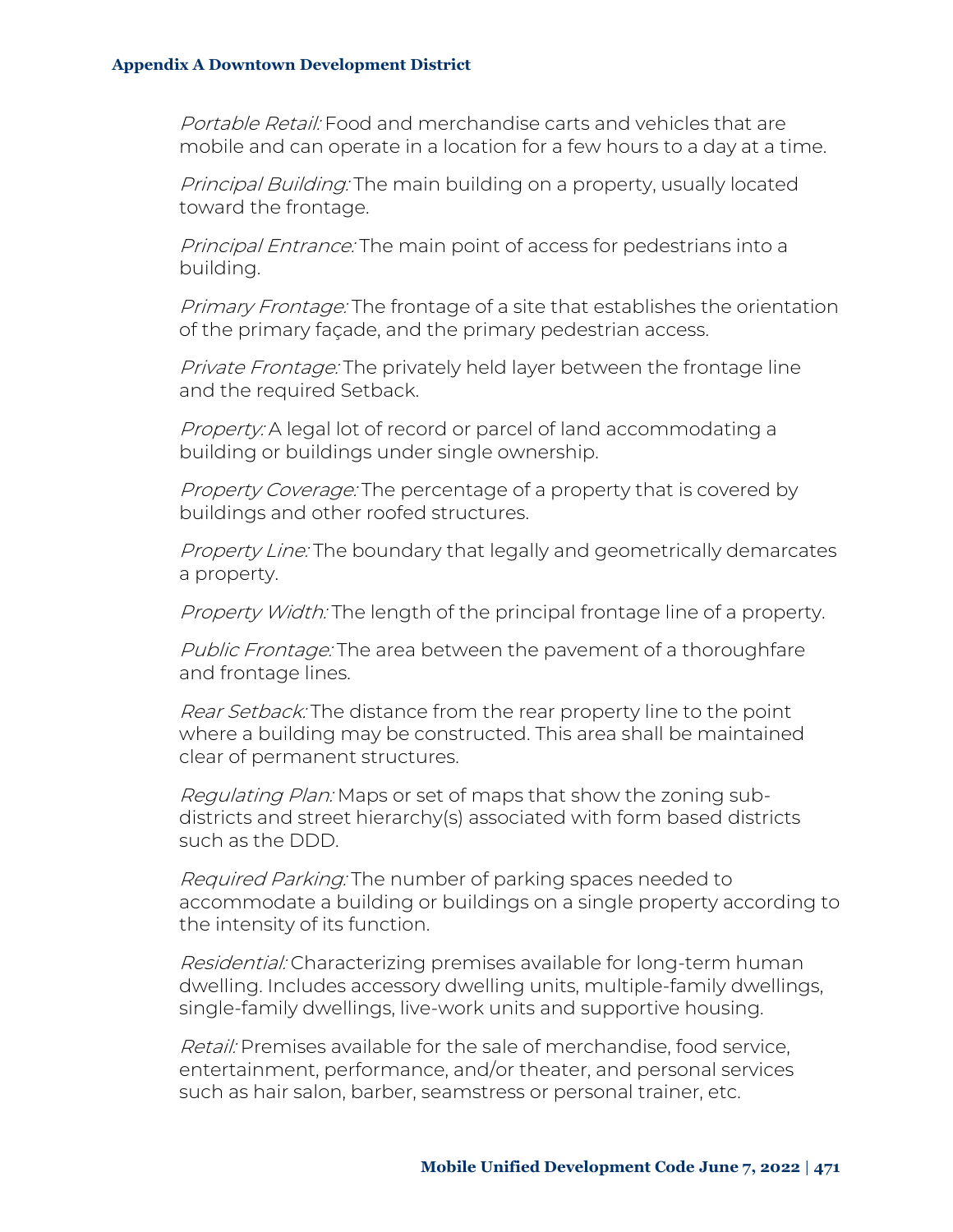Restaurant: A retail establishment with greater than one hundred (100) person occupancy load that serves food.

Secondary Frontage: A frontage that is not the principal frontage.

Setback: The distance from the property line to the nearest part of the applicable building, structure, or sign, measured perpendicularly to the property line.

Service Area: The portion of a property or building dedicated to service in the form of shipping and receiving, trash and recycling collection and storage, housing of mechanical equipment and outdoor storage areas.

Shopfront: A private frontage for retail and office uses with substantial glazing wherein the Facade is aligned close to the frontage line with the building entrance at sidewalk grade.

Sidewalk: The paved portion of the right-of-way and/or frontage dedicated exclusively to pedestrian activity.

Special District (SD): An area that, by its intrinsic function, placement or configuration, cannot or should not conform to one (1) or more of the normative transect sub-districts specified by this Appendix.

Stoop: A small, raised platform, with stairs or ramp, located at the entrance to a building, which may be covered by an awning, canopy or marquee.

Story: A habitable level within a building excluding a basement.

Streetscreen: A freestanding wall or Fence/planting combination built or located along the front property line, or on the same plane with a façade for the purpose of masking views and providing a street wall.

Terrace: A paved or landscaped front yard elevated above the grade of the sidewalk.

Thoroughfare: A way for use by vehicular and pedestrian traffic and to provide access to properties and open spaces, consisting of vehicular lanes and the public frontage.

Transect sub-district: A zoning sub-district used within the DDD standards to regulate the character of the built environment.

Utility, Intermediate. Facilities related to the local transport or storage of treated, untreated or wastewater, including water or sewage pumping stations, potable water storage facilities, regional stormwater